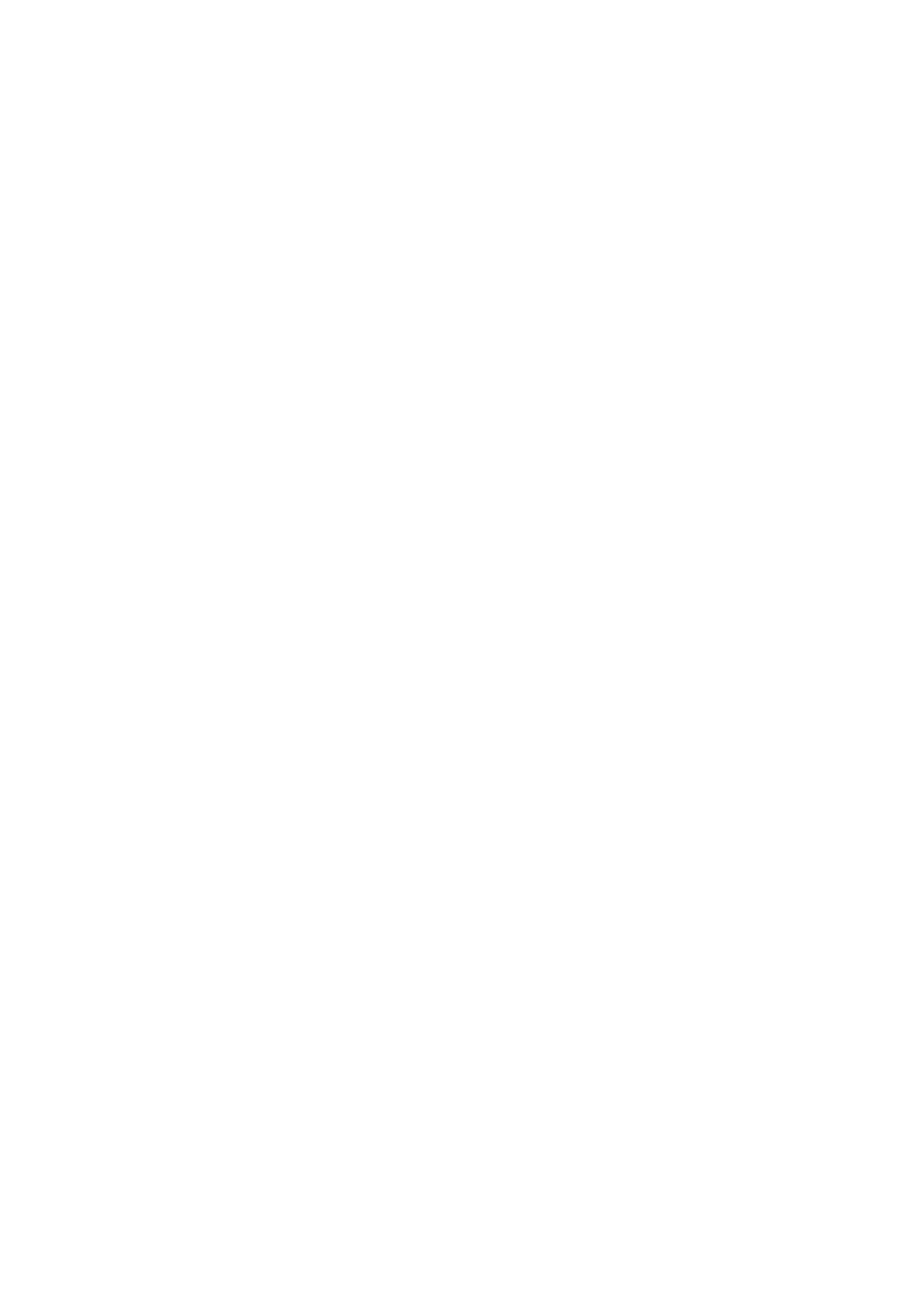

VENCorp submits the following information in accordance with sections 2.6 and 2.7 of the Access Code:

|              | <b>Section</b> |       | Page |
|--------------|----------------|-------|------|
| 1            |                |       |      |
| $\mathbf{2}$ |                |       |      |
|              | 2.1            |       |      |
|              | 2.2            |       |      |
|              | 2.3            |       |      |
|              | 2.4            |       |      |
|              | 2.5            |       |      |
|              | 2.6            |       |      |
|              | 2.7            |       |      |
|              | 2.8            |       |      |
|              | 2.9            |       |      |
|              |                | 2.9.1 |      |
|              |                | 2.9.2 |      |
|              | 2.10           |       |      |
|              | 2.11           |       |      |
| 3            |                |       |      |
|              | 3.1            |       |      |
|              | 3.2            |       |      |
|              | 3.3            |       |      |
|              | 3.4            |       |      |
|              | 3.5            |       |      |
| 4            |                |       |      |
|              | 4.1            |       |      |
|              | 4.2            |       |      |
|              | 4.3            |       |      |
|              | 4.4            |       |      |
|              | 4.5            |       |      |
|              | 4.6            |       |      |
| 5            |                |       |      |
|              | 5.1            |       |      |
|              | 5.2            |       |      |
|              | 5.3            |       |      |
| 6            |                |       |      |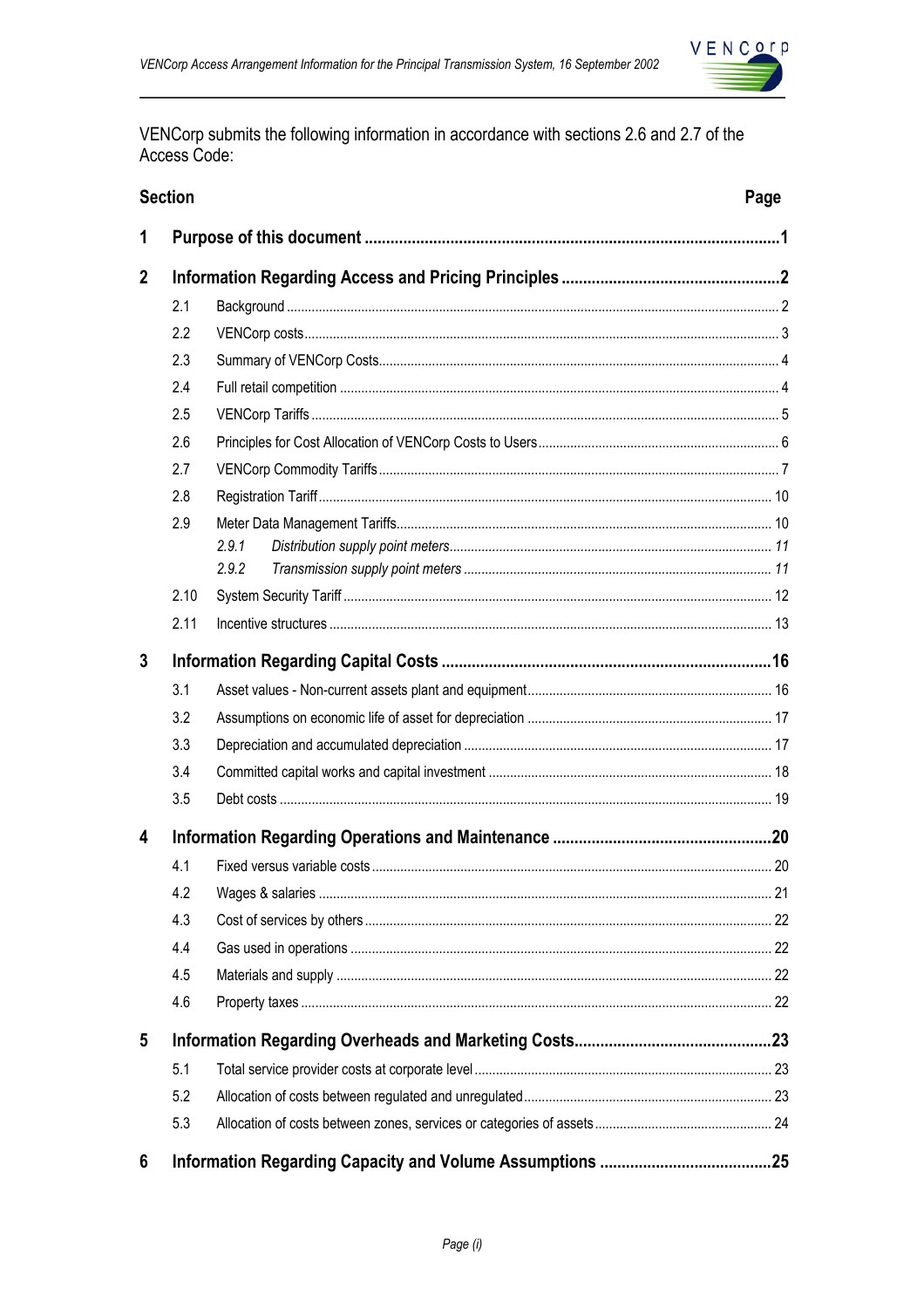

|                | 8.2 |                                                                                |  |
|----------------|-----|--------------------------------------------------------------------------------|--|
|                | 8.1 |                                                                                |  |
| 8              |     |                                                                                |  |
|                | 7.3 |                                                                                |  |
|                | 7.2 |                                                                                |  |
|                | 7.1 |                                                                                |  |
| $\overline{7}$ |     |                                                                                |  |
|                | 6.7 |                                                                                |  |
|                | 6.6 |                                                                                |  |
|                | 6.5 |                                                                                |  |
|                | 6.4 |                                                                                |  |
|                | 6.3 | Average daily and peak demand at city gates defined by volume and pressure  25 |  |
|                | 6.2 |                                                                                |  |
|                | 6.1 |                                                                                |  |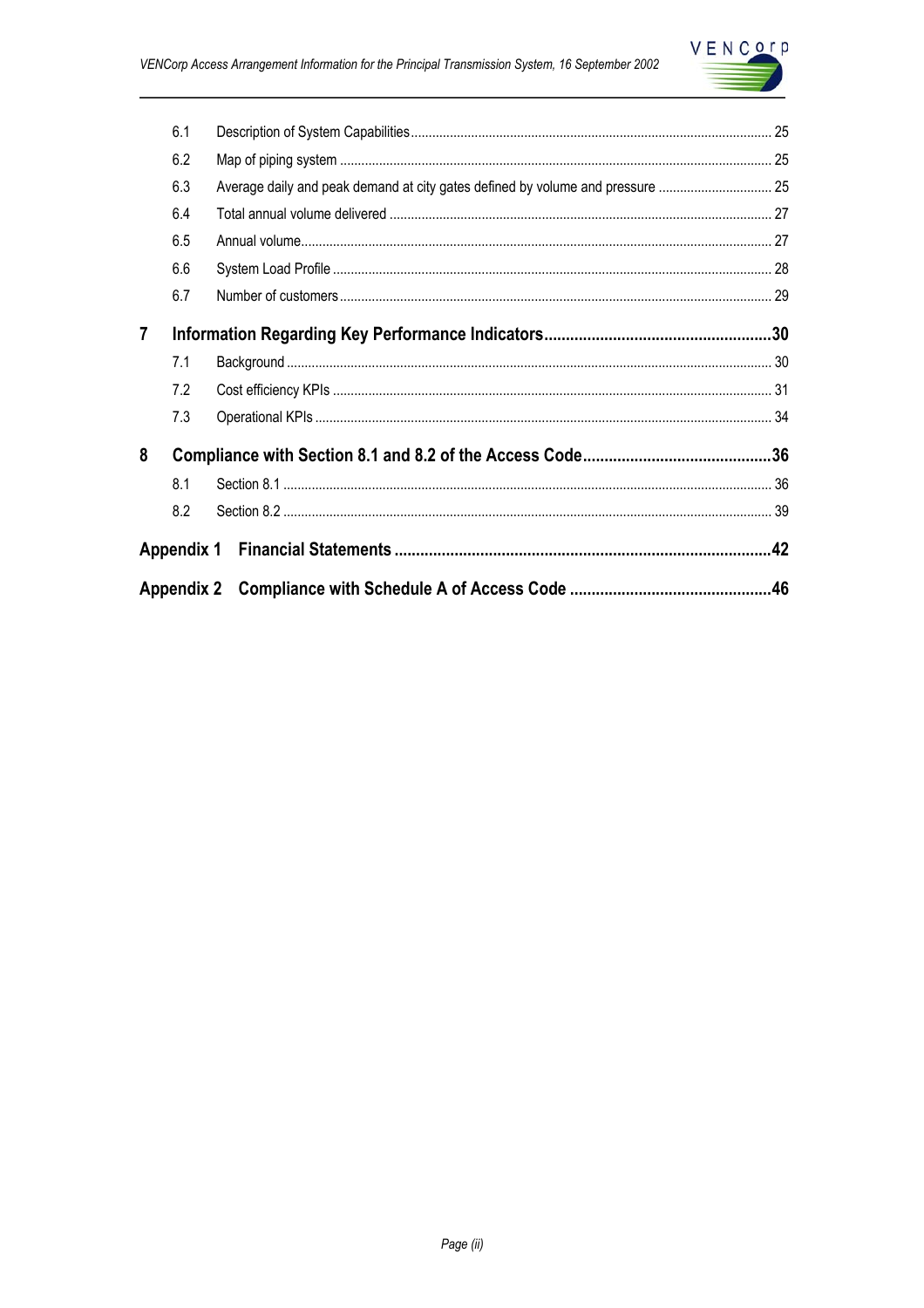

## **1 Purpose of this document**

This Access Arrangement Information ("AAI") forming part of the Access Arrangement is submitted by VENCorp (the "Service Provider") to the Australian Consumer and Competition Commission (the "Regulator") in accordance with the National Third Party Access Code for Natural Gas Pipelines ("Access Code").

Notes:

- **All financial forecasts are in 2002 dollars:-** The financial forecasts for the 6 months to 30 June 2003, the four financial years ending 30 June 2004, 2005, 2006, 2007, and the 6 months to 31 December 2007 are in 2002 dollars;
- Rounding errors may appear in some tables;
- Unless otherwise indicated definitions used in VENCorp's Access Arrangement apply in this Access Arrangement Information; and
- **All financial forecasts contained in this document are exclusive of GST**.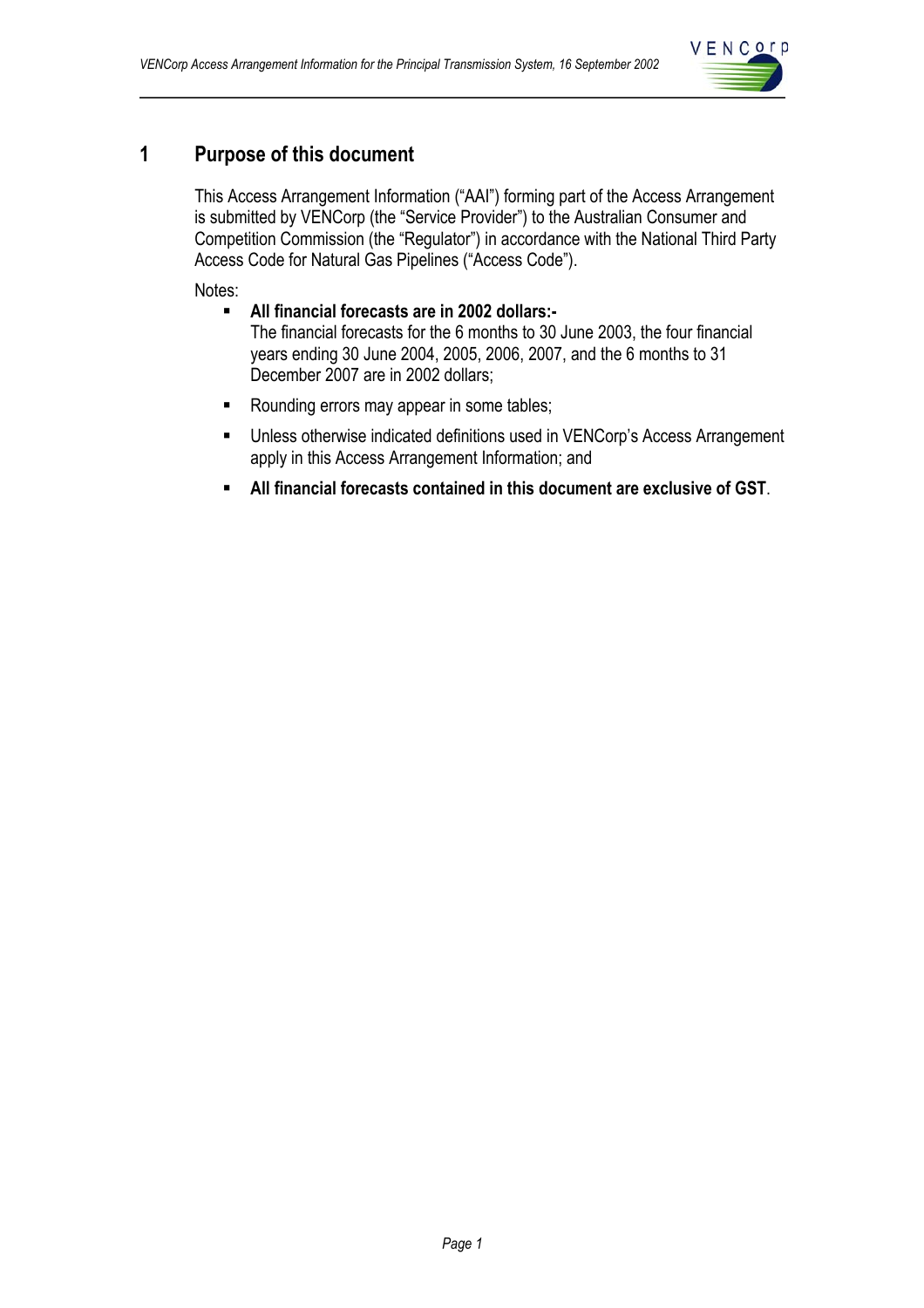

## **CATEGORY 1**

## **2 Information Regarding Access and Pricing Principles**

## **2.1 Background**

Charges for access to the Principal Transmission System are comprised of:

- (a) GasNet tariffs that are charged for GasNet Transmission Services provided under GasNet's Access Arrangement; and
- (b) VENCorp's Reference Tariffs that are charged for VENCorp's Reference Services.

Pursuant to the allocation of obligations between GasNet and VENCorp under section 10.2 of the Access Code, the GasNet Transmission Services and GasNet tariffs are described in GasNet's Access Arrangement and Access Arrangement Information.

VENCorp expenditure reflects the cost of delivering its statutory functions required under the Gas Industry Act and the MSO Rules. This AAI sets out the Access Code compliant information on the VENCorp Reference Tariffs to enable Users to form a view on the level of Reference Tariffs proposed.

The VENCorp Reference Services are as follows:

- Provision of Information Services;
- **Market and System Operational Services;**
- Meter Data Management Services; and
- System security service.

Both the system security service and a substantive part of the Meter Data Management Services are provided to VENCorp under contract by external agencies. The contract charges for these services are passed directly on to Participants by way of a rate per GJ and a daily charge per meter, respectively. A registration fee is charged to each Market Participant, with a cumulative total revenue of approximately \$140,000 for the financial year 2002/2003 across the industry, in return for which registered Market Participants obtain access to a range of Information Services related to the pipeline system and wholesale gas market. The balance of VENCorp's expenditure for the Market and System Operational Services is to be recovered by the Commodity Tariffs.

VENCorp's ability to provide the VENCorp Reference Services is dependent upon GasNet making the Principal Transmission System available to VENCorp to operate in accordance with the MSO Rules.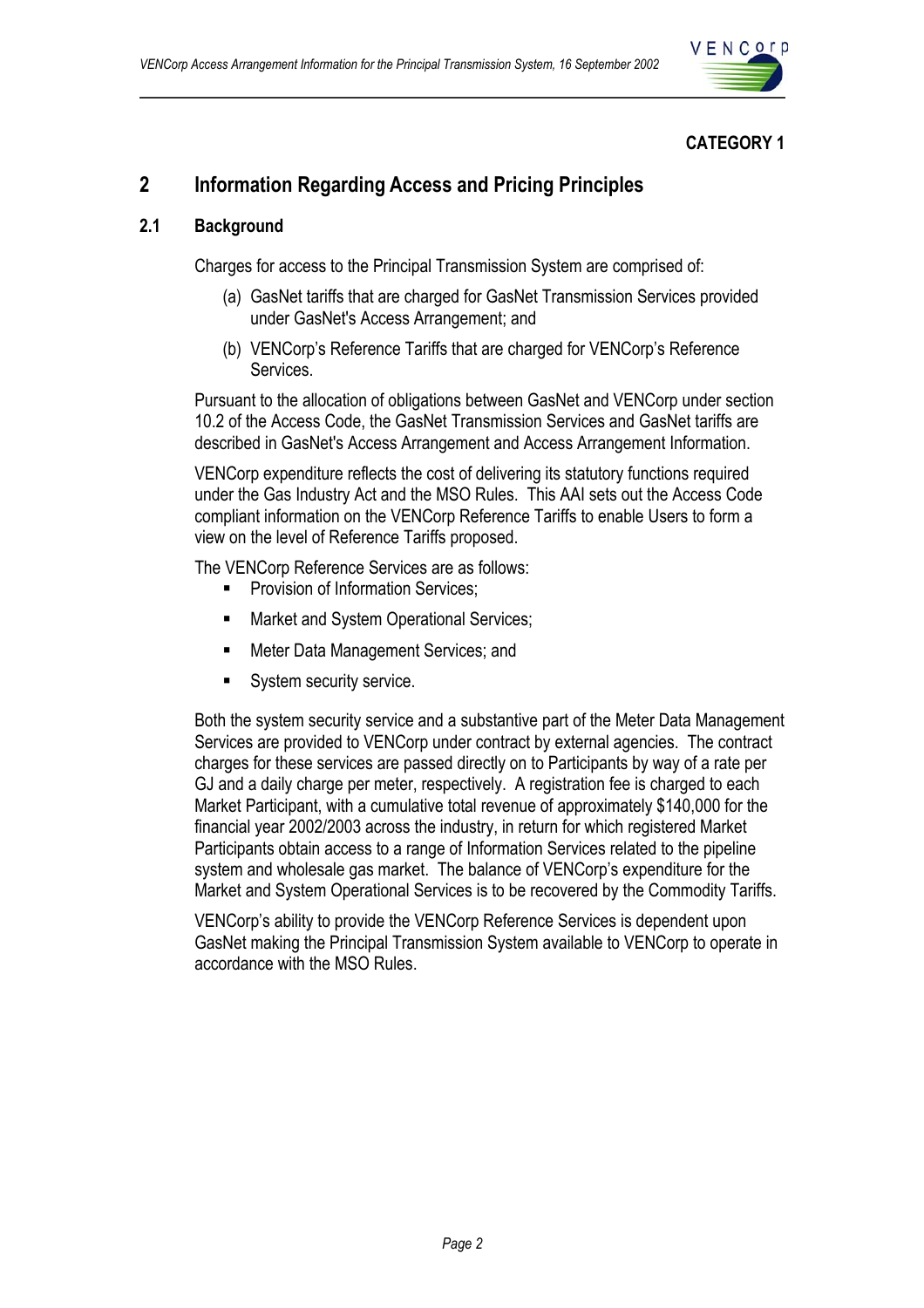

## **2.2 VENCorp costs**

VENCorp costs are those costs associated with the services provided to deliver VENCorp's statutory functions under the Gas Industry Act and MSO Rules for the Principal Transmission System. These statutory functions include the obligations on VENCorp set out in Table 1.

*Table 1 Statutory functions of VENCorp* 

- Operate the transmission system; and
- Operate and administer the market;

in accordance with MSO Rules and Gas Industry Act

Specify security standards for the gas transmission network

Control the security of the Gas Transmission System

Control the operation of the Gas Transmission System

Collect information about the Gas Transmission System

Monitor and review the capacity of the Gas Transmission System and the trends for demand for the injection of gas into, and the withdrawal of gas from, the system

Provide information and other services to facilitate decisions for economically efficient investment and use of resources in the gas industry

Co-ordinate the interaction of gas production, gas storage, transmission pipelines and gas distribution and supply facilities for the purpose of ensuring a secure and efficient Gas Transmission System

Operate and administer a market and facilitate trading arrangements for the operation of the Gas Transmission System

Collect information about delivery of gas by gas retailers and recommend to the Essential Services Commission (ESC) standards in relation to the reliability of the supply of gas to classes of customers

Carry out directions given by the Treasurer or the Minister to VENCorp under section 23 of the *Gas Industry (Residual Provisions) Act 1994*

VENCorp costs predominantly reflect non-capital costs (about 87% of VENCorp's total costs fall in this category) associated with providing services to meet its statutory functions. Further, in providing its services, VENCorp recoups the costs incurred on a cost recovery basis (i.e. does not seek a return for its services provided).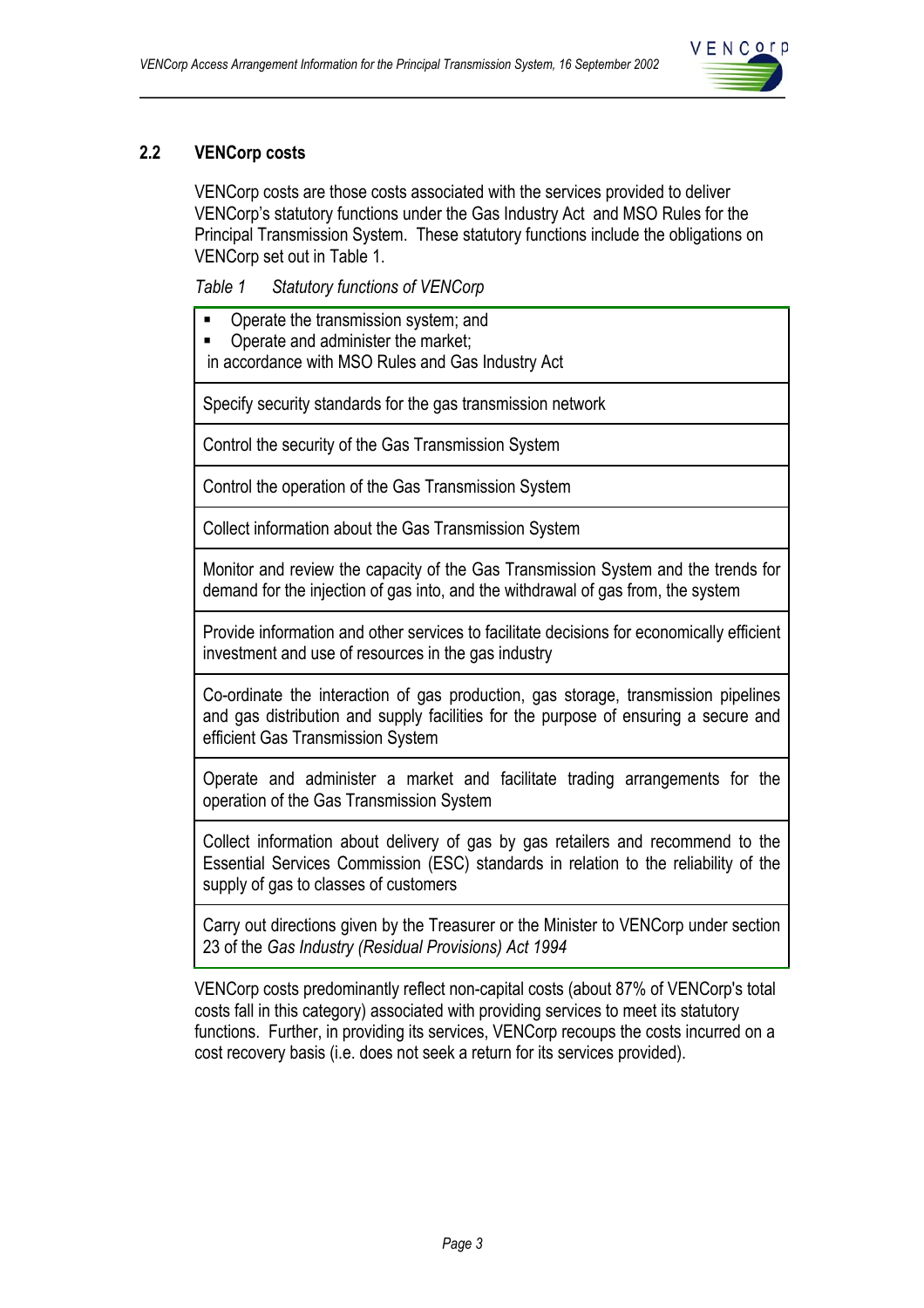

## **2.3 Summary of VENCorp Costs**

Forecast VENCorp operating costs for providing these services over the Access Arrangement Period are set out in Table 2.

|                                                        | Forecast Costs (in 2002 \$m) for |      |                     |      |      |                       |
|--------------------------------------------------------|----------------------------------|------|---------------------|------|------|-----------------------|
|                                                        | 6 months<br>to $30$<br>June      |      | Year ending 30 June |      |      | 6 months<br>to 31 Dec |
| <b>Reference Service</b>                               | 2003                             | 2004 | 2005                | 2006 | 2007 | 2007                  |
| Market and System<br>Operational Services <sup>1</sup> | 6.5                              | 12.5 | 12.6                | 13.0 | 12.6 | 6.1                   |
| Information Services <sup>2</sup>                      | 0.1                              | 0.1  | 0.2                 | 0.2  | 0.2  | 0.1                   |
| Meter Data<br><b>Management Services</b>               | 0.6                              | 1.3  | 1.3                 | 1.3  | 1.3  | 0.7                   |
| <b>System Security</b><br><b>Services</b>              | 1.0                              | 2.1  | 2.1                 | 2.1  | 2.1  | 1.0                   |
| <b>Total</b>                                           | 8.2                              | 16.0 | 16.2                | 16.6 | 16.2 | 7.9                   |

*Table 2 Summary of VENCorp operating costs* 

#### **2.4 Full retail competition**

 $\overline{a}$ 

In addition to VENCorp's statutory functions set out under section 2.2 above, the Gas Industry Act also enables VENCorp to provide services to facilitate the implementation and operation of gas full retail competition (FRC) in Victoria. VENCorp's provision of these FRC services and its recovery of associated costs is subject to regulatory oversight by the Essential Services Commission under the Gas Industry Act , and does not form part of this Access Arrangement.

 $1$  Includes the cost of competitive services (i.e. telecommunications) and consultancy services, which in turn includes the reimbursement of the costs associated with conducting emergency exercises. Revenue associated with these services of approximately \$100,000 per annum has been offset against these costs

<sup>&</sup>lt;sup>2</sup> Reflects revenue associated with provision of service given difficulty in isolating associated costs (see section 2.8).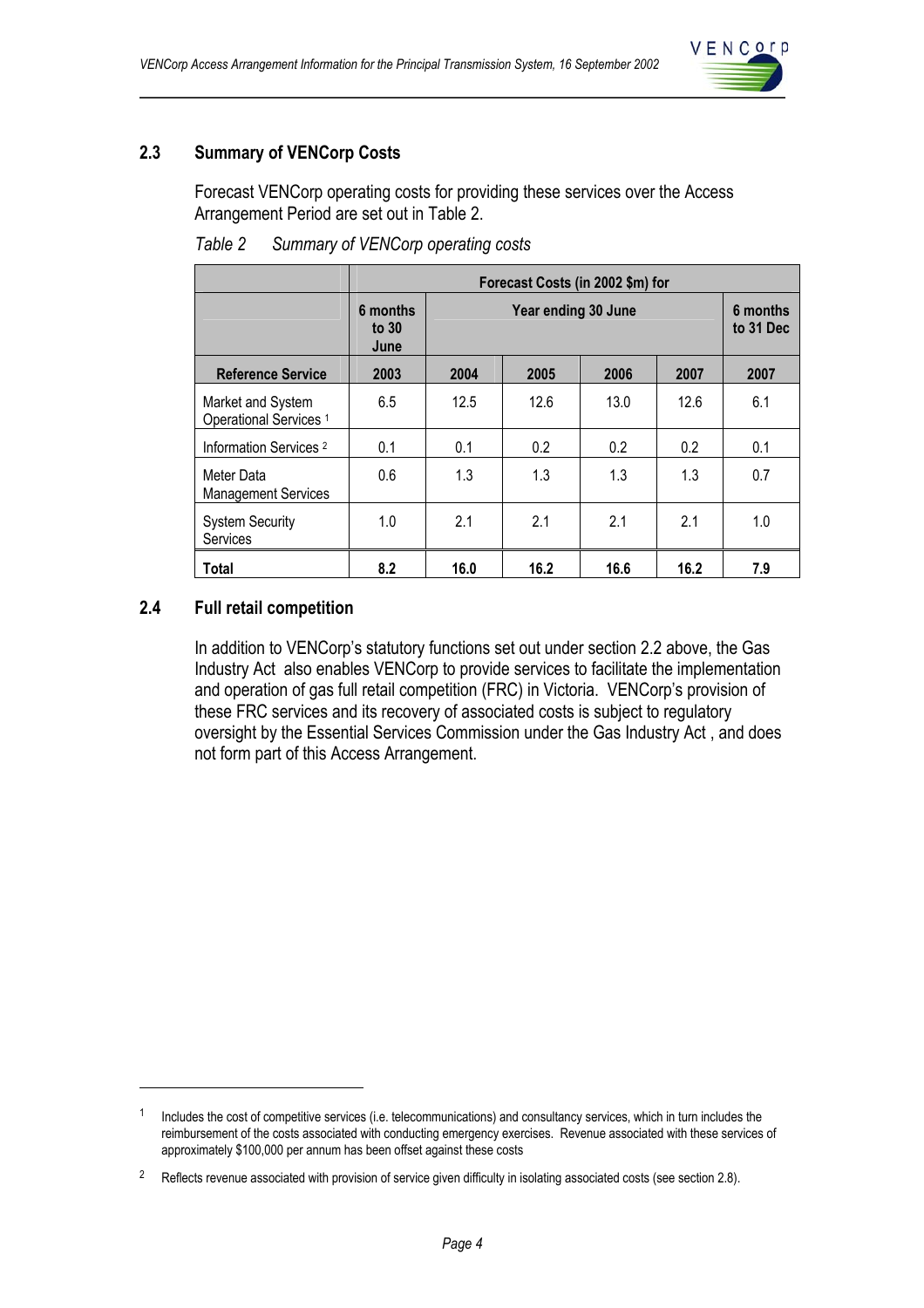

## **2.5 VENCorp Tariffs**

The Reference Tariffs that apply for each Reference Service are set out in Table 3 below.

*Table 3 Summary of VENCorp Reference Service and Tariffs* 

| <b>Reference Service</b>                  | <b>Reference Tariff</b>                          |
|-------------------------------------------|--------------------------------------------------|
| Market and System Operational<br>Services | <b>Tariff D Commodity Tariff</b>                 |
|                                           | <b>Tariff V Commodity Tariff</b>                 |
| <b>Information Services</b>               | <b>Registration Tariff</b>                       |
| Meter Data Management Services            | <b>Transmission Meter Data Management Tariff</b> |
|                                           | Distribution Meter Data Management Tariff        |
| <b>System Security Services</b>           | <b>System Security Tariff</b>                    |

The summary of the initial VENCorp tariffs is set out in table 4 below.

*Table 4 Initial VENCorp reference tariffs* 

|                                                                     | Forecast Reference Tariffs (in dollars of the day) for |      |                       |      |      |      |
|---------------------------------------------------------------------|--------------------------------------------------------|------|-----------------------|------|------|------|
|                                                                     | 6 months<br>Year ending 30 June<br>to $30$<br>June     |      | 6 months<br>to 31 Dec |      |      |      |
| <b>Reference Tariff</b>                                             | 2003                                                   | 2004 | 2005                  | 2006 | 2007 | 2007 |
| <b>Tariff D Commodity Tariff</b>                                    |                                                        |      | \$0.03248/GJ          |      |      |      |
| Tariff V Commodity Tariff                                           | \$0.08055/GJ                                           |      |                       |      |      |      |
| <b>Registration Tariff</b>                                          | \$30/day/participant                                   |      |                       |      |      |      |
| <b>Transmission Meter Data</b><br>Management Tariff<br>\$/day/meter | \$7.00<br>Yet to be determined                         |      |                       |      |      |      |
| Distribution Meter Data<br>Management Tariff<br>\$/day/meter        | \$2.62965<br>Yet to be determined                      |      |                       |      |      |      |
| <b>System Security Tariff per</b><br>GJ                             | \$0.00751<br>Yet to be determined                      |      |                       |      |      |      |

Note – VENCorp proposes to continue to set meter data management tariffs and system security tariffs on an annual (financial year) basis. Therefore, this AAI only includes information for the 6 months ending 30 June 2003 in relation to those services. Further, VENCorp's forecast expenditure for the period from 1 July 2002 to 30 June 2003 will be determined in accordance with the current mechanism with corresponding tariffs to be set for the period 1 July to 31 December 2002. The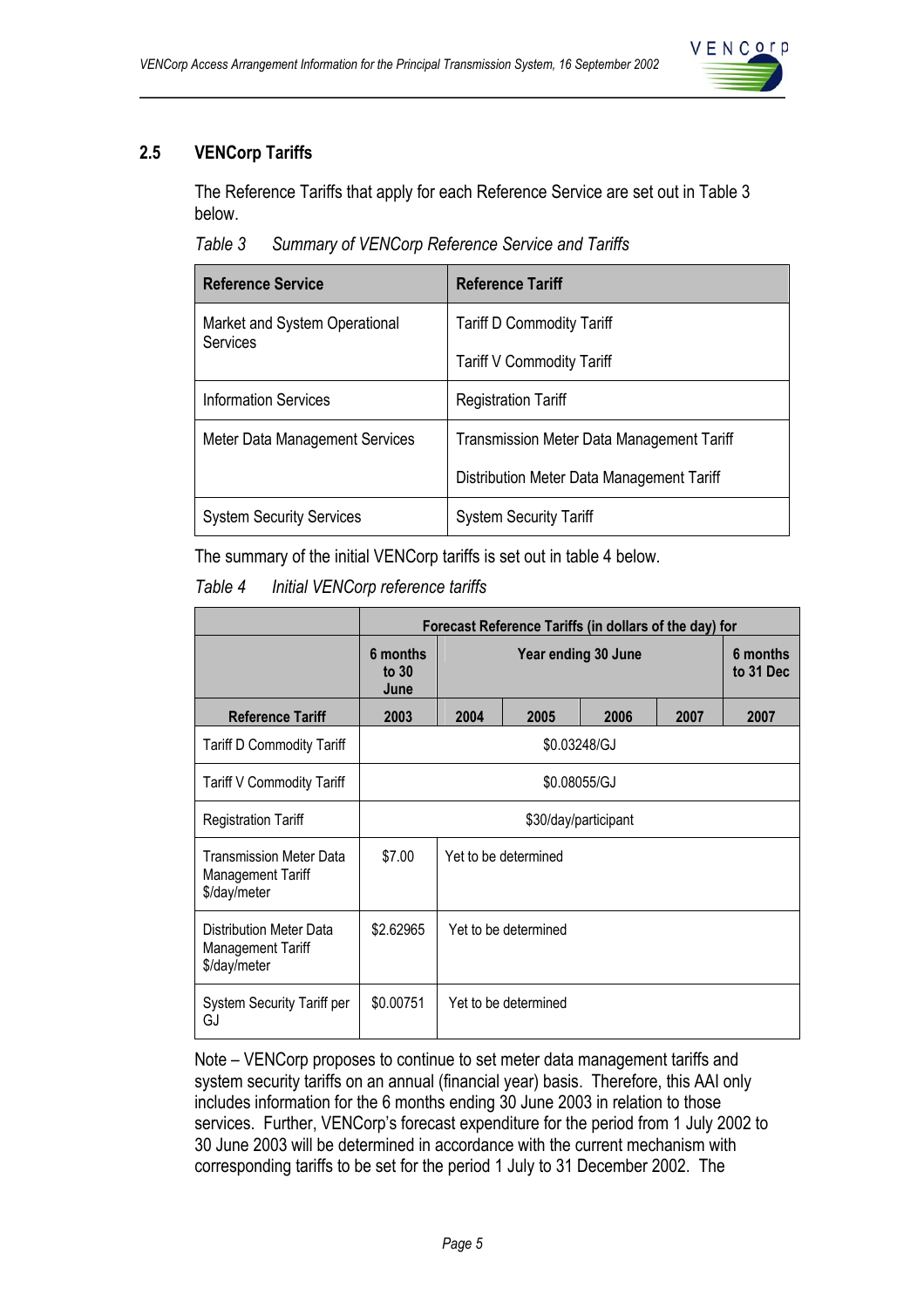

resulting system security tariffs and metering data management tariffs will apply for the six months to 30 June 2003.

#### **2.6 Principles for Cost Allocation of VENCorp Costs to Users**

VENCorp's cost allocation methodology for each of its reference services encompasses a set of principles balancing cost reflectivity against complexity and the cost effectiveness of being able to identify, set and levy cost reflective tariffs to Users.

The separation of VENCorp costs for operation of the Principal Transmission System from GasNet's costs for provision and maintenance of the pipeline assets and infrastructure of itself ensures a significant element of cost reflectivity by a clear and distinct separation of the costs and charges for these two primary services.

With the overall VENCorp component amounting to about 15% of the total costs associated with transporting gas on the Principal Transmission System, industry has acknowledged that there are diminishing returns and efficiencies in seeking further cost reflectivity in charging for all of the sub-components that form VENCorp's services.

VENCorp allocates its costs based on the following set of guiding principles:

- (a) Costs should be allocated to end-use customer segments on a commercially reasonable and economically efficient basis;
- (b) The cost structure should be simple to understand and implement;
- (c) Costs that are not easily allocated on a cost-reflective basis are included in the pool of "common" costs recovered through the commodity reference tariffs;
- (d) Allocate costs so as not to distort potential investment decisions in pipeline and end-user facilities;
- (e) The resulting tariffs should not create barriers to entry and should provide incentives for the gas market to grow;
- (f) To achieve fair and equitable tariffs, VENCorp sets its commodity tariffs to be about 1% to 1.5% of total delivered energy costs for most customers. Given the range of customer types, and consequent differences in their delivered energy costs, this cannot be met exactly for all customers or customer segments. Therefore, the commodity tariffs have been structured such that where charges are required to materially exceed the guideline for a particular customer segment, then this occurs in segments with low price elasticity so as to result in minimal distortion in usage or investment. In general this means that high-use customers are levied a lower average \$/GJ rate than low-use customers.

VENCorp's resulting cost structure definition for its Reference Services is:

- (a) For Market and System Operational Services, segmentation of customers between Tariff D and Tariff V to determine a unique commodity (\$/GJ) charge;
- (b) For Information Services, allocation based on a per participant per day basis;
- (c) For Meter Data Management Services, allocation based on a per meter per day basis; and
- (d) For the system security service VENCorp initially proposes to allocate costs to Participants on the basis of GJ of gas consumed or withdrawn from the Principal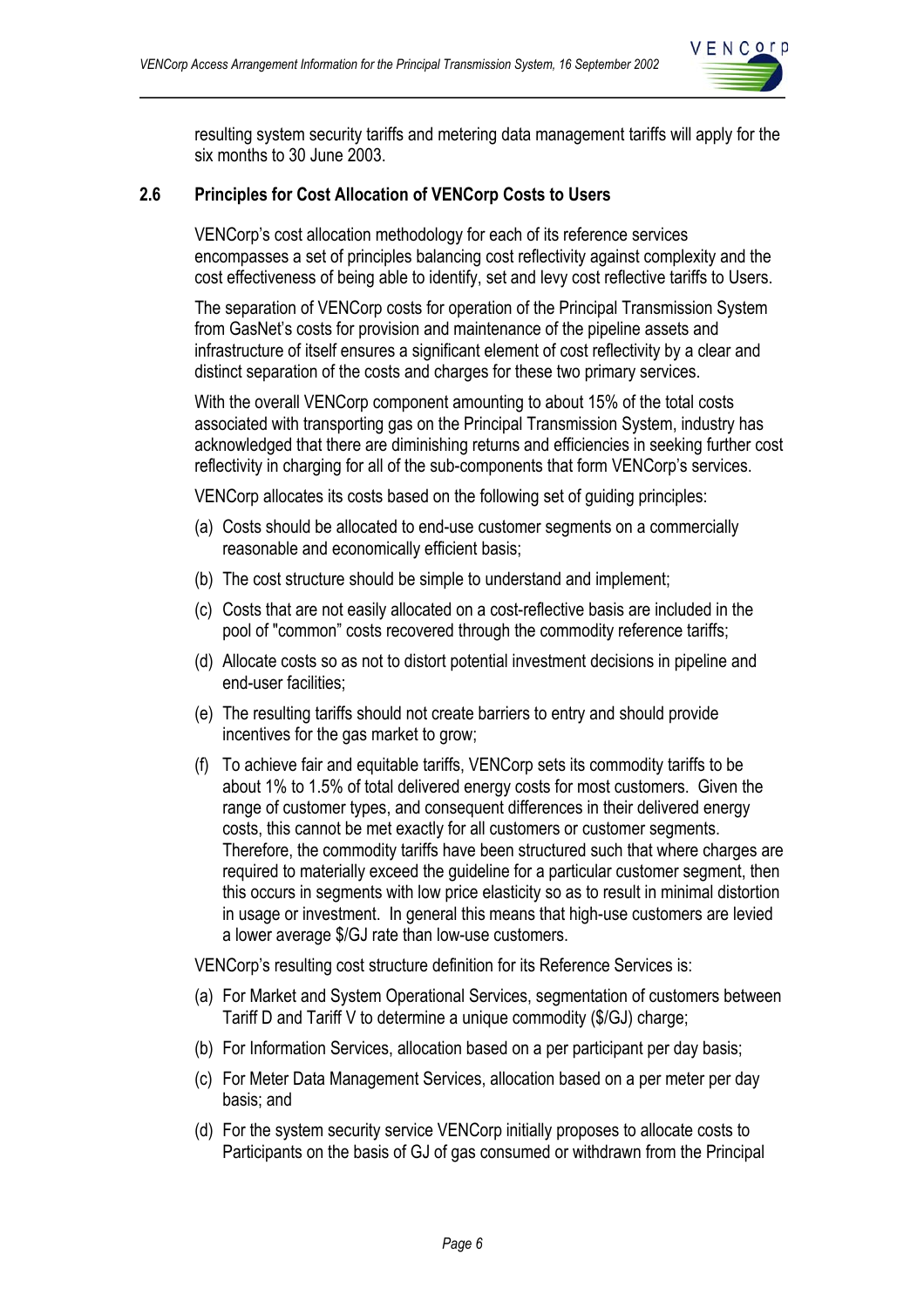

Transmission System. This may change during the Access Arrangement Period (see section 2.9).

VENCorp's tariffs are discussed further below.

## **2.7 VENCorp Commodity Tariffs**

VENCorp proposes to continue to recover all costs not allocated to VENCorp's registration, meter data management and System Security Services through commodity tariffs allocated between Tariff D and Tariff V withdrawals.

Table 5 sets out total forecast VENCorp common costs associated with Market and System Operational Services over the Access Arrangement Period.

| Forecast VENCorp common costs<br>Table 5 |  |
|------------------------------------------|--|
|------------------------------------------|--|

|                       | Forecast Common Costs (in 2002 \$m) for |                                 |      |      |           |      |
|-----------------------|-----------------------------------------|---------------------------------|------|------|-----------|------|
|                       | 6 months<br>to $30$<br>June             | 6 months<br>Year ending 30 June |      |      | to 31 Dec |      |
|                       | 2003                                    | 2004                            | 2005 | 2006 | 2007      | 2007 |
| Forecast common costs | 6.5                                     | 12.4                            | 12.7 | 13.0 | 12.7      | 6.1  |

The split of actual injected volumes between Tariff V and Tariff D consumption on the PTS for 2000/01, 2001/02 is set out in Table 6 below.

#### *Table 6 Split of volumes by tariff*

| <b>Split of Tariff V and D consumption</b> | Actual year ended 30<br><b>June 2001</b> | Forecast year ended 30<br><b>June 2002</b> |
|--------------------------------------------|------------------------------------------|--------------------------------------------|
| Tariff D consumption - GJ                  | 113.0                                    | 108.3                                      |
| Tariff V consumption - GJ                  | 100.0                                    | 105.0                                      |
| Tariff D consumption - %                   | 53.1                                     | 50.8                                       |
| Tariff V consumption - %                   | 46.9                                     | 49.2                                       |

Based on the historical demand, the assumed demand for Tariff D and for Tariff V customers over the Access Arrangement Period is set out in Table 7 below.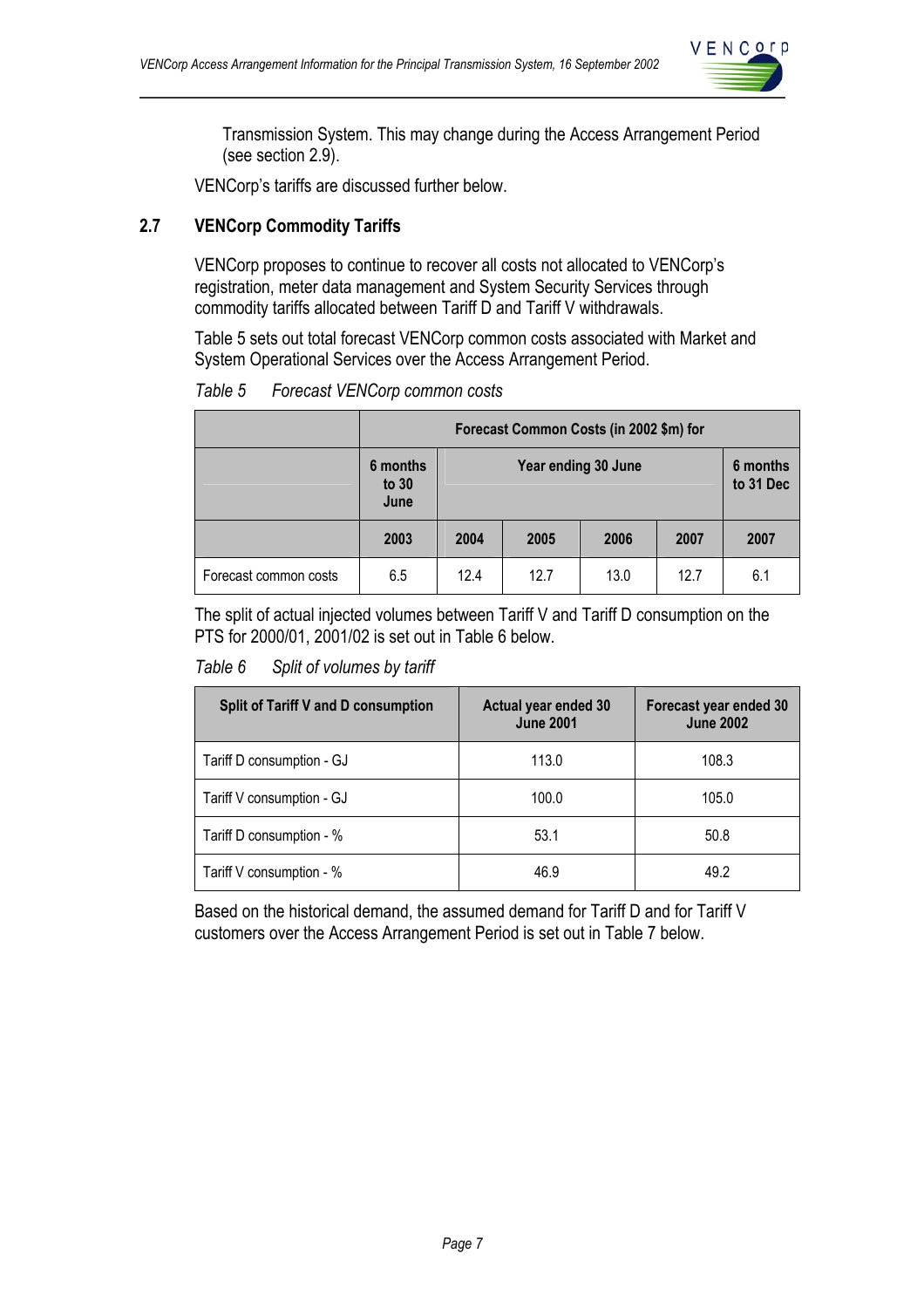

#### *Table 7 Forecast demand*

|                               | <b>Forecast Demand for</b>  |                     |       |       |       |                       |
|-------------------------------|-----------------------------|---------------------|-------|-------|-------|-----------------------|
|                               | 6 months<br>to $30$<br>June | Year ending 30 June |       |       |       | 6 months<br>to 31 Dec |
| <b>Demand category</b>        | 2003                        | 2004                | 2005  | 2006  | 2007  | 2007                  |
| Forecast D consumption<br>PJ. | 52.1                        | 112.6               | 119.7 | 124.2 | 127.1 | 67.1                  |
| Forecast V consumption<br>PJ  | 45.7                        | 110.3               | 112.7 | 115.0 | 117.2 | 68.7                  |
| Forecast D consumption<br>%   | 52.8%                       | 50.5%               | 51.5% | 51.9% | 52.0% | 49.4%                 |
| Forecast V consumption<br>%   | 47.2%                       | 49.5%               | 48.5% | 48.1% | 48.0% | 50.6%                 |

As discussed in section 2.6, VENCorp aims to achieve fair and equitable tariffs by setting its commodity tariffs to be about 1% to 1.5% of total delivered energy costs for most customers. For the Access Arrangement approved in 1998, this was achieved through allocation of approximately 70% of the common costs to Tariff V and 30% to Tariff D. The following table 8 illustrates the effect of different cost allocation splits on the proposed initial Tariff D and Tariff V Commodity Tariffs:

#### *Table 8 Possible Tariff D and Tariff V Commodity Tariffs (\$/GJ in dollars of the day)*

| <b>Tariff V/D cost allocation</b><br>(%) | 49/51        | 60/40        | 70/30        | 75/25        |
|------------------------------------------|--------------|--------------|--------------|--------------|
| Tariff V                                 | \$0.05596/GJ | \$0.06873/GJ | \$0.08055/GJ | \$0.08591/GJ |
| Tariff D                                 | \$0.05596/GJ | \$0.04377/GJ | \$0.03248/GJ | \$0.02735/GJ |

Table 9 below includes worked examples of the impact on assumed customers of varying the cost allocation between Tariff D and Tariff V customers. Several examples are given which indicate that the commodity charge is the significant component of the overall VENCorp charge. Based on the analysis, an allocation split between 60:40 to 80:20 is required to achieve a VENCorp charge between 1% and 1.5% outcome for large industrial customers (and to achieve the other principles set out in section 2.6). Therefore, VENCorp is proposing to continue with the historical cost allocation of approximately 70:30 to Tariff V and Tariff D customers respectively.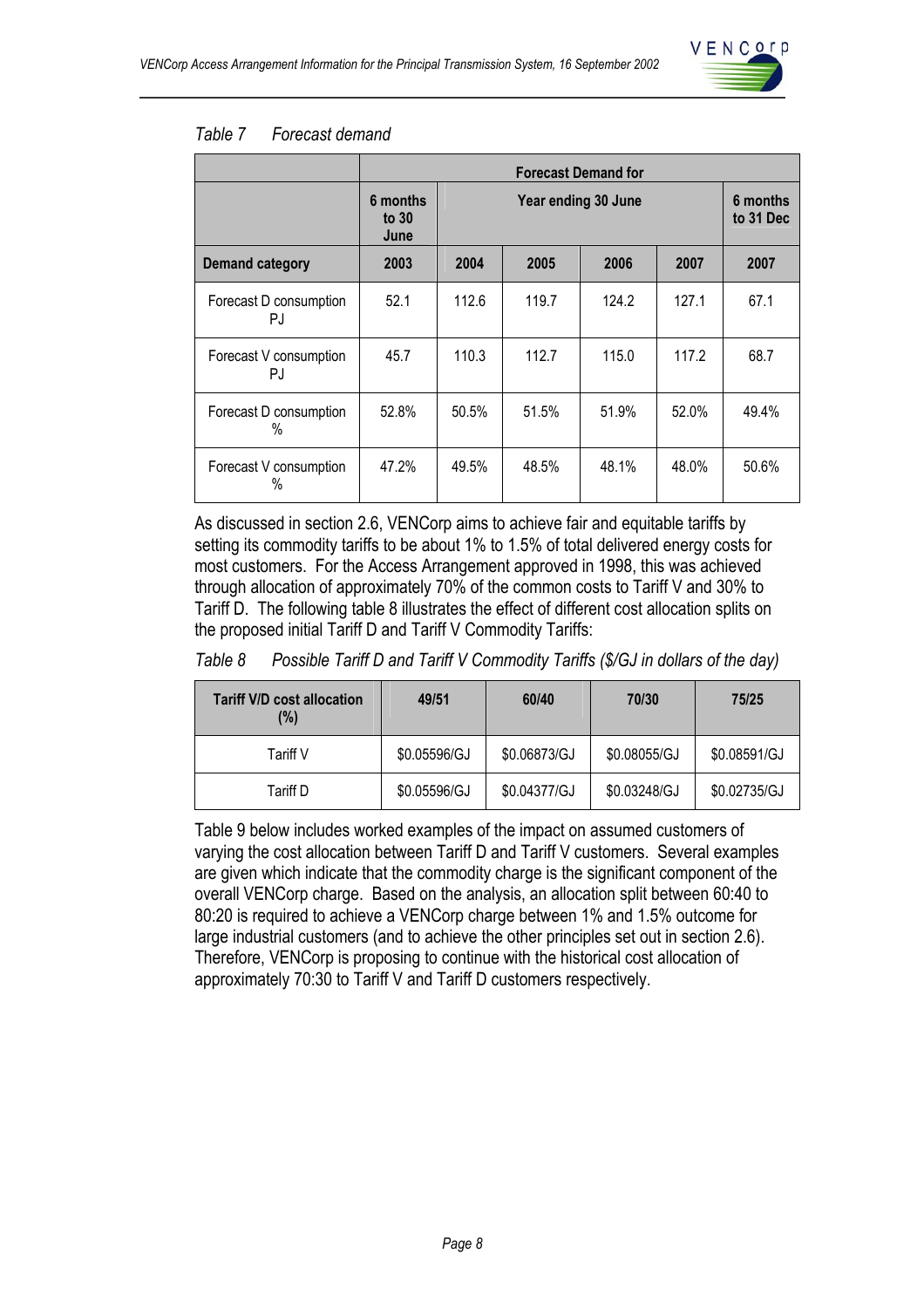

| <b>Cost Allocation between</b><br><b>Tariff D and V</b>                                                                                                                                                                             | Very large<br>industrial<br>4PJ pa                                | Large<br>industrial or<br>commercial<br>0.2PJ pa     | Large<br>retailer<br>65PJ pa                                             | <b>Medium</b><br>industrial or<br>commercial<br>5,000GJ pa | <b>Small</b><br>industrial or<br>commercial<br>200GJ pa           | <b>Domestic</b><br>60GJ pa |
|-------------------------------------------------------------------------------------------------------------------------------------------------------------------------------------------------------------------------------------|-------------------------------------------------------------------|------------------------------------------------------|--------------------------------------------------------------------------|------------------------------------------------------------|-------------------------------------------------------------------|----------------------------|
|                                                                                                                                                                                                                                     | <b>Tariff D</b><br>\$                                             | <b>Tariff D</b><br>\$                                | Tariff D & V<br>\$                                                       | <b>Tariff V</b><br>\$                                      | <b>Tariff V</b><br>\$                                             | <b>Tariff V</b><br>\$      |
| Indicative total delivered<br>cost of gas per GJ3                                                                                                                                                                                   | 3.50                                                              | 3.70                                                 | 6.55                                                                     | 7.00                                                       | 8.00                                                              | 9.00                       |
| 51%:49% V/D<br><b>Commodity Tariff</b><br><b>Registration Tariff</b><br><b>Metering Tariff</b><br><b>System Security Tariff</b><br><b>Total annual VC charge</b><br>Del. VENCorp (\$/GJ)<br>% VC costs of indicative<br>cost of gas | 223,840<br>10,950<br>2,555<br>30,040<br>267,385<br>0.0668<br>1.9% | 11,192<br>2,555<br>1,502<br>15,249<br>0.0762<br>2.1% | 3,643,696<br>10,950<br>265,098<br>488,995<br>4,408,739<br>0.0677<br>1.0% | 280<br>38<br>317<br>0.0635<br>0.9%                         | 11<br>$\blacksquare$<br>$\overline{2}$<br>13<br>0.0635<br>$0.8\%$ | 3<br>4<br>0.0637<br>0.7%   |
| 60%:40% V/D<br><b>Commodity Tariff</b><br><b>Registration Tariff</b><br><b>Metering Tariff</b><br><b>System Security Tariff</b><br><b>Total annual VC charge</b><br>Del. VENCorp (\$/GJ)                                            | 175,080<br>10,950<br>2,555<br>30,040<br>218,625<br>0.0547         | 8,754<br>2,555<br>1,502<br>12,811<br>0.0641          | 3,723,574<br>10,950<br>265,098<br>488,995<br>4,488,617<br>0.0689         | 344<br>38<br>381<br>0.0762                                 | 14<br>$\overline{2}$<br>15<br>0.0762                              | 4<br>5<br>0.0765           |
| % VC costs of indicative<br>cost of gas                                                                                                                                                                                             | 1.6%                                                              | 1.7%                                                 | 1.1%                                                                     | 1.1%                                                       | 1.0%                                                              | 0.8%                       |
| 70%:30% V/D<br><b>Commodity Tariff</b>                                                                                                                                                                                              | 129,920                                                           | 6,496                                                | 3,797,304                                                                | 403                                                        | 16                                                                | 5                          |
| <b>Registration Tariff</b><br><b>Metering Tariff</b><br><b>System Security Tariff</b><br><b>Total annual VC charge</b>                                                                                                              | 10,950<br>2,555<br>30.040<br>173,465                              | 2,555<br>1,502<br>10,553                             | 10,950<br>265,098<br>488,995<br>4,562,347                                | 38<br>440                                                  | $\overline{2}$<br>18                                              | 5                          |
| Del. VENCorp (\$/GJ)                                                                                                                                                                                                                | 0.0434                                                            | 0.0528                                               | 0.0701                                                                   | 0.0881                                                     | 0.0881                                                            | 0.0833                     |
| % VC costs of indicative<br>cost of gas                                                                                                                                                                                             | 1.2%                                                              | 1.4%                                                 | 1.1%                                                                     | 1.3%                                                       | 1.1%                                                              | 1.0%                       |
| 75%/25% V/D<br><b>Commodity Tariff</b><br><b>Registration Tariff</b><br><b>Metering Tariff</b><br><b>System Security Tariff</b><br><b>Total annual VC charge</b><br>Del. VENCorp (\$/GJ)                                            | 109,400<br>10,950<br>2,555<br>30,040<br>152,945<br>0.0382         | 5,470<br>2,555<br>1,502<br>9,527<br>0.0476           | 3,495,845<br>10,950<br>265,098<br>488,995<br>4,594,470<br>0.0706         | 430<br>38<br>467<br>0.0934                                 | 17<br>$\overline{2}$<br>19<br>0.0934                              | 5<br>5<br>0.0937           |
| % VC costs of indicative<br>cost of gas                                                                                                                                                                                             | 1.1%                                                              | 1.3%                                                 | 1.1%                                                                     | 1.3%                                                       | 1.2%                                                              | 1.0%                       |

## *Table 9 Analysis of the Table 8 possible Tariff D and V Commodity tariffs*

 $\overline{a}$ 

<sup>&</sup>lt;sup>3</sup> Sourced from NIEIR Natural gas consumption and peak day issue forecasts for Victoria December 2000 and other publicly available information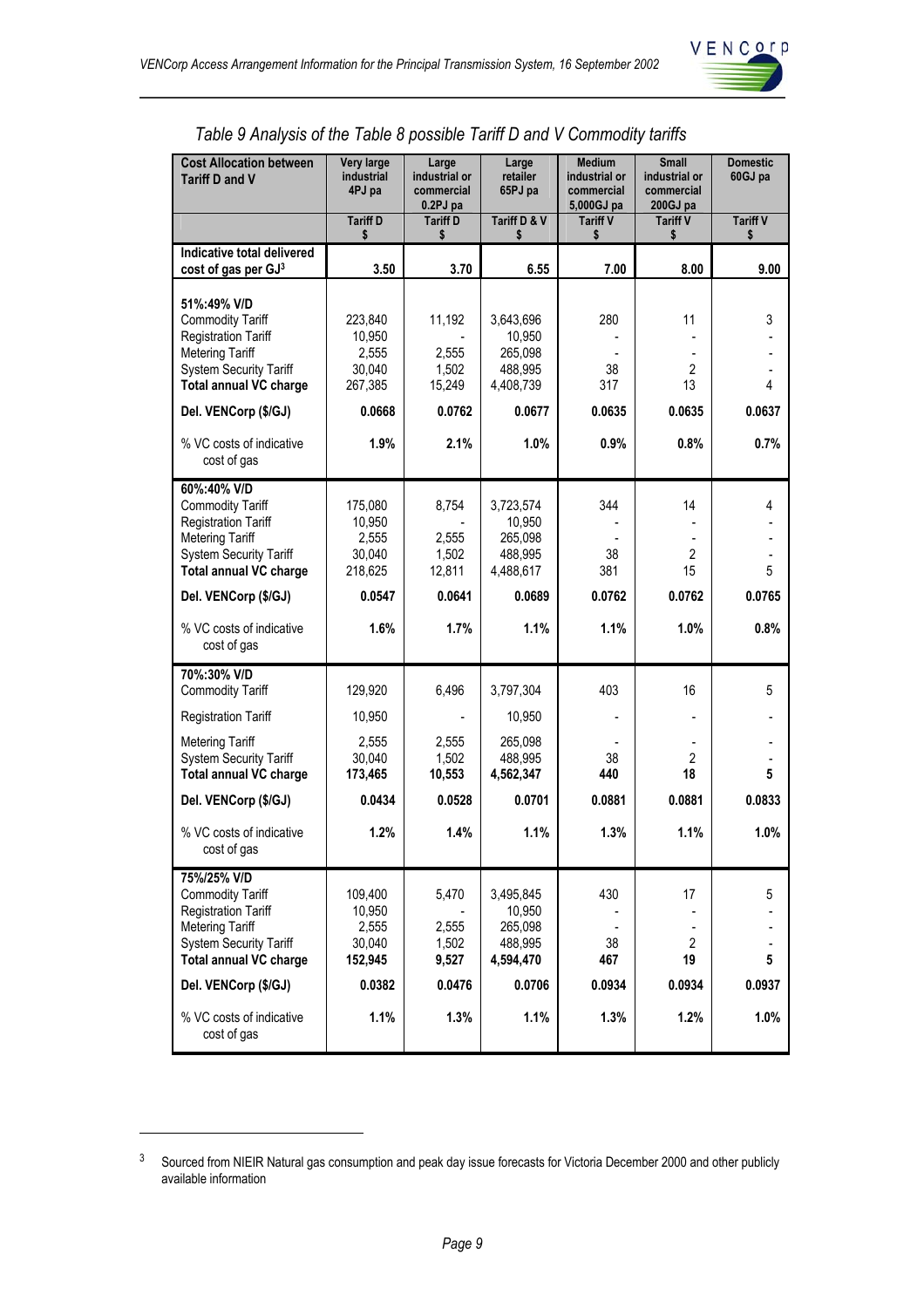

## **2.8 Registration Tariff**

Registration of Market Participants carries with it administrative costs and costs associated with the provision of a range of Information Services. These services are desired by Market Participants and provided by VENCorp irrespective of a Market Participant's level of market activity. The costs of providing such services are largely fixed in nature, being associated with establishment of communications infrastructure, e.g. the electronic "market information bulletin board" and website and, hence, are largely independent of the numbers of Market Participants. Since much of this infrastructure is also used for communication of operational and market communications, it is also difficult to isolate a component of costs for the provision of the service independent of market activity.

Nevertheless, it is appropriate that, since all registered Market Participants obtain the benefits of these services irrespective of market activity, they are each allocated some portion of these fixed costs. The initial tariff (\$30/day/participant, or \$10,950/participant/year) prior to market commencement reflected a reasonable estimate of the costs incurred in providing the service. Further, it is comparable with NEMMCO's current fixed charges in the National Electricity Market4. To VENCorp's knowledge, there have been no issues raised by any party that this represents a material or inappropriate barrier to entry.

VENCorp believes that the current fee of \$30/day/participant is reasonable and therefore proposes to maintain the registration fee at this level for the next regulatory period. Based on an average of 15 registered Market Participants5 over the Access Arrangement Period, the expected average annual revenue recovered from Registration Fees is \$164,000.

## **2.9 Meter Data Management Tariffs**

 $\overline{a}$ 

For financial year 2002/03 it is projected that there will be approximately 214 transmission supply point meters and over 900 distribution supply point meters from which VENCorp will be required to collect, process and store metering data. This data is used for a number of purposes including market settlements and billing.

While VENCorp itself collects and processes data from meters on the transmission pipeline system, it contracts out the distribution meter reading function to a specialist service provider.

The methodology proposed by VENCorp for recovery of costs for these Meter Data Management Services involves the direct recovery, on a per meter basis, of an allocation of VENCorp's meter data handling costs between transmission and distribution meters.

<sup>4</sup> NEMMCO charges a fee of \$1700 per registration application and has a minimum fixed charge of \$9125/year per participant

<sup>&</sup>lt;sup>5</sup> That is Market Participants, as distinct from Participants who do not pay registration fees.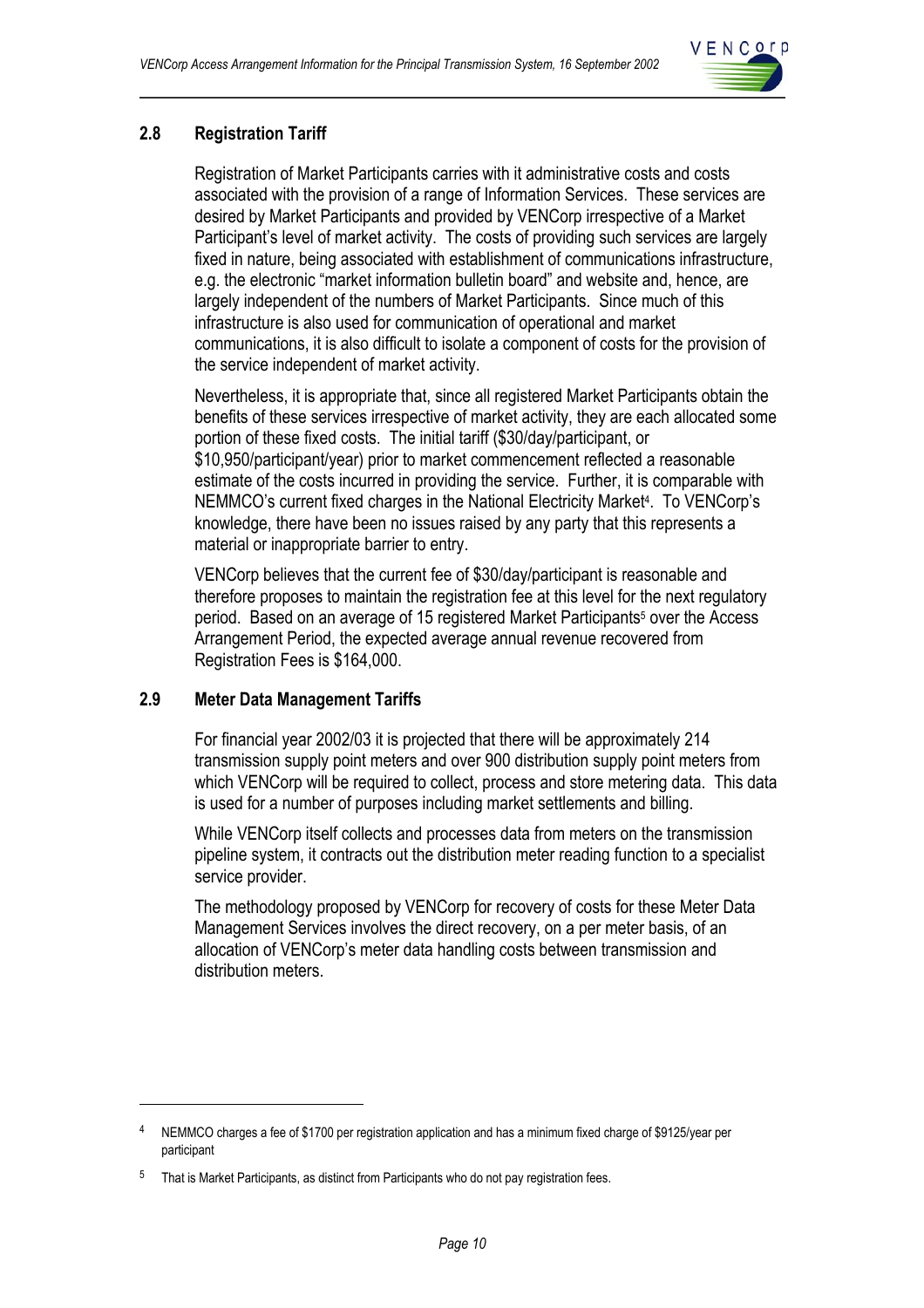

The proposed transmission and distribution meter data management tariffs for 2002/03 financial year are as follows:

| Distribution meter data management tariff | \$2.62965/day (\$960/year)    |  |  |
|-------------------------------------------|-------------------------------|--|--|
| Transmission meter data management tariff | <b>\$7/day</b> (\$2,555/year) |  |  |

## *2.9.1 Distribution supply point meters*

VENCorp contracts out the reading of the distribution supply point meters to a specialist meter data agent service provider, with the contract being awarded after a competitive tender process. Following a call for expressions of interest in November 2001, VENCorp called for tenders from a targeted shortlist of capable providers and entered into a contract with the successful tenderer for provision of the service from 1 September 2002 to 31 August 2005. The contract costs to be incurred by VENCorp for distribution meter reading services in financial year ending 30 June 2003 are \$0.8m (2002 \$).

The Distribution Meter Data Management tariff has been set on a per meter per day basis to reflect the actual costs to VENCorp of data collection and processing for these meters by the contracted meter data agent. Thus, these charges reflect efficient costs derived through a fully competitive tender process.

#### *2.9.2 Transmission supply point meters*

Because transmission system meter data is required operationally for System Security, Scheduling and Wholesale Market Settlement purposes, a larger data set is required than for distribution system meters which are only required for settlement purposes. VENCorp has therefore established systems to transmit information to meters, acquire and store data from meters and process data to meet the various operational needs.

Given the degree of overlap between market and transmission system operational requirements, it would be highly problematic to attempt any truly cost-reflective allocation of VENCorp's overall transmission system meter data handling costs to individual participant meters.

Nevertheless, it is considered appropriate to provide some pricing signal to Market Participants to reflect the increased costs incurred by VENCorp in managing metering data from each additional transmission system supply point. The Transmission Meter Data Management Tariff of \$7/meter/day was therefore set at the time of market commencement by benchmarking it against the metering fees then imposed in the Victorian wholesale electricity market.

VENCorp considers that \$7/meter/day still represents a reasonable allocation of meter data handling costs to the transmission supply point meters for wholesale market purposes. This is higher than the rate derived through the competitive tendering process for the distribution meters because:

(a) There are about four times fewer transmission meters than distribution meters (with corresponding reduction in economies of scale);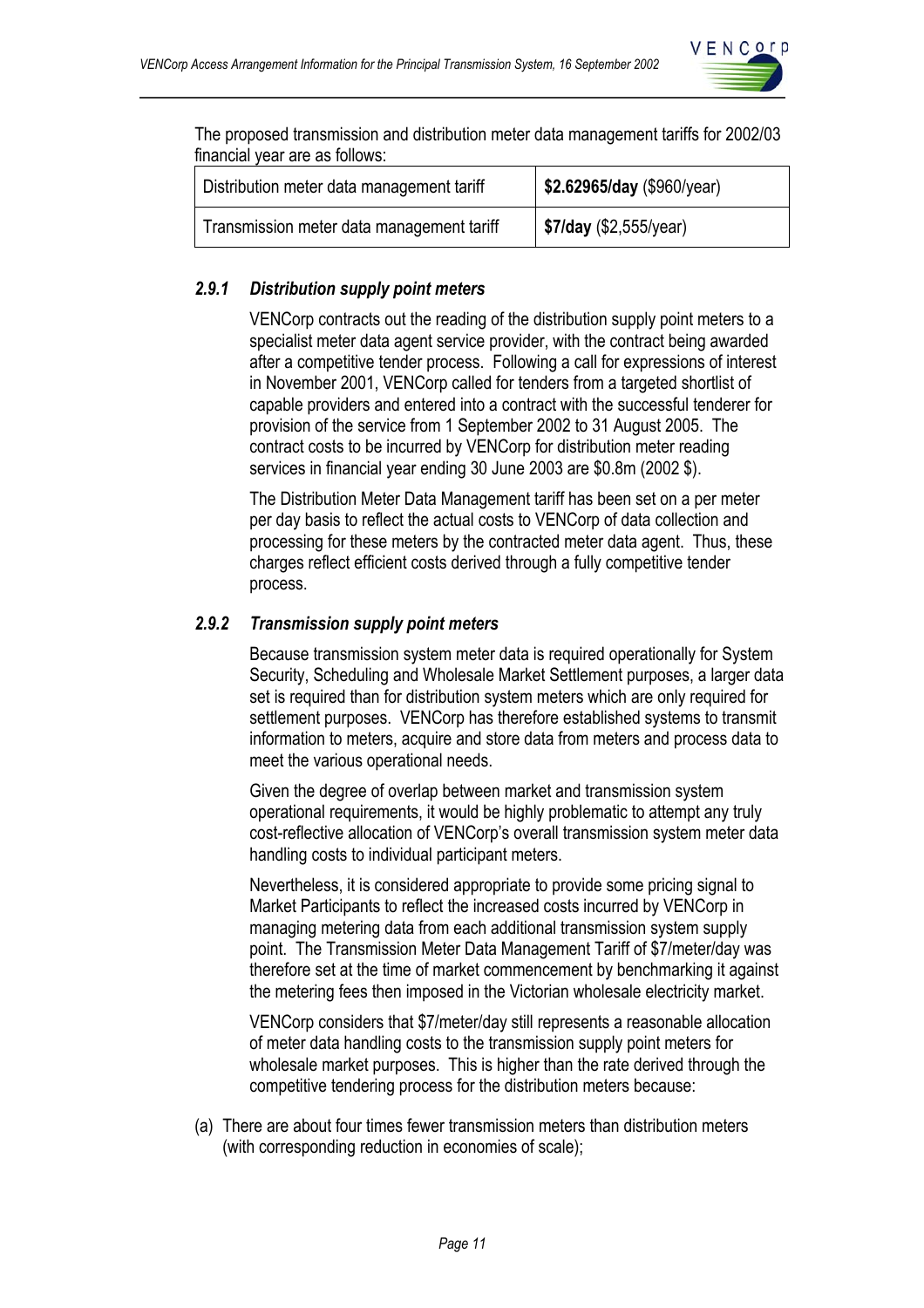

- (b) Transmission meters require gas quality data downloads not needed for distribution meters;
- (c) Transmission meters supply larger quantities of data that must be processed and stored; and
- (d) Transmission meters are communicated with twice every hour rather than once daily for distribution meters.

Revenue collected by VENCorp through transmission meter data management is approximately \$0.4m per annum (2002 \$). In determining the commodity tariffs this amount has been reduced from the commodity common cost pool.

#### **2.10 System Security Tariff**

 $\overline{a}$ 

The System Security Service is the means by which VENCorp ensures the ultimate security of the Principal Transmission System and the public's safety in the event of major deficiency of supply or transportation capability, by providing a last resort means of maintaining pressures at or above security levels during an emergency and to allow for an orderly management of any curtailment program of customers in such an event.

In providing the System Security Service, VENCorp currently passes through to Users the external costs incurred through the contracted costs of reserving storage space of 3000 tonnes in GasNet's LNG facility. While VENCorp has a contract in place with GasNet for this storage capacity until May 2004, the amount chargeable by GasNet for this service has been regulated under the Government's Tariff Order at \$1.4m per annum until 31 December 2002. It is uncertain at this time what contract charge will be negotiated upon removal of this regulation. At this point, there are no other viable alternatives to LNG for the provision of this fundamental security service.

For the foreseeable future it is likely that VENCorp will continue to satisfy the requirements of the System Security Service through the reservation of LNG storage capacity6.

The level of reserve required has recently been the subject of an extensive review, involving all Victorian gas industry Participants and the Office of Gas Safety, which has confirmed that the current level of 3000 tonnes of LNG is appropriate given current system configuration and demand profile. However, this will continue to be monitored as part of VENCorp's planning review processes. Because of the current uncertainty with respect to potential future alternatives, VENCorp proposes that the tariff for this service is subject to the current annual review and ACCC approval process under the MSO Rules.

As stated above, the Tariff Order regulation of the GasNet charges for the LNG system security storage capacity expires on 31 December 2002. VENCorp has commenced negotiations with GasNet over the charges to apply from 1 January 2003 under the existing contract which runs to May 2004. Agreement on this has yet to be reached. Nevertheless, based on its current interpretation of the contract pricing provisions, VENCorp believes it is appropriate to make provision for an increase in the annual costs for LNG system security storage capacity from the regulated \$1.4m per annum to approximately \$2m per annum, effective from 1 January 2003. VENCorp emphasises

<sup>6</sup> Refer to *Victorian Gas Systems Security Cost Benefit Risk Analysis Report* prepared by Charles River Associates, March 2002.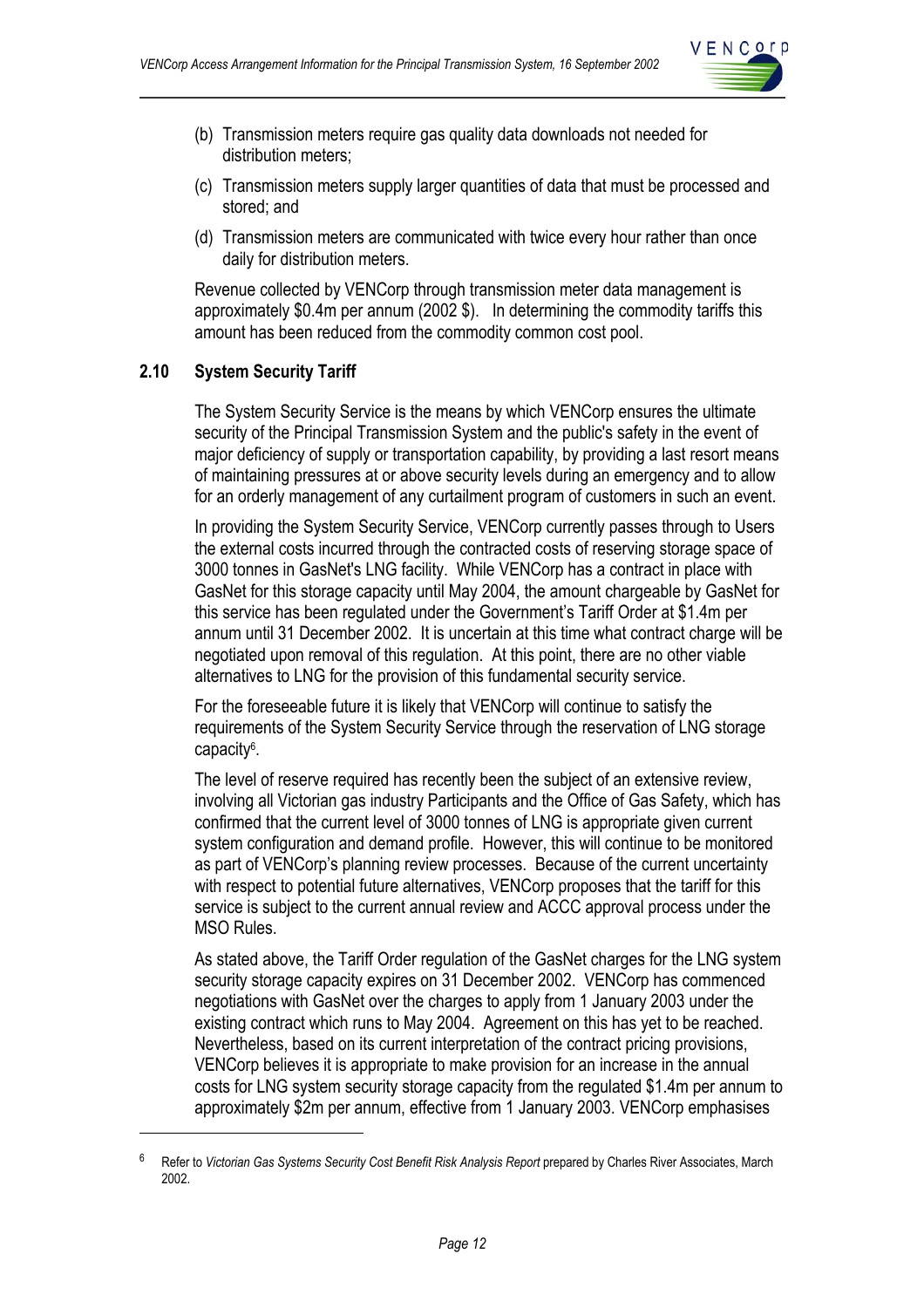

that the estimates for LNG services are made on a non-prejudicial basis with regard to its ongoing negotiations with GasNet on this matter.

VENCorp proposes to continue to pass through the costs for the System Security Service to all customers as a "postage stamped" commodity charge based on a customer's potential to receive equal benefit from the facility (i.e. recover the System Security Service costs from retailers/shippers as a common commodity charge on all gas withdrawals from the Principal Transmission System.

For the initial System Security Tariff, VENCorp proposes a tariff based on its contracted position over the period 1 January 2003 to 31 May 2004. Based on the forecast costs of \$1.7m and forecast consumption of 217,514 TJ for the period 1 July 2002 to 30 June 2003, the resulting tariff is:

As mentioned in section 2.5, this tariff is in the process of being established through the current process imposed under clause 6.1 of the Tariff Order and section 2.6 of the MSO Rules<sup>7</sup>.

Subsequent System Security Tariffs beyond the expiry of the current contract will depend on:

- (a) A reassessment at that time of the requirements and alternatives for provision of a system security reserve capability;
- (b) Whether such services are provided to VENCorp as a regulated service by GasNet; and if not
- (c) The outcome of contractual negotiations with GasNet.

Given that VENCorp is proposing that System Security Tariffs continue to be set annually, Users will be provided with the outcome of the above prior to the tariffs being set under the MSO Rules annual approval process.

## **2.11 Incentive structures**

 $\overline{a}$ 

#### *Cost effective and efficient delivery of services*

Given that VENCorp has been established under the Gas Industry Act with statutory functions for which it is required to recover its costs on a "not for profit" basis, it is inappropriate to apply return-based incentive mechanisms on VENCorp.

Further, VENCorp's costs are predominantly fixed in nature and vary little with increased capacity. VENCorp believes that the intent of an efficiency mechanism under the Access Code is more suitable for a pipeline owner where the significant portion of the total costs incurred relates to the assets owned and whereby greater efficiencies are achieved through better asset utilisation.

VENCorp firmly supports mechanisms that place strong incentives on it to ensure that it operates efficiently at minimal cost (including monitoring against meaningful performance benchmarks – see section 8). VENCorp is very conscious of its role as a statutory authority funded by industry and strives for cost effective and efficient delivery of services. This is reinforced by the following:

 $7$  This is a reference to clause 2.6 as in force at the time of submission of this access arrangement to the ACCC.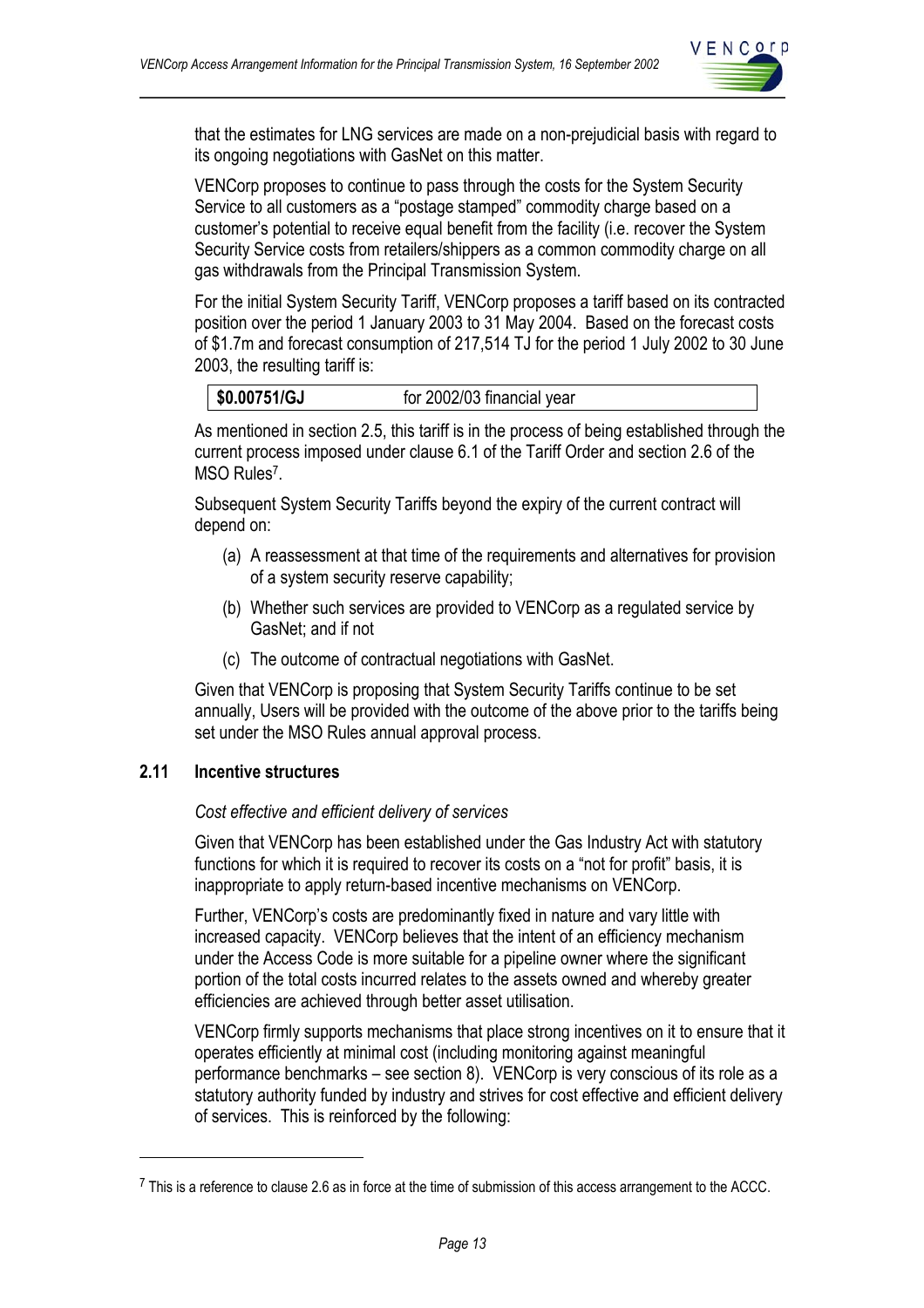

- Industry is represented on VENCorp's Board any industry concerns can be raised easily via the Board members;
- Further, the VENCorp Board is independent and all directors are aware of their duties under Part 8 of the Gas Industry Act ;
- VENCorp provides monthly financial reports to all Participants. These reports show in detail the month, year to date and full year forecast. The reports are provided to all Participants and are designed to keep the industry fully up to date on VENCorp's financial matters;
- VENCorp also publishes each month the month and year-to-date key performance statistics compared to budget targets; and
- Office of the Auditor General conducts the annual external audit, the scope of which is determined solely by the Auditor General – much wider powers than is typically the case with external auditors.

The financial performance of VENCorp over the period 1 July 1999 to 30 June 2001 shows that the above governance arrangements are having an impact on reducing VENCorp's costs. Refer to section 7 for VENCorp historical and forecast key performance indicators.

VENCorp will continue to provide an annual budget and report on actual results in its Corporate Plan (which is required by the Victorian Government for approval by the Minister).

#### *Commodity and Registration price path*

Consultation with industry has highlighted the importance of maximising certainty with respect to VENCorp tariffs. Accordingly, VENCorp aims to maintain stability in its fees and charges to assist industry in its medium term planning.

The greater proportion of VENCorp's fees fall within the "commodity tariff", and although the \$ rate/GJ has not altered for the last 2 years, VENCorp's revenue varies with gas demand. The major reason for the variation in demand is the weather.

VENCorp sees no benefit to industry from short term rate charges due to demand changes and therefore VENCorp is proposing to carry a surplus or deficiency (i.e. the accumulated result) from one year to another in relation to revenue and costs incurred in providing its commodity and registration services. This will enable VENCorp to average out movements in net revenue associated with a cold or warm winter and not result in short term movements in the tariffs.

VENCorp is prepared to fund an accumulated net under-recovery of up to \$1.5 million on an annual basis which may result from the following factors:

- Variation from the forecast demand due to weather effects, which with a standard deviation of 1 over the Access Arrangement Period (+/- 8% over the period) would amount to approximately +6.0/-5.3 in 2002 \$m;
- Increase in unbudgeted projects and/or expenditure specifically requested by stakeholders, the Board or industry (potentially by up to \$0.5m in any one year).

VENCorp has the ability to fund an accumulated net shortfall in the order of \$1.5m. VENCorp is proposing that the tolerance level for any over-recovery also be set at the same level; that is, VENCorp will only decrease its tariffs if it has over-recovered an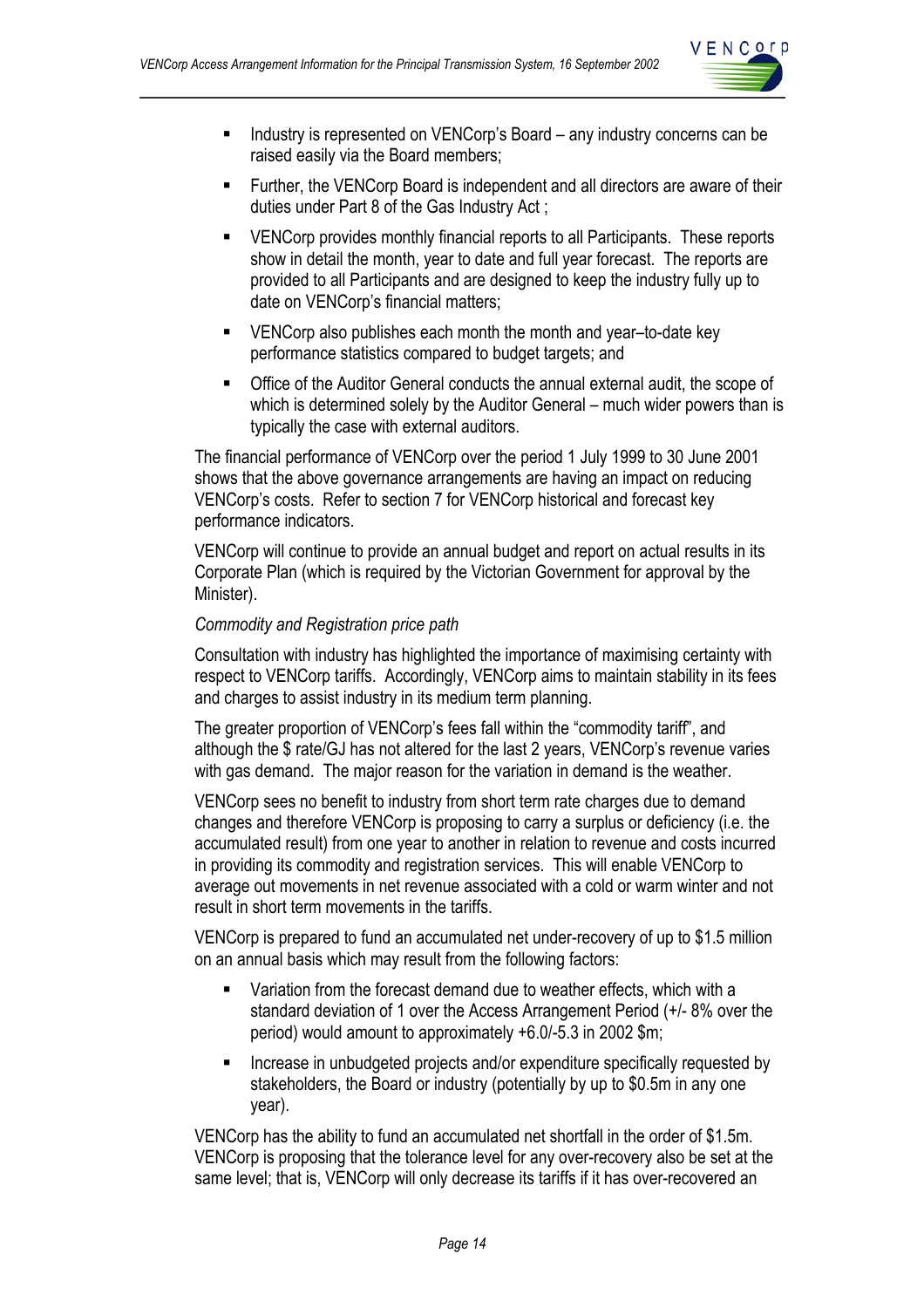

accumulated net surplus of \$1.5 million or more. Only when the accumulated surplus/deficiency exceeds the specified tolerance would VENCorp alter rates within the rebalancing constraints.

Based on past experience, VENCorp expects that throughout the Access Arrangement Period it will remain within the tolerance levels and therefore be able to keep the commodity and Registration Tariffs constant.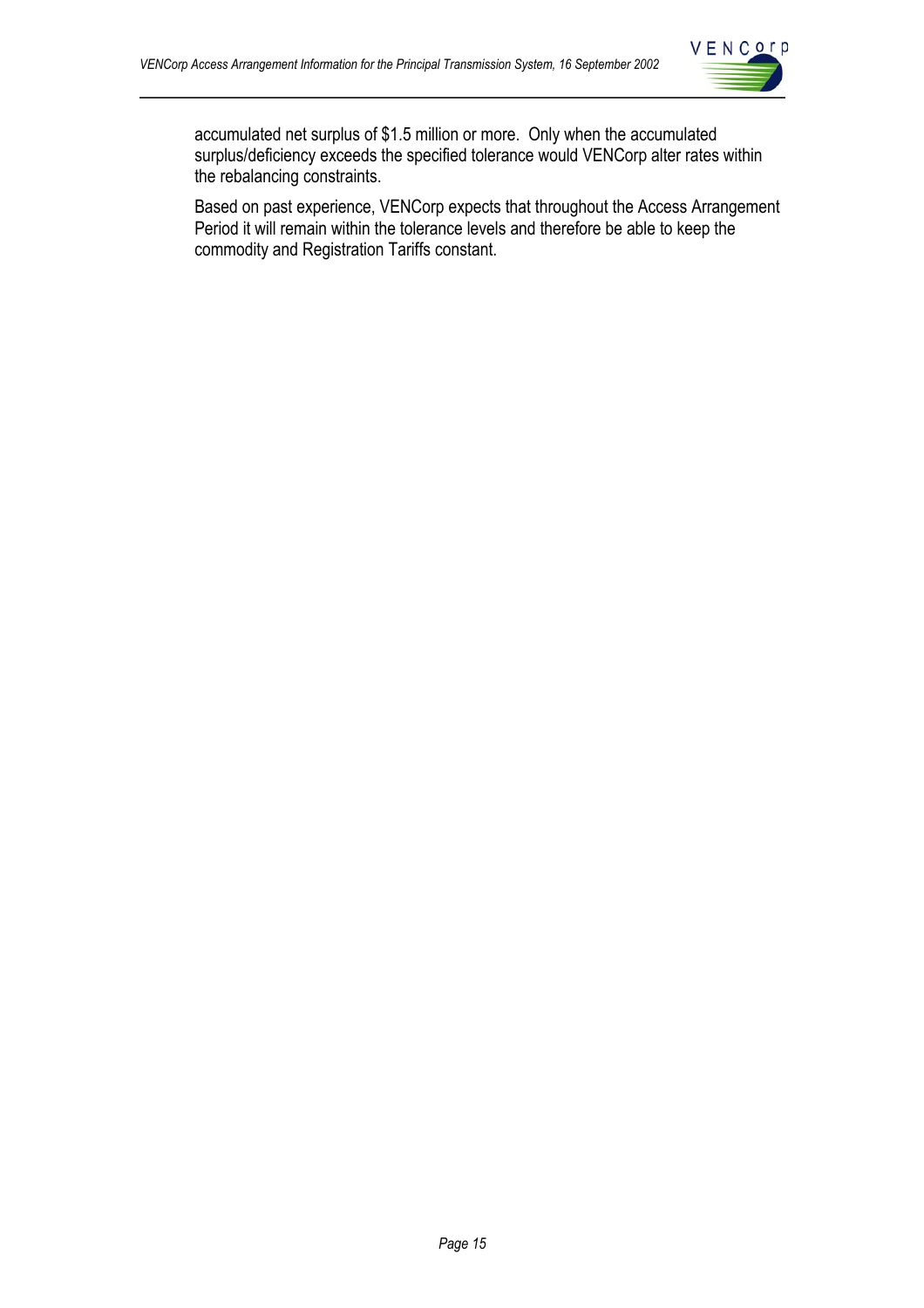

## **CATEGORY 2**

## **3 Information Regarding Capital Costs**

### **3.1 Asset values - Non-current assets plant and equipment**

*Table 10 Schedule of Assets* 

|                                       | Forecast Asset Values <sup>8</sup> (in 2002 \$'000) for |                     |         |         |         |                                      |
|---------------------------------------|---------------------------------------------------------|---------------------|---------|---------|---------|--------------------------------------|
|                                       | 6 months<br>to $30$<br>June                             | Year ending 30 June |         |         |         | 6<br>months<br>to $31$<br><b>Dec</b> |
| <b>Assets</b>                         | 2003                                                    | 2004                | 2005    | 2006    | 2007    | 2007                                 |
| Gas market systems at cost            | 7,309                                                   | 7,309               | 7,309   | 7,309   | 7,309   | 7,309                                |
| Less accumulated<br>amortisation      | (3,323)                                                 | (4,652)             | (5,981) | (7,309) | (7,309) | (7, 309)                             |
| Net gas market systems                | 3,986                                                   | 2,657               | 1,328   |         |         |                                      |
| Other plant and equipment,<br>at cost | 5,489                                                   | 5,862               | 6,751   | 7,413   | 7,489   | 7,564                                |
| Less accumulated<br>depreciation      | (4,705)                                                 | (4, 877)            | (5,039) | (5,386) | (5,843) | (6.086)                              |
| Net other plant and<br>equipment      | 784                                                     | 985                 | 1,712   | 2,027   | 1,646   | 1,478                                |
| <b>Total plant and equipment</b>      | 4,770                                                   | 3,642               | 3,040   | 2,027   | 1,646   | 1,478                                |

#### *Other plant and equipment*

Other plant and equipment consists of SCADA, computing, communication and office equipment and motor vehicles.

#### *Gas market systems amortisation*

In late 2000, the Board of Directors endorsed management's recommendation that from 1 January 2001 the life of gas market systems should be extended by two years (from five to seven years) out to 30 June 2006. In making this decision, the Directors noted the outcome of the extensive and consultative review of the market arrangements conducted throughout 2000. The consultative review concluded that even if decisions were made to substantially change the market design (e.g. a move to hourly/locational pricing) within the period to 2004, it would be unlikely that a complete or substantial write off of existing systems would be required within that time frame.

 $\overline{a}$ 

 $8$  It is assumed that proceeds will equal the written down value of disposals.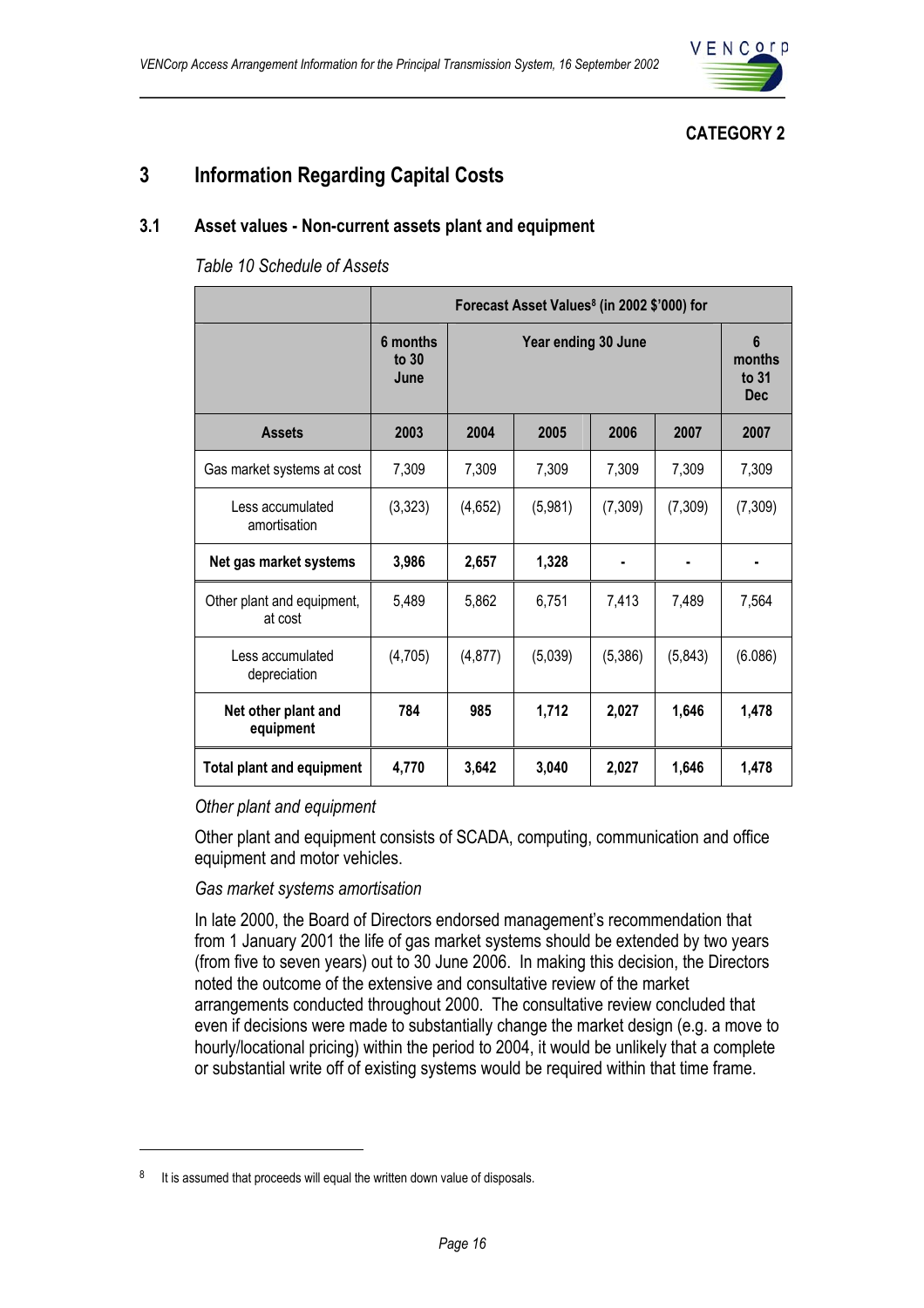

#### *Asset valuation methodologies*

The financial statements are prepared on the basis of historical costs and do not take into account changing money values or, except where stated, current valuations of non-current assets. Non-current assets are reviewed as considered appropriate by the Board and are not stated at amounts in excess of recoverable amounts.

### **3.2 Assumptions on economic life of asset for depreciation**

Plant and equipment are brought to account at cost less, where applicable, any accumulated depreciation or amortisation. The carrying value of plant and equipment is reviewed annually by directors to ensure that it is not in excess of the recoverable amount from those assets. The recoverable amount is assessed in present value terms on the basis of the expected net cash flows that will be received from the assets employed and subsequent disposal.

Depreciation is charged on each fixed asset from the time the asset is held ready for use, calculated to write the cost of the asset off over the estimated useful life to the organisation using the straight-line method. The estimated useful lives for each class of assets are set out in Table 11 below.

| <b>Asset Type</b>                        | <b>Economic life</b> | <b>Depreciation rate</b> |  |  |
|------------------------------------------|----------------------|--------------------------|--|--|
|                                          | <b>Years</b>         | $\%$                     |  |  |
| <b>Furniture and Office</b><br>Equipment | 10 Years             | 10                       |  |  |
| Computer and Communication<br>Equipment  | $3 - 5$ Years        | $20 - 33$                |  |  |
| <b>Motor Vehicles</b>                    | 7 Years              | 15                       |  |  |

*Table 11 Asset lives* 

## **3.3 Depreciation and accumulated depreciation**

VENCorp's forecast accumulated depreciation for its gas assets is set out in section 3.1 above. VENCorp's forecast depreciation for its assets is set out in Table 12 below.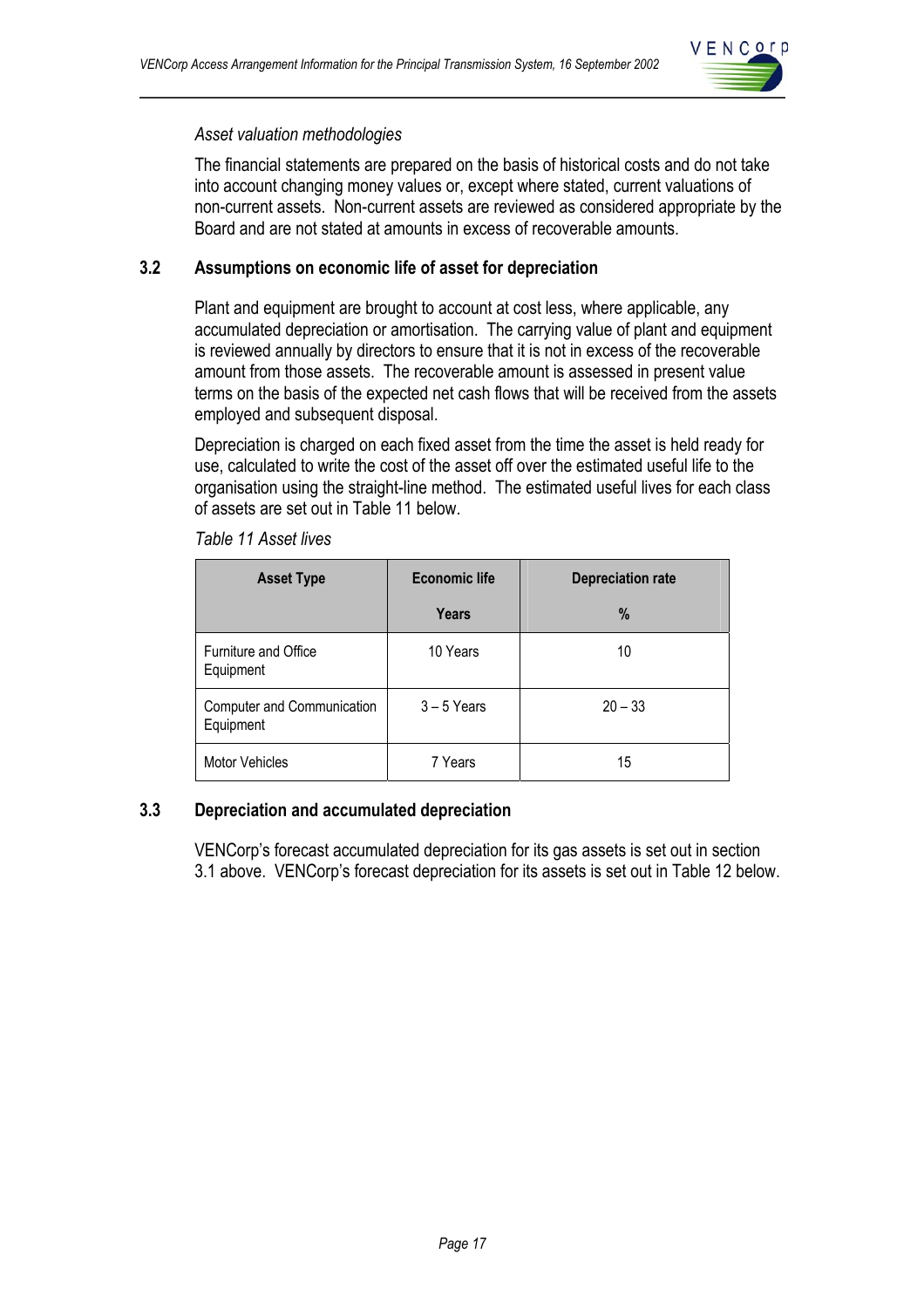

#### *Table 12 Forecast depreciation*

|                                    | Forecast Depreciation (in 2002 \$m) for |                     |       |       |       |                       |
|------------------------------------|-----------------------------------------|---------------------|-------|-------|-------|-----------------------|
|                                    | 6 months<br>to $30$<br>June             | Year ending 30 June |       |       |       | 6 months<br>to 31 Dec |
| <b>Depreciation</b>                | 2003                                    | 2004                | 2005  | 2006  | 2007  | 2007                  |
| Gas market systems at<br>cost      | 664                                     | 1,329               | 1,329 | 1,328 |       |                       |
| Other plant and<br>equipment       | 157                                     | 216                 | 225   | 393   | 523   | 267                   |
| Written down value of<br>disposals | 71                                      | 103                 | 149   | 108   | 156   | 57                    |
| Proceeds on disposals              | (71)                                    | (103)               | (149) | (108) | (156) | (57)                  |
| Workstations (via<br>Corporate)    | 154                                     | 329                 | 373   | 394   | 305   | 106                   |
| <b>Total depreciation</b>          | 975                                     | 1,874               | 1,927 | 2,115 | 828   | 373                   |

## **3.4 Committed capital works and capital investment**

|  |  |  | Table 13 Forecast capital expenditure |
|--|--|--|---------------------------------------|
|--|--|--|---------------------------------------|

|                              | Forecast capital expenditure (in 2002 \$m) for |                                   |                       |     |     |     |  |
|------------------------------|------------------------------------------------|-----------------------------------|-----------------------|-----|-----|-----|--|
|                              | 6 months<br>to $30$<br>June                    |                                   | 6 months<br>to 31 Dec |     |     |     |  |
| <b>Capital expense</b>       | 2003                                           | 2004                              | 2007                  |     |     |     |  |
| <b>SCADA</b>                 |                                                | 200                               | 500                   |     |     |     |  |
| Other plant and<br>equipment | 168                                            | 320                               | 601                   | 816 | 298 | 156 |  |
| <b>Total expenditure</b>     | 168                                            | 1,101<br>816<br>520<br>298<br>156 |                       |     |     |     |  |

VENCorp is not proposing any significant capital expenditure on upgrading the market system prior to the statutory review in 2007. Following the statutory review, a decision can be made on the need for market systems upgrade in the subsequent Access Arrangement Period.

VENCorp's capital expenditure plan over the access period is for:

- (a) The normal replacement of computer assets (reflected in other plant and equipment);
- (b) Other plant and equipment includes the replacement of salary package vehicles. The written down value on disposal is assumed to equal the proceeds; and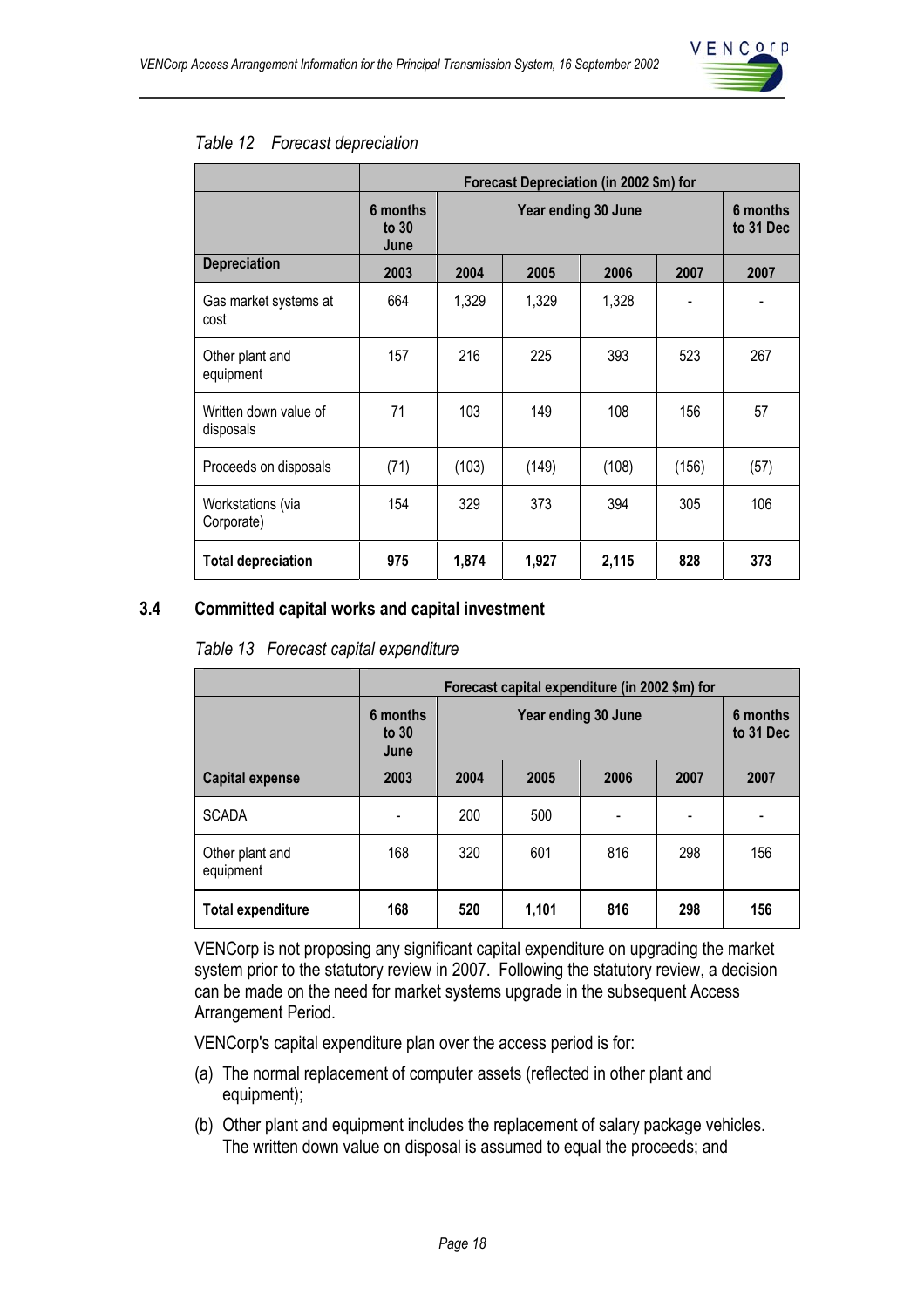

(c) Upgrade of the SCADA system for \$0.7m over the period (an additional \$0.3m is forecast to be incurred in December 2002). The original system was purchased by VENCorp in 1997 and scheduled for major upgrade over a number of years.

## **3.5 Debt costs**

VENCorp forecasts that its statutory gas function will be debt free over the Access Arrangement Period.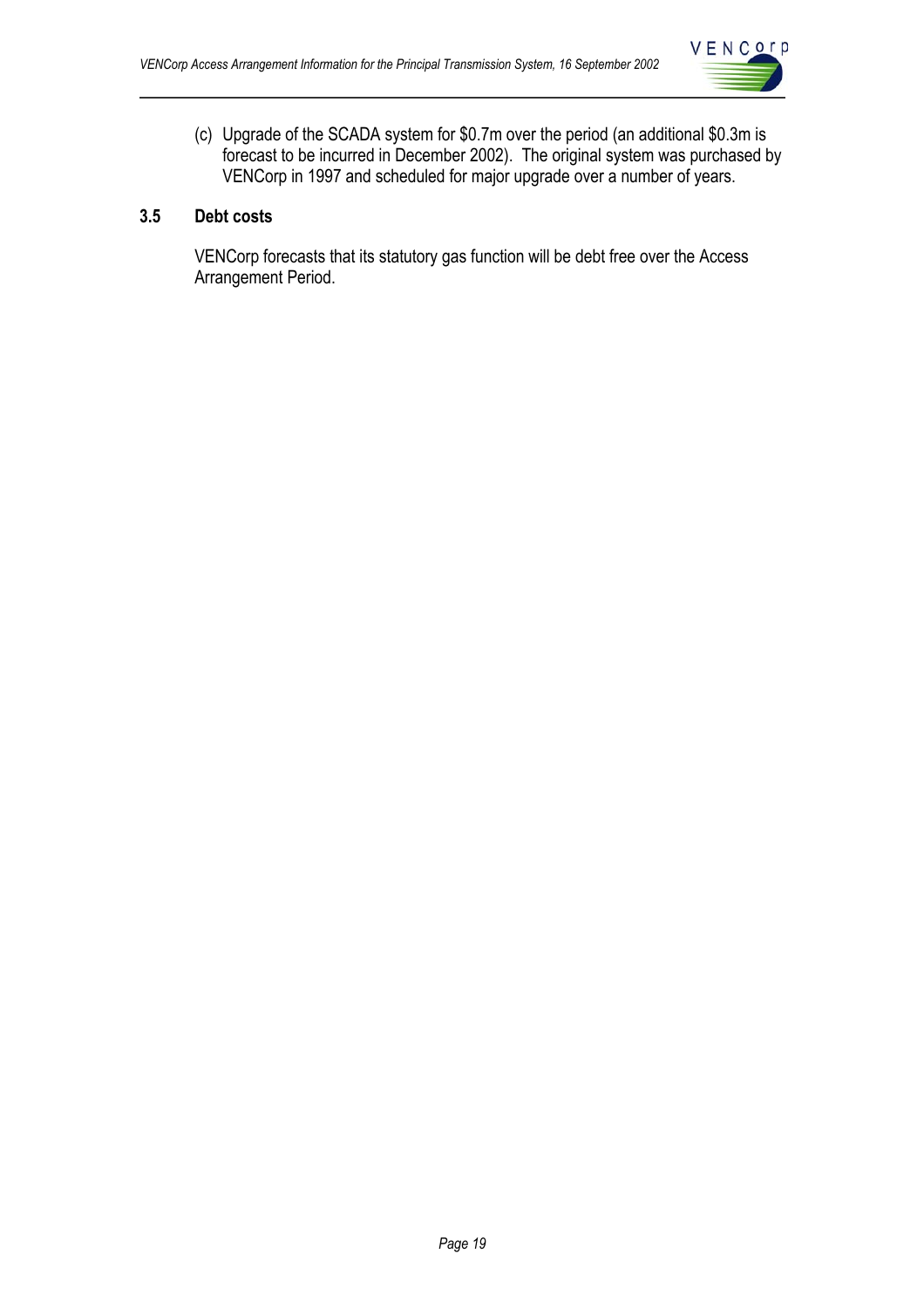

## **CATEGORY 3**

## **4 Information Regarding Operations and Maintenance**

#### **4.1 Fixed versus variable costs**

|                                      | Forecast fixed versus variable costs (in 2002 \$'000) for |        |                       |        |        |       |
|--------------------------------------|-----------------------------------------------------------|--------|-----------------------|--------|--------|-------|
|                                      | 6 months<br>to $30$<br>June                               |        | 6 months<br>to 31 Dec |        |        |       |
| <b>Costs</b>                         | 2003                                                      | 2004   | 2007                  |        |        |       |
| Fixed                                | 7,803                                                     | 15,156 | 15,387                | 15,777 | 15,441 | 7,464 |
| Variable (contract meter<br>service) | 412                                                       | 814    | 797                   | 783    | 769    | 383   |
| <b>Total forecast</b><br>expenditure | 8,215                                                     | 15,970 | 16,184                | 16,560 | 16,210 | 7,847 |

The forecast movement over the Access Arrangement Period in total expenditure reflects:

- (a) Increased use of consultancies in 2007 for the subsequent access arrangement and 2007 statutory review;
- (b) Approximately 5.5% annual increase in salaries,

offset by lower depreciation charges in 2007 and the six month period to 31 December 2007.

Charges arising under the Meter Service contract are variable due to the fact that these are on the basis of number of distribution meters. The remaining expenditure incurred by VENCorp is fixed.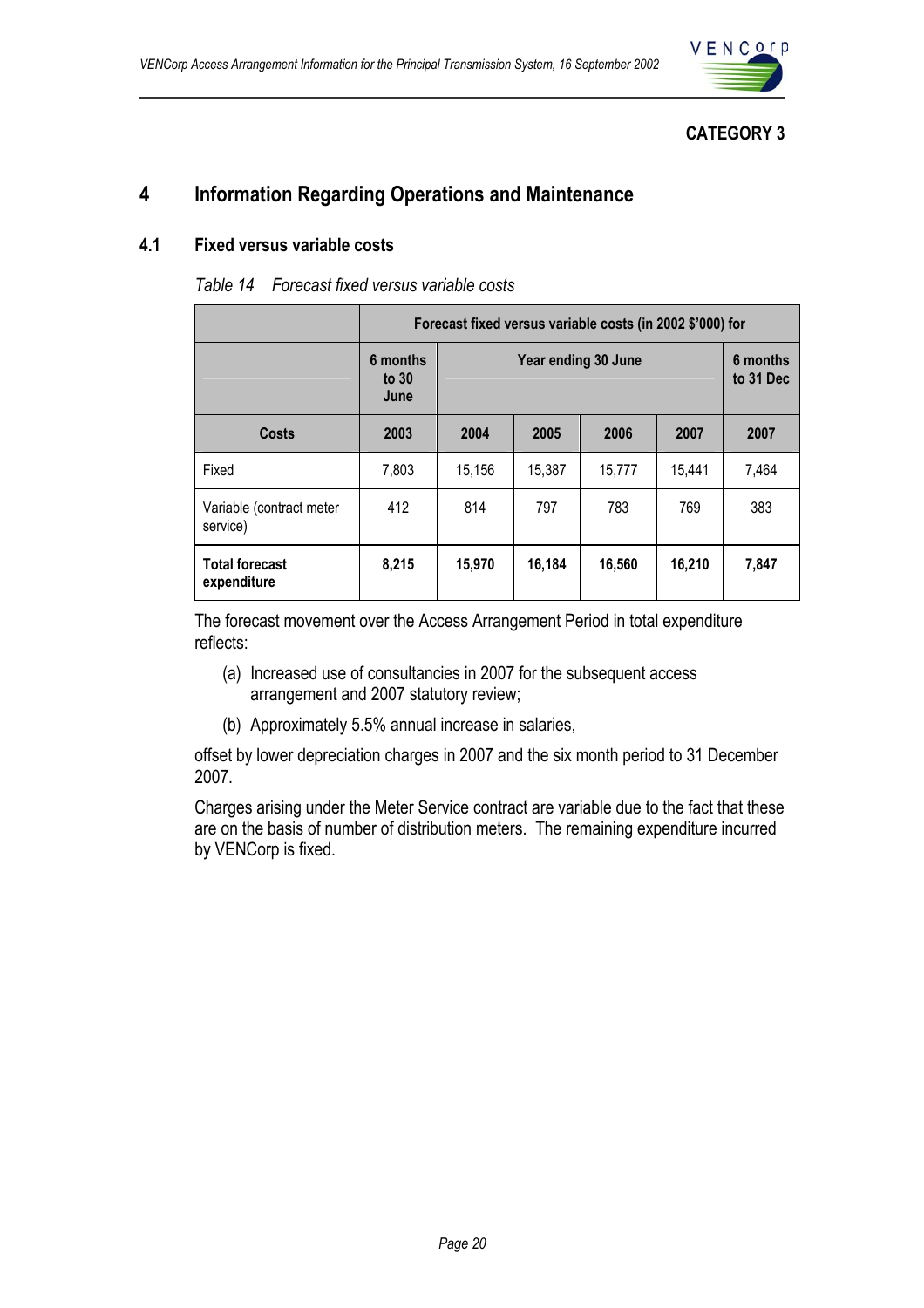

## **4.2 Wages & salaries**

| Table 15 | Forecast wages and salaries |
|----------|-----------------------------|
|----------|-----------------------------|

|                                                         | Forecast staff numbers, wages and salaries for |                     |       |       |       |                                      |
|---------------------------------------------------------|------------------------------------------------|---------------------|-------|-------|-------|--------------------------------------|
|                                                         | 6 months<br>to $30$<br>June                    | Year ending 30 June |       |       |       | 6<br>months<br>to $31$<br><b>Dec</b> |
|                                                         | 2003                                           | 2004                | 2005  | 2006  | 2007  | 2007                                 |
| Direct full time equivalent - #s                        | 48.0                                           | 48.0                | 48.0  | 48.0  | 48.0  | 48.0                                 |
| Corporate allocated full time<br>equivalent - #s        | 5.0                                            | 5.0                 | 5.0   | 5.0   | 5.0   | 5.0                                  |
| Full time equivalent - #s                               | 53.0                                           | 53.0                | 53.0  | 53.0  | 53.0  | 53.0                                 |
| <b>Direct labour expenses</b>                           |                                                |                     |       |       |       |                                      |
| Labour - 2002 \$'000                                    | 1,832                                          | 3,847               | 3,976 | 4,110 | 4,247 | 2,221                                |
| Labour on-costs - 2002 \$'000                           | 523                                            | 1,135               | 1,174 | 1,214 | 1,255 | 656                                  |
| Training - 2002 \$'000                                  | 77                                             | 144                 | 140   | 132   | 129   | 63                                   |
| <b>Total forecast wages and</b><br>salaries 2002 \$'000 | 2,432                                          | 5,126               | 5,290 | 5,456 | 5,631 | 2,940                                |

The labour on-costs are made up as set out in Table 16 below.

*Table 16 Forecast labour on-costs* 

| Component                                                                                                                                    | $\%$ |
|----------------------------------------------------------------------------------------------------------------------------------------------|------|
| Superannuation levy                                                                                                                          | 11.5 |
| Annual leave (based on historical experience VENCorp accrues annual leave at<br>the rate of approximately 2 weeks per employee) <sup>9</sup> | 5.8  |
| Payroll tax                                                                                                                                  | 5.0  |
| Long service leave <sup>10</sup>                                                                                                             | 5.6  |
| <b>Workers Compensation Insurance</b>                                                                                                        | 2.0  |
| Total on costs as percentage of labour                                                                                                       | 29.9 |

10 ibid

 $\overline{a}$ 

<sup>&</sup>lt;sup>9</sup> Includes the cost of salary increments in employee entitlements provisions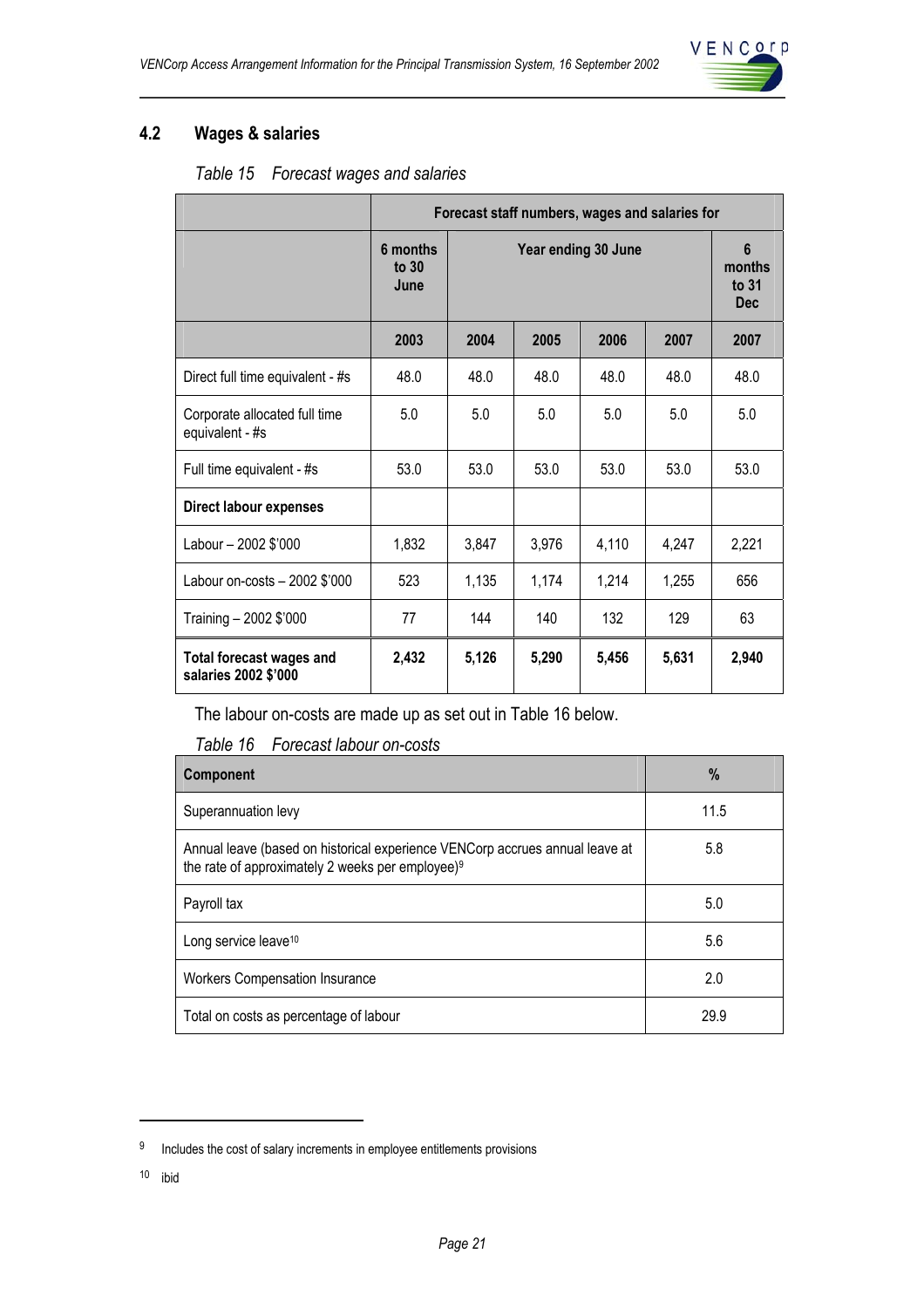

## **4.3 Cost of services by others**

|                                              | Forecast contracted services expenditure (in 2002 \$'000) for |                     |       |       |       |                                                    |  |
|----------------------------------------------|---------------------------------------------------------------|---------------------|-------|-------|-------|----------------------------------------------------|--|
|                                              | 6 months<br>to $30$<br>June                                   | Year ending 30 June |       |       |       | $6\phantom{1}6$<br>months<br>to $31$<br><b>Dec</b> |  |
| <b>Contracted services</b>                   | 2003                                                          | 2004                | 2005  | 2006  | 2007  | 2007                                               |  |
| Data management services                     | 412                                                           | 814                 | 797   | 783   | 769   | 383                                                |  |
| <b>GasNet System Security</b>                | 1,031                                                         | 2.061               | 2.061 | 2.061 | 2.061 | 1,031                                              |  |
| Office of Gas Safety                         | 87                                                            | 174                 | 174   | 174   | 174   | 87                                                 |  |
| $IT$ and other <sup>11</sup>                 | 151                                                           | 256                 | 258   | 256   | 257   | 128                                                |  |
| <b>Total forecast contracted</b><br>services | 1,681                                                         | 3,307               | 3,290 | 3,275 | 3,261 | 1,629                                              |  |

Details of contracted services for data management services are set out in section 2.9 and for GasNet System Security Services in section 2.10. Market clearing engine maintenance and support is provided by ICF Kaiser.

#### **4.4 Gas used in operations**

VENCorp has assumed that the cost of gas used in operations will continue to be incurred by GasNet and therefore the associated costs form part of GasNet's tariffs included in its access arrangement.

#### **4.5 Materials and supply**

VENCorp incurs less than \$2,000 per annum on materials, clothing and equipment.

#### **4.6 Property taxes**

VENCorp leases premises and does not directly pay Land Tax.

 $\overline{a}$ 

<sup>11</sup> Includes market clearing and other IT support.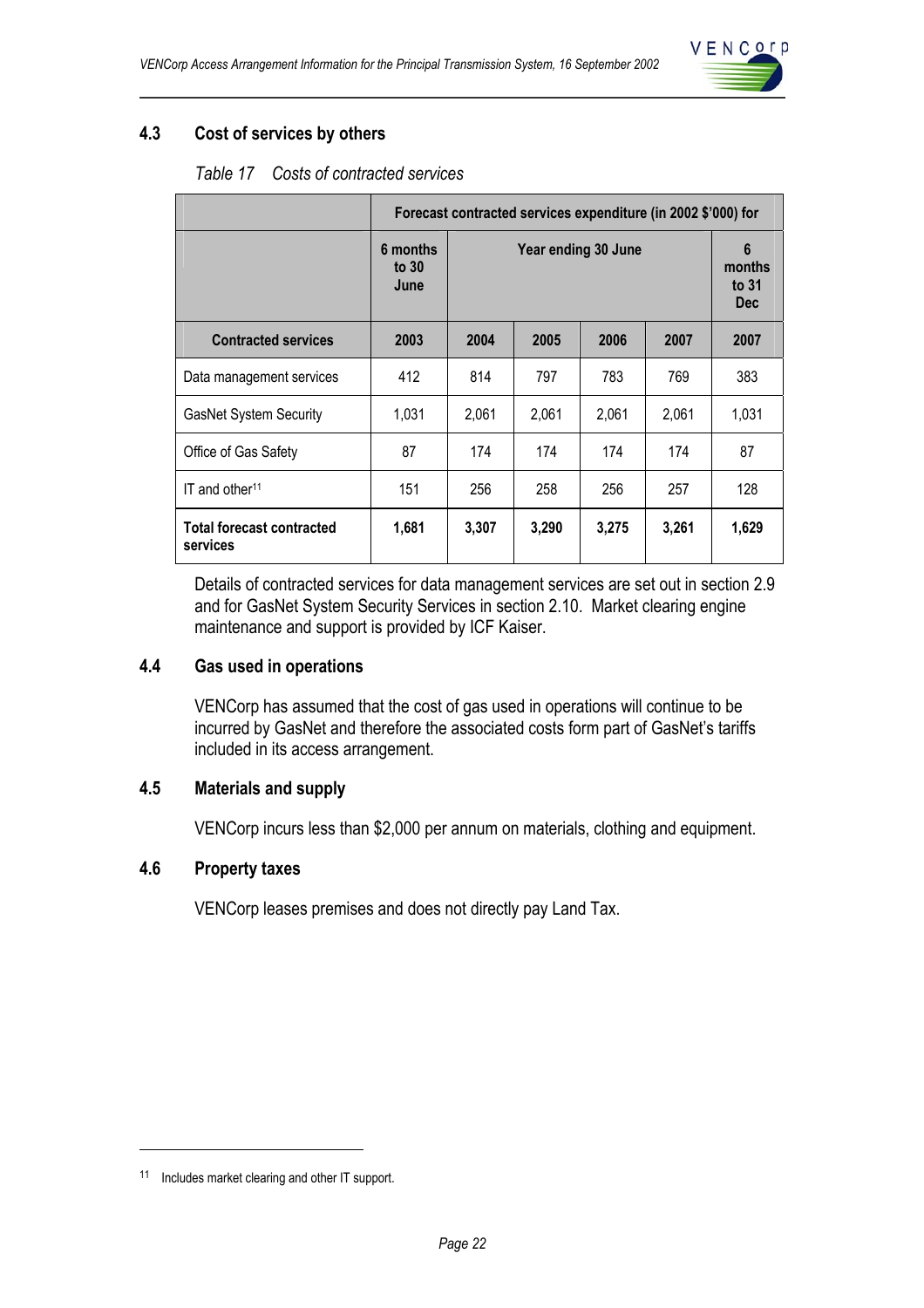

## **CATEGORY 4**

## **5 Information Regarding Overheads and Marketing Costs**

VENCorp does not undertake any marketing activities nor incur any associated marketing costs.

## **5.1 Total service provider costs at corporate level**

|                                 | Forecast corporate costs (in 2002 \$'000) for |                     |       |       |       |                                                 |  |
|---------------------------------|-----------------------------------------------|---------------------|-------|-------|-------|-------------------------------------------------|--|
|                                 | 6 months<br>to $30$<br>June                   | Year ending 30 June |       |       |       | $6\phantom{1}$<br>months<br>to 31<br><b>Dec</b> |  |
| <b>Corporate allocation</b>     | 2003                                          | 2004                | 2007  |       |       |                                                 |  |
| General Corporate               | 1,305                                         | 2,672               | 2,676 | 2,717 | 2,693 | 1,402                                           |  |
| Insurance                       | 101                                           | 219                 | 219   | 217   | 217   | 107                                             |  |
| Computer licences               | 152                                           | 309                 | 309   | 306   | 306   | 153                                             |  |
| Occupancy                       | 158                                           | 326                 | 328   | 330   | 332   | 170                                             |  |
| Depreciation                    | 154                                           | 329                 | 373   | 394   | 305   | 106                                             |  |
| <b>Total corporate expenses</b> | 1,870                                         | 3,855               | 3,905 | 3,964 | 3,853 | 1,938                                           |  |

#### *Table 18 Forecast corporate costs*

#### **Notes:**

- (a) General corporate expenses includes labour, corporate vehicles and travel, and administrative costs of general management and Board, Human resources, Corporate Secretary, legal and insurance management, finance, administration and reception, risk management and compliance, corporate IT management, and communications.
- (b) Computer licences relate to the maintenance and network support agreements.
- (c) Depreciation relates to provision by corporate to gas systems work stations, laptops, corporate systems (payroll, finance, human resources, document management) and the corporate network.

## **5.2 Allocation of costs between regulated and unregulated**

All VENCorp personnel record their hours of work on a timesheet system. This data is reviewed regularly to ensure that total VENCorp (electricity and gas) costs incurred by VENCorp are correctly allocated between gas and electricity functions, and between costs regulated under the Access Code (i.e. gas statutory functions) and those either unregulated or regulated through other mechanisms (i.e. costs associated with full retail competition with oversight by the Essential Services Commission). The forecast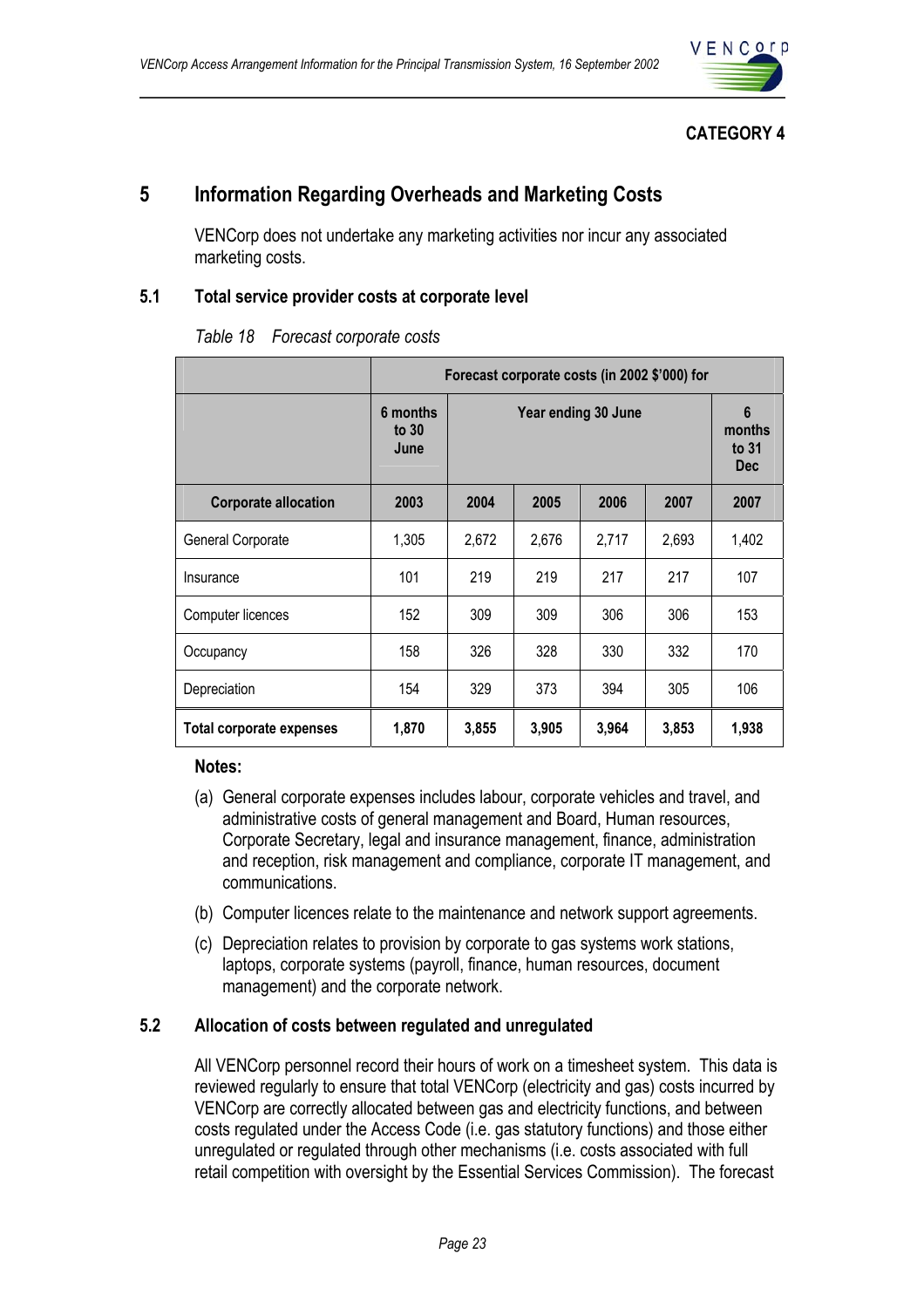

split of total VENCorp costs between regulated and non-regulated gas services under the Access Code is set out in table 19 below.

|                                                  | Forecast allocation of costs between regulated and unregulated<br>for |       |                     |          |          |       |  |
|--------------------------------------------------|-----------------------------------------------------------------------|-------|---------------------|----------|----------|-------|--|
|                                                  | 6 months<br>to $30$<br>June                                           |       | Year ending 30 June |          |          |       |  |
| Category                                         | 2003                                                                  | 2004  | 2005                | 2006     | 2007     | 2007  |  |
| <b>Regulated under the Access Code</b>           |                                                                       |       |                     |          |          |       |  |
| Regulated - gas                                  | 60.7%                                                                 | 59.0% | 59.0%               | 58.2%    | 58.2%    | 58.2% |  |
| Not regulated under the Access Code              |                                                                       |       |                     |          |          |       |  |
| Regulated - electricity                          | 29.2%                                                                 | 29.1% | 29.1%               | $30.0\%$ | $30.0\%$ | 30.0% |  |
| Full retail contestability<br>(oversight by ESC) | 10.1%                                                                 | 11.9% | 11.9%               | 11.8%    | 11.8%    | 11.8% |  |
|                                                  |                                                                       |       |                     |          |          |       |  |

*Table 19 Allocation of costs between regulated and unregulated* 

## **5.3 Allocation of costs between zones, services or categories of assets**

Refer to section 2.3 for details of allocation of costs between services.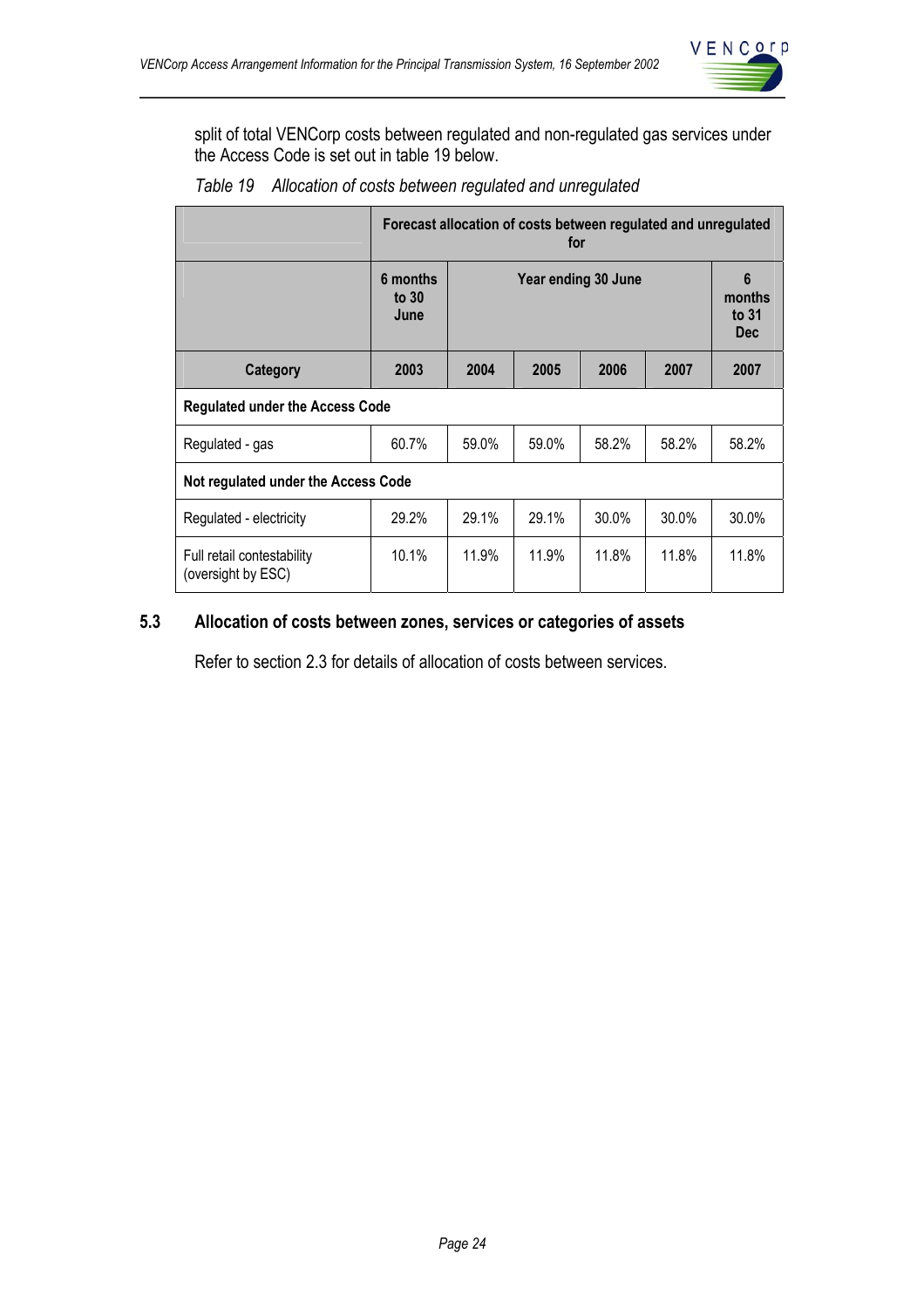

## **CATEGORY 5**

## **6 Information Regarding Capacity and Volume Assumptions**

#### **6.1 Description of System Capabilities**

Refer to Appendix 1 of VENCorp's Access Arrangement for details of the facilities provided by GasNet to VENCorp under the Service Envelope Agreement.

## **6.2 Map of piping system**

 A map of the facilities provided by GasNet to VENCorp under the Service Envelope Agreement is contained in Appendix 1 of VENCorp's Access Arrangement.

#### **6.3 Average daily and peak demand at city gates defined by volume and pressure**

The forecast average daily demand (TJ) by VENCorp system withdrawal zones is set out in Table 20 below.

| <b>Forecast Average Daily</b><br><b>Demand TJ</b> | 6 months<br>to $30$<br>June |       | Forecast year ending 30 June |       |       |       |
|---------------------------------------------------|-----------------------------|-------|------------------------------|-------|-------|-------|
| <b>System Withdrawal Zone</b>                     | 2003                        | 2004  | 2005                         | 2006  | 2007  | 2007  |
| <b>Ballarat</b>                                   | 17.2                        | 19.9  | 20.6                         | 21.0  | 21.3  | 23.9  |
| Geelong                                           | 44.8                        | 48.7  | 50.0                         | 50.9  | 51.5  | 55.5  |
| Gippsland                                         | 36.1                        | 40.9  | 44.6                         | 47.0  | 47.6  | 51.3  |
| Melbourne                                         | 339.5                       | 386.2 | 397.8                        | 406.2 | 411.6 | 458.2 |
| Northern                                          | 53.2                        | 56.9  | 59.3                         | 60.8  | 61.6  | 63.7  |
| Western                                           | 8.7                         | 10.9  | 11.5                         | 11.9  | 12.4  | 15.1  |
| Power Gen                                         | 31.6                        | 36.2  | 40.1                         | 42.3  | 46.0  | 48.0  |
| <b>UGS Withdrawals</b>                            | 8.3                         | 8.0   | 11.4                         | 13.9  | 15.9  | 21.1  |
| Exports                                           | 1.4                         | 1.4   | 1.4                          | 1.4   | 1.4   | 1.4   |
| <b>Total System</b>                               | 540.7                       | 609.0 | 636.6                        | 655.4 | 669.2 | 738.1 |

| Table 20 Forecast daily demand by withdrawal zone |  |  |
|---------------------------------------------------|--|--|
|                                                   |  |  |

The forecast 1 in 2 peak day demand (TJ) by VENCorp system withdrawal zone (50% probability of exceeding in a given year) is set out in Table 21 below.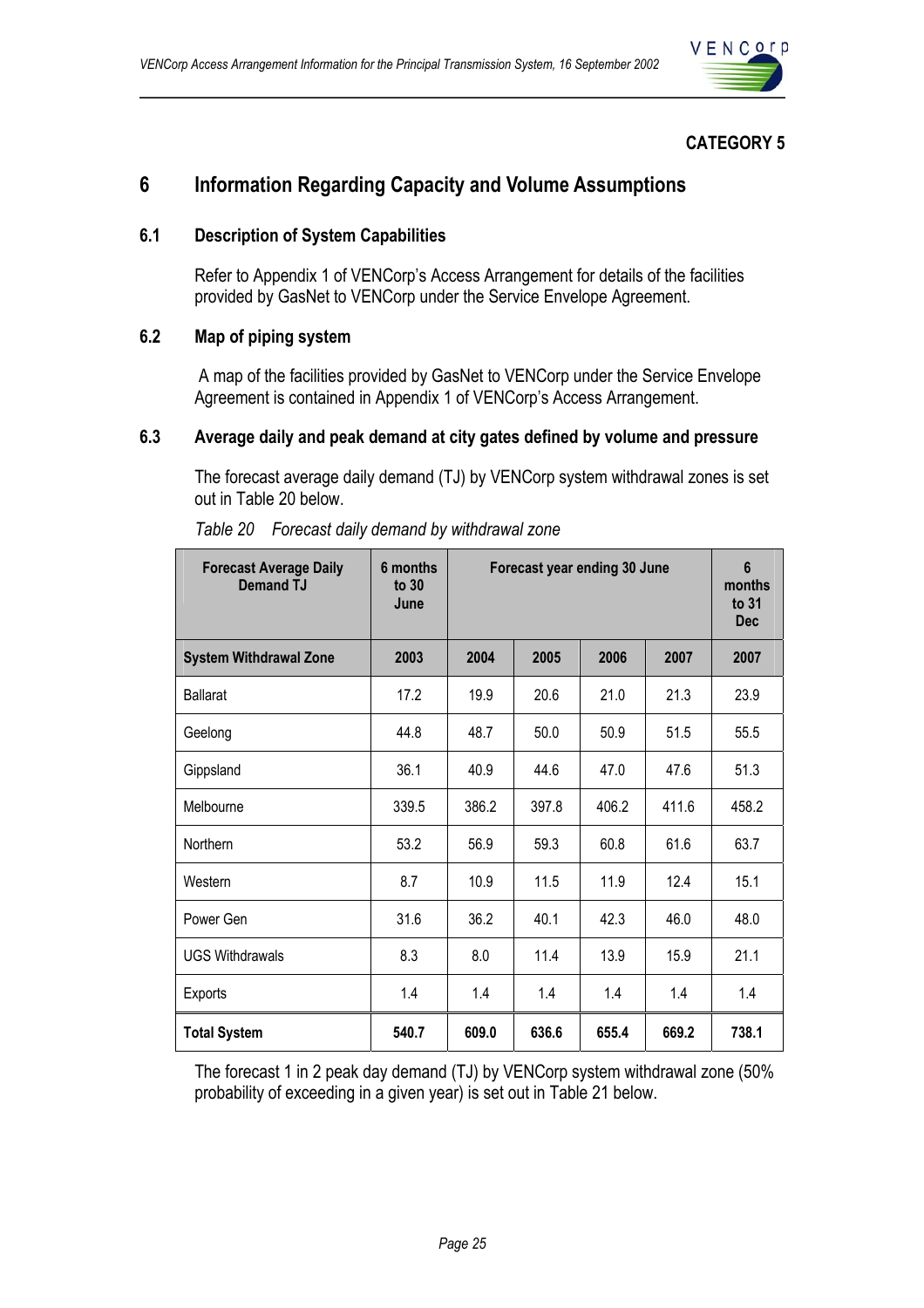

| Peak day demand (TJ)   | 6 months<br>to 30<br>June | Forecast year ending 30 June |         |         |         | $6\phantom{1}$<br>months<br>to 31<br><b>Dec</b> |
|------------------------|---------------------------|------------------------------|---------|---------|---------|-------------------------------------------------|
|                        | 2003                      | 2004                         | 2005    | 2006    | 2007    | 2007                                            |
| <b>Ballarat</b>        | 41                        | 42                           | 43      | 44      | 45      | 46                                              |
| Geelong                | 79                        | 80                           | 82      | 84      | 86      | 88                                              |
| Gippsland              | 51                        | 52                           | 56      | 61      | 62      | 63                                              |
| Melbourne              | 776                       | 793                          | 813     | 835     | 851     | 867                                             |
| Northern               | 91                        | 93                           | 97      | 100     | 102     | 104                                             |
| Western                | 13                        | 14                           | 14      | 15      | 16      | 17                                              |
| Power Gen              | 52.6                      | 58.5                         | 64.9    | 68.5    | 74.4    | 80.7                                            |
| <b>UGS Withdrawals</b> |                           |                              |         |         |         |                                                 |
| Exports                |                           |                              | -       |         |         |                                                 |
| <b>Total System</b>    | 1,103.6                   | 1,132.5                      | 1,169.9 | 1,207.5 | 1,236.4 | 1,265.7                                         |

|  |  |  |  |  |  | Table 21 Forecast 1 in 2 peak day demand by withdrawal zone |  |
|--|--|--|--|--|--|-------------------------------------------------------------|--|
|--|--|--|--|--|--|-------------------------------------------------------------|--|

The pipeline transportation capacity for 2002 (TJ) (based on winter peak load distribution) is as set out in Table 22 below.

*Table 22 Pipeline transportation capacity for 2002* 

| <b>Injection Point</b> | <b>Pipeline Capacity (TJ)</b> |
|------------------------|-------------------------------|
| Longford               | 990                           |
| Culcairn**             | 50                            |
| Iona                   | 275                           |

\*\* Up 90TJ/d can be imported using compressors in NSW given suitable operating conditions.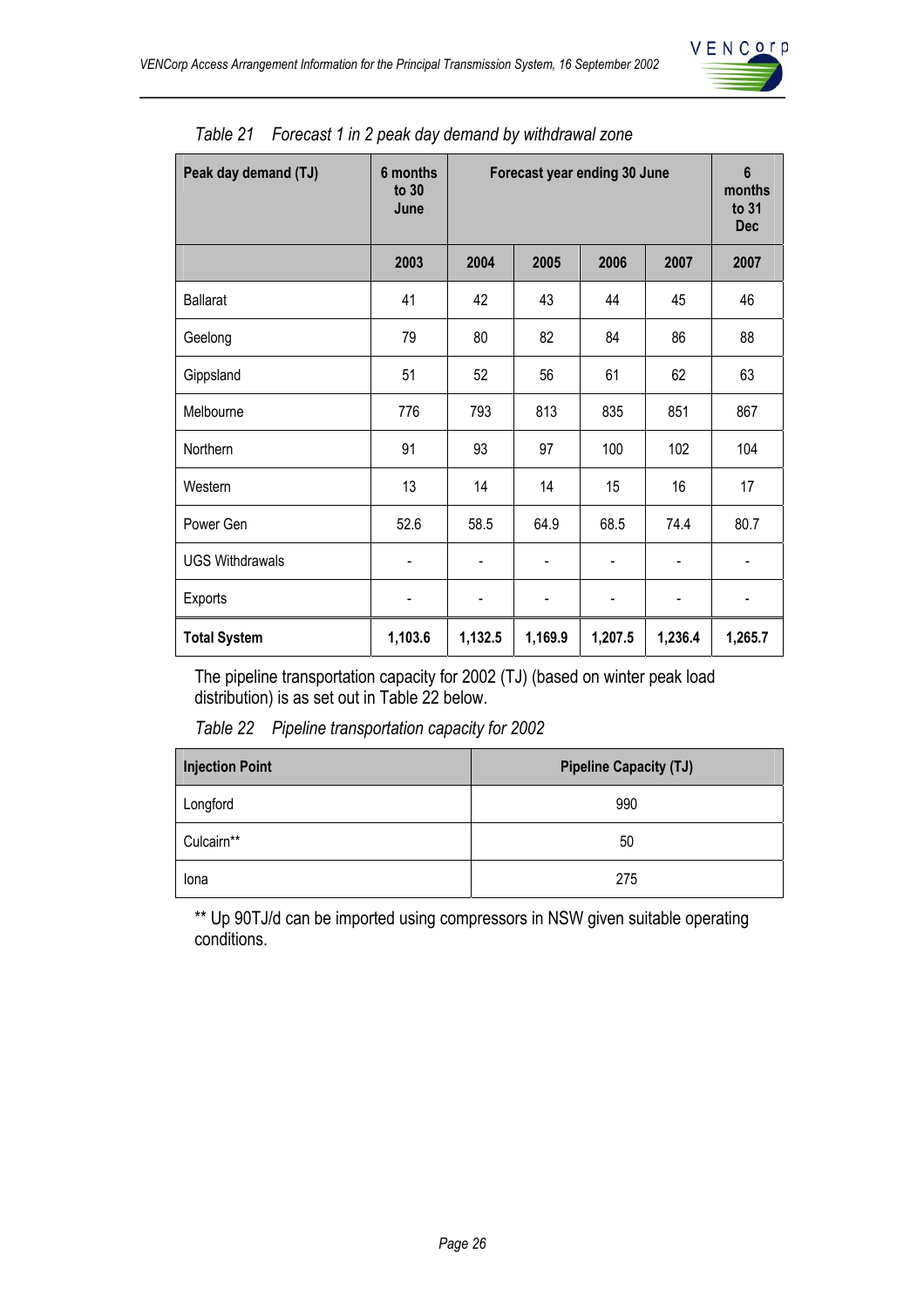

## **6.4 Total annual volume delivered**

The total annual demand including gas power generation, net of exports to NSW and net of withdrawals in underground storage, is set out in Table 23 below.

*Table 23 Total annual demand* 

| <b>Period</b>                | <b>System Demand (TJ)</b> |
|------------------------------|---------------------------|
| 6 months to 30 June 2003     | 97,868                    |
| Financial year 2004          | 222,910                   |
| Financial year 2005          | 232,352                   |
| Financial year 2006          | 239,225                   |
| Financial year 2007          | 244,261                   |
| 6 months to 31 December 2007 | 135,802                   |

## **6.5 Annual volume**

The total annual demand including gas power generation, net of exports to NSW and net of withdrawals in underground storage, by withdrawal zone is set out in Table 24 below.

| Forecast annual<br>volume (TJ) | 6 months to<br>30 June | Forecast year ending 30 June |         |         |         | 6 months<br>to 31 Dec |
|--------------------------------|------------------------|------------------------------|---------|---------|---------|-----------------------|
|                                | 2003                   | 2004                         | 2005    | 2006    | 2007    | 2007                  |
| <b>Ballarat</b>                | 3,110                  | 7,286                        | 7,509   | 7,670   | 7,771   | 4,404                 |
| Geelong                        | 8,104                  | 17,833                       | 18,242  | 18,565  | 18,810  | 10,216                |
| Gippsland                      | 6,540                  | 14,958                       | 16,278  | 17,147  | 17,374  | 9,433                 |
| Melbourne                      | 61,443                 | 141,355                      | 145,187 | 148,272 | 150,228 | 84,302                |
| Northern                       | 9,628                  | 20,810                       | 21,631  | 22,174  | 22,466  | 11,718                |
| Western                        | 1,568                  | 4,006                        | 4,181   | 4,353   | 4,528   | 2,776                 |
| Power Gen                      | 5,726                  | 13,241                       | 14,646  | 15,455  | 16,774  | 8,826                 |
| <b>UGS Withdrawals</b>         | 1,499                  | 2,922                        | 4,178   | 5,088   | 5,809   | 3,878                 |
| Exports                        | 250                    | 500                          | 500     | 500     | 500     | 250                   |
| <b>Total System</b>            | 97,868                 | 222,910                      | 232,352 | 239,225 | 244,261 | 135,802               |

*Table 24 Forecast annual volume*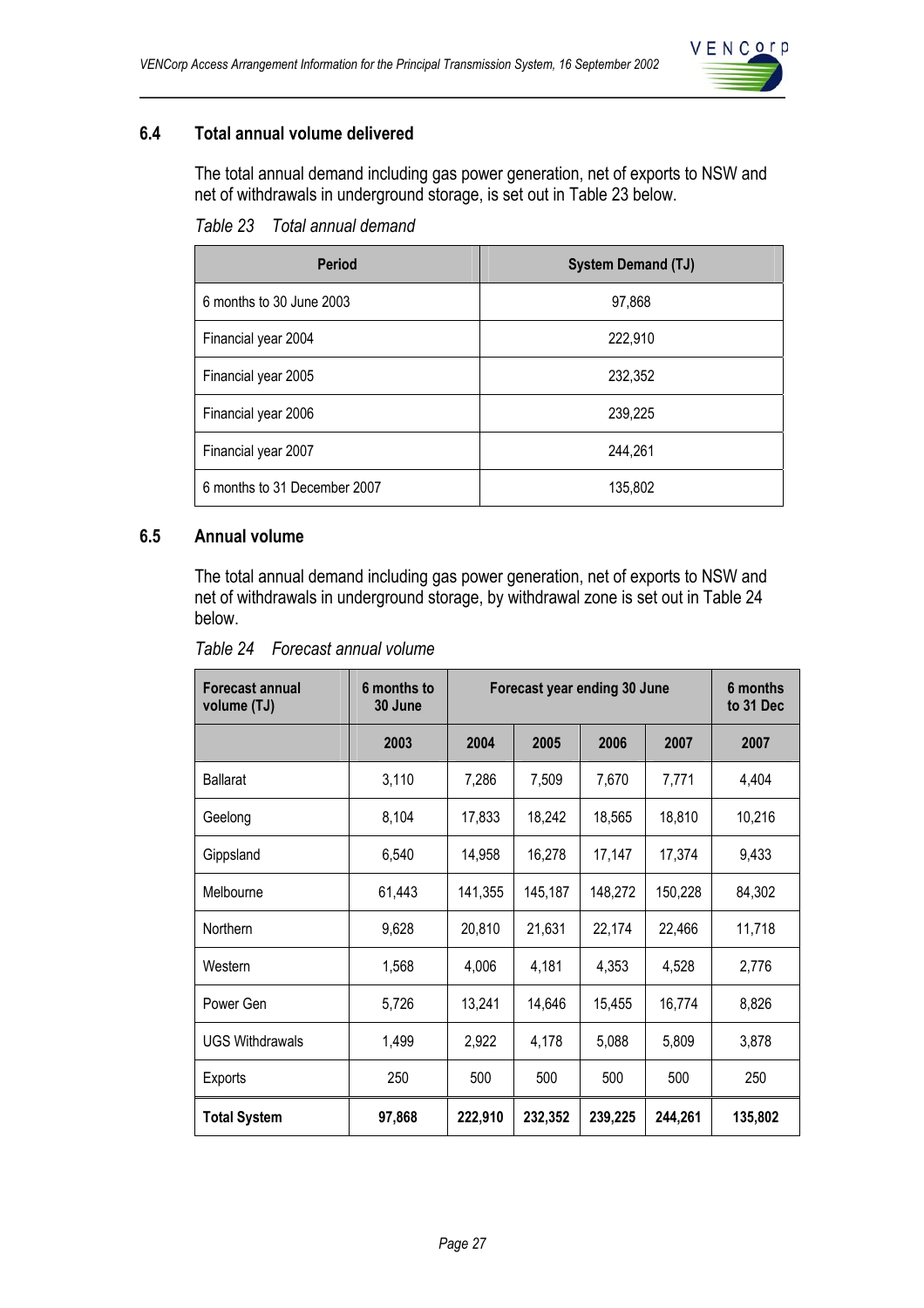

## **6.6 System Load Profile**

The system hourly profile based on calendar year 2001 (% of gas day demand versus time of day) is set out in Figure 1 below.

*Figure 1 Hourly load profile* 



The daily system demand in TJ versus day of year for demand (including gas power generation) for calendar year 2001 is set out in Figure 2 below.

*Figure 2 Daily system demand* 



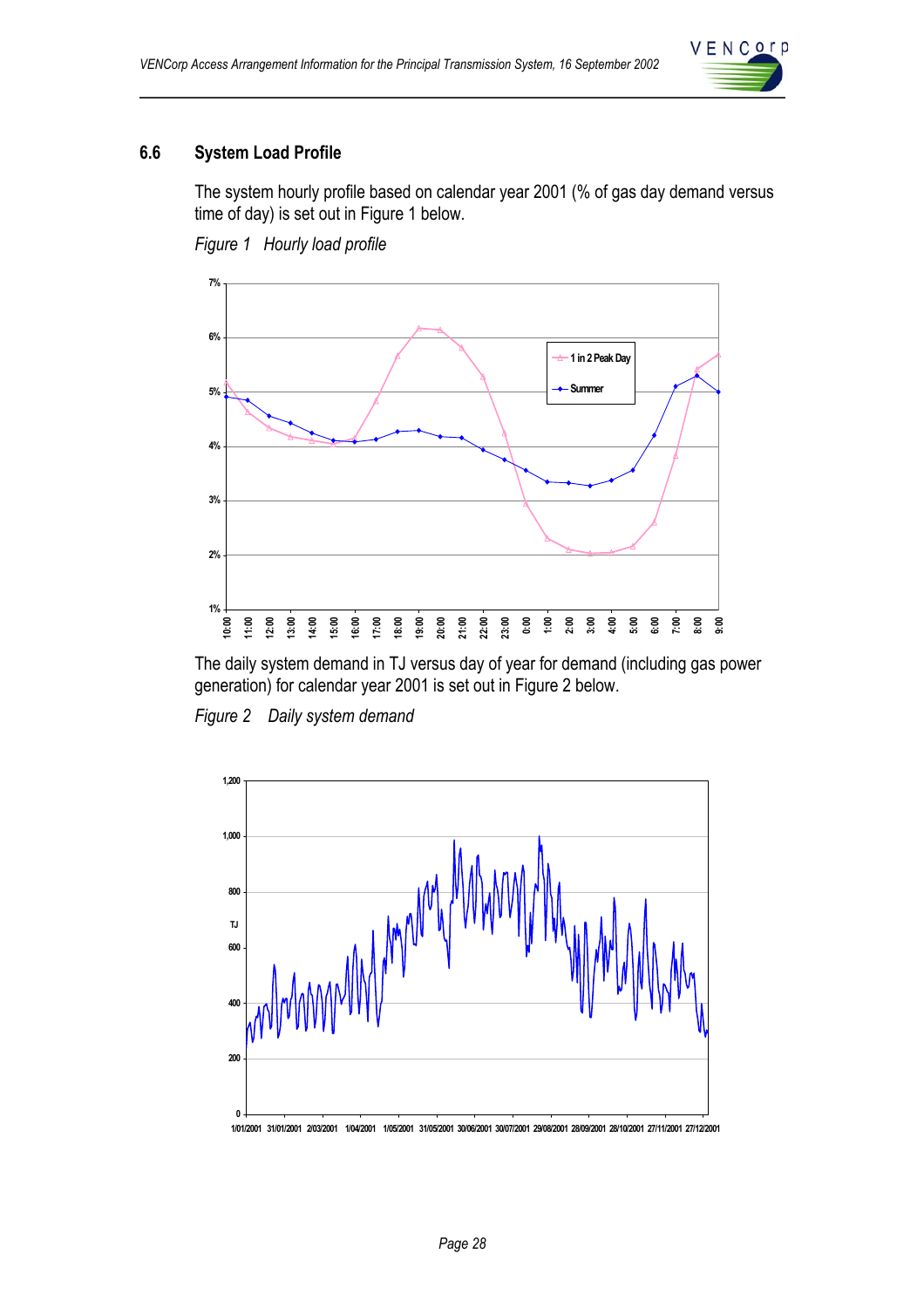

The peak day hourly profile (% of daily demand versus time of day) by VENCorp system withdrawal zone is set out in Figure 3 below.





#### **6.7 Number of customers**

As of January 2002, the:

- (a) Total number of registered Participants in the Victorian Gas Market (including distributors, transmission system owners, storage providers, and Market Participants (retailers and others)) was 22;
- (b) Total number of registered Tariff D customers was 826 (Tariff D gas customers are daily metered (interval meters) and normally consume > 10,000GJ p.a.); and
- (c) Balance of customers are Tariff V who generally use < 10,000 GJ pa and are read (usually on an index meter) on monthly or bimonthly basis. These are mainly residential (approximately 1.43 million) and include about 37,000 medium and small industrial /commercial customers. The total number of customers is believed to be about 1.47 million.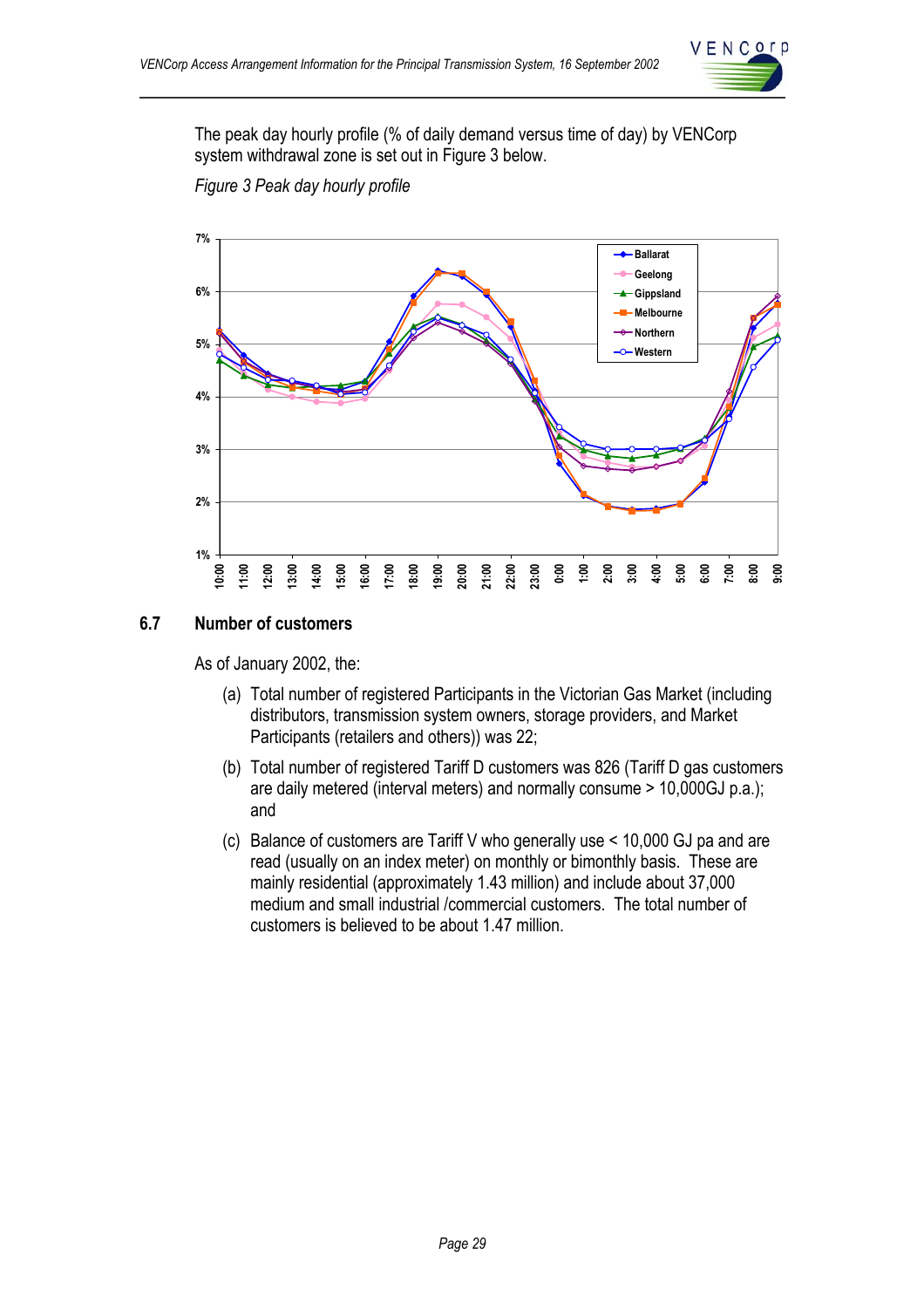

## **CATEGORY 6**

## **7 Information Regarding Key Performance Indicators**

## **7.1 Background**

 $\overline{a}$ 

The need for providing mechanisms for demonstrating and testing performance of VENCorp is acknowledged12. VENCorp is supportive of providing relevant external performance benchmarks that will assist in assessing its performance compared with comparable organizations. However, work completed to date by VENCorp of the possibility of benchmarking performance against other similar organizations has concluded that meaningful direct comparison with the statutory gas functions of VENCorp is highly problematic and ineffective. NEMMCO also recently reached this conclusion in a recent attempt to benchmark its fee structures to other electricity power pool operators around the world. To the extent that meaningful external benchmark data becomes available, VENCorp will consider it and where appropriate amend its performance monitoring regime.

Given VENCorp's desire to measure its operational performance, it has developed a series of internal corporate key performance indicators (KPIs) against which it reports to the Board and industry Participants on a monthly basis and publishes outcomes annually through its annual report and corporate plan.

In addition, during 2001 VENCorp commissioned consultants to undertake a survey of its key stakeholders to help measure current levels of satisfaction and to determine the value of the services VENCorp provides. Responses were sought in relation to 32 services provided by VENCorp across its gas and electricity functions. The range of ratings of VENCorp's performance in delivering the ten services ranked by stakeholders as being of highest importance varied from "satisfactory" to "highly satisfied". None of VENCorp's service offerings rated below satisfactory. The results of the stakeholder survey have been communicated back to those who participated and will be used by VENCorp to develop action plans for improving performance and optimising stakeholder value.

In order to comply with the Access Code requirements for inclusion of KPIs, VENCorp has set out below some internal KPIs split between:

- (a) Cost efficiency KPIs those KPIs that provide an insight to the efficient level of operating costs incurred by VENCorp in completing its statutory functions and roles; and
- (b) Operational KPIs those KPIs that monitor VENCorp's performance to ensure that it meets a minimum quality of service provision implicit in its cost structure.

It should be noted that VENCorp has not included cost efficiency KPIs for the half year period 1 July to 31 December 2007 due to seasonality of the load profile and fixed costs.

<sup>&</sup>lt;sup>12</sup> Refer to VENCorp Review of access arrangement for Principal Transmission System Report on VENCorp Public Consultation dated 30 January 2002.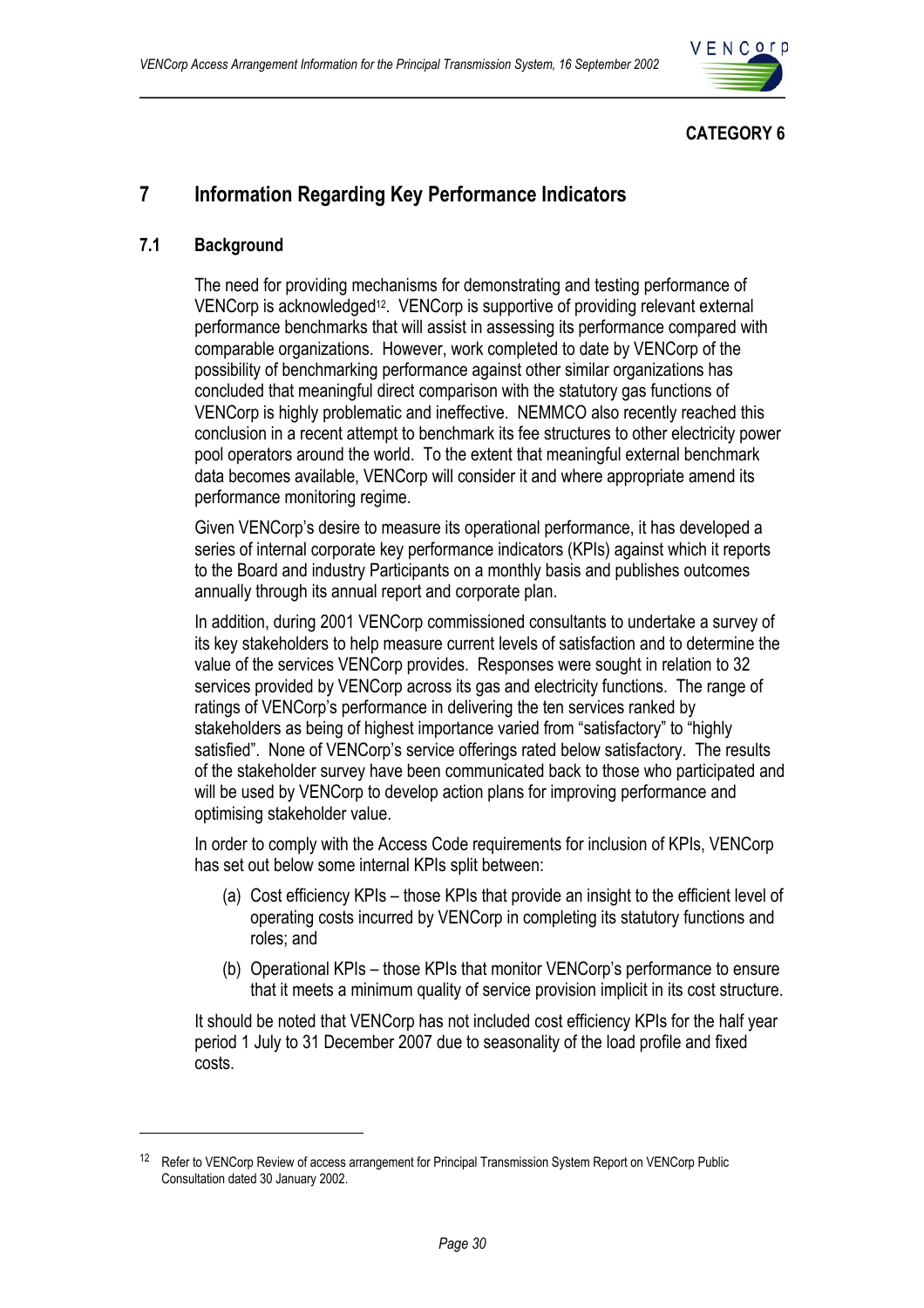

## **7.2 Cost efficiency KPIs**

In assessing cost efficiency for VENCorp services, VENCorp has excluded costs associated with Meter Data Management Services and System Security Services. This is on the basis that a substantive proportion of the costs incurred in meter data handling are contract costs incurred by VENCorp resulting from a competitive tender process, providing an inherent benchmark. Similarly, costs for VENCorp's System Security Services are GasNet charges under contract for LNG storage capacity. There is currently no viable alternative to LNG for this service, with the contract price currently being regulated<sup>13</sup>. Therefore, VENCorp believes that such costs reflect efficient costs and little value is to be achieved from benchmarking. The remaining VENCorp costs (about 87% of total VENCorp costs) associated with Information Services and Market and System Operational Services are directly controlled by VENCorp.

Relevant KPIs measuring VENCorp's cost efficiency are:

*(a) Costs incurred are set out in Table 25 below.* 

*Table 25a Cost efficiency KPIs* 

|                                                  |                                                                                                                                       | <b>Actual year</b><br>ended | <b>Target year ending</b> |                  |
|--------------------------------------------------|---------------------------------------------------------------------------------------------------------------------------------------|-----------------------------|---------------------------|------------------|
| <b>KPI</b>                                       | <b>Measure</b>                                                                                                                        | <b>June 2001</b>            | <b>June 2002</b>          | <b>June 2003</b> |
| Total costs<br>$(in 2002$ \$m $)$                | Total gas cost per GJ being<br>statutory total gas costs inclusive<br>of overheads excluding system<br>security and metering services | \$12.6m                     | \$13.4m                   | \$13.5m          |
|                                                  | Total PJ shipped                                                                                                                      | 212.9 PJ                    | 213.4 PJ                  | 217.5 PJ         |
| Total costs/GJ<br>(in 2002 \$m)                  | Total costs above divided by total<br>GJ shipped                                                                                      | \$0.0592                    | \$0.0630                  | \$0.0620         |
|                                                  | Total km pipeline operated by<br>VENCorp under market carriage <sup>14</sup>                                                          | 1,714 km                    | 1,714 km                  | 1,930 km         |
| Total costs/km<br>operated<br>$(in 2002$ \$m $)$ | Total costs above incurred<br>divided by total km of pipeline<br>operated by VENCorp under<br>market carriage model                   | \$0.0074                    | \$0.0078                  | \$0.0070         |
| Total direct costs<br>$(in 2002$ \$m $)$         | Total costs above less<br>depreciation                                                                                                | \$9.3m                      | \$11.3m                   | \$11.6m          |

 $\overline{a}$ 

 $13$  This position may need to be reviewed upon removal of the regulated cap on the price paid by VENCorp for LNG storage. or should the method of provision of the system security reserve change over time as new supply sources/options become available.

<sup>14</sup> Sourced from GasNet Prospectus dated December 2001.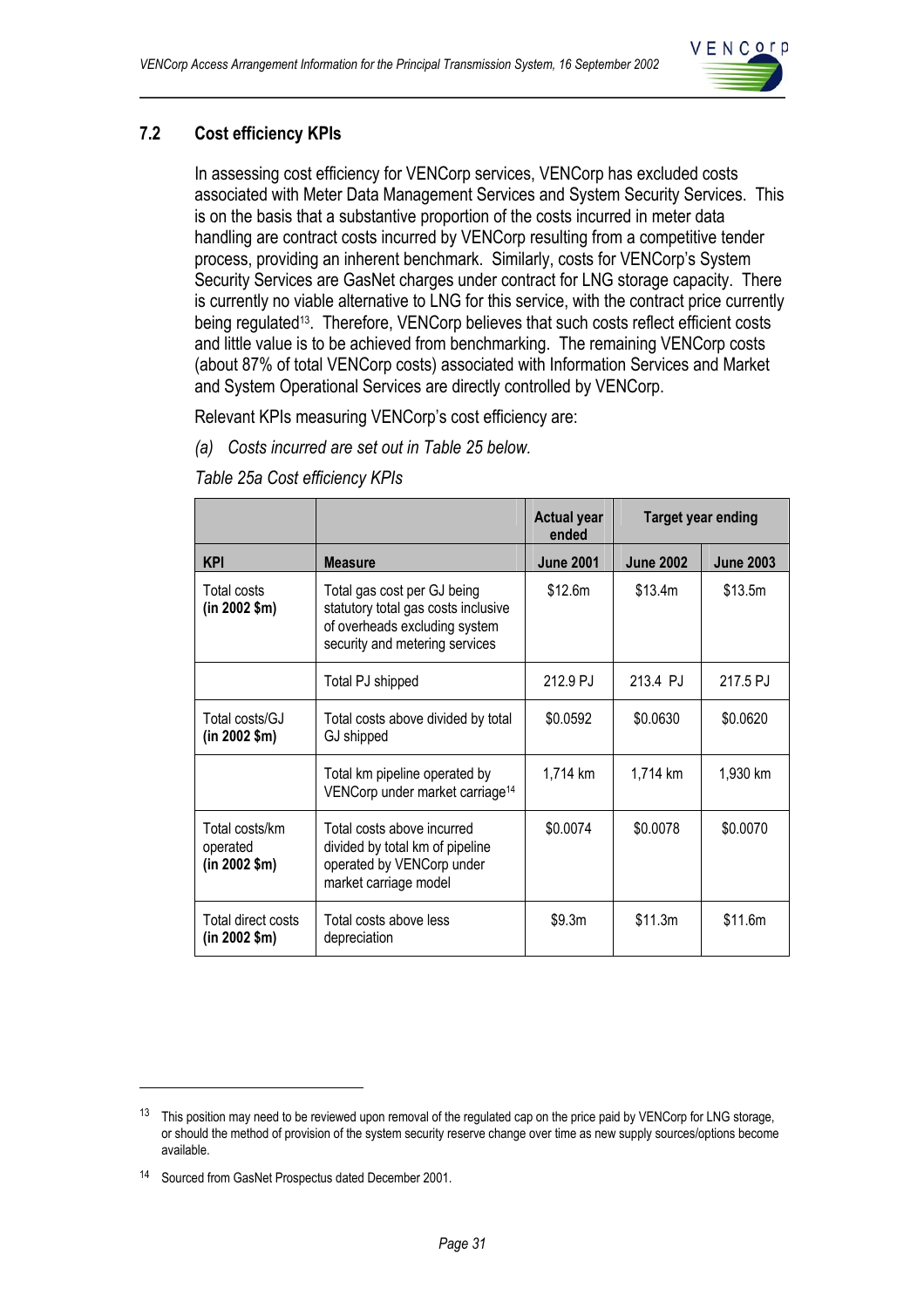

|  | Table 25b Cost efficiency KPIs |  |
|--|--------------------------------|--|
|--|--------------------------------|--|

|                                                  |                                                                                                                                       | <b>Target year ending</b> |              |              |              |
|--------------------------------------------------|---------------------------------------------------------------------------------------------------------------------------------------|---------------------------|--------------|--------------|--------------|
| <b>KPI</b>                                       | <b>Measure</b>                                                                                                                        | June<br>2004              | June<br>2005 | June<br>2006 | June<br>2007 |
| Total costs<br>$(in 2002$ \$m $)$                | Total gas cost per GJ being statutory<br>total gas costs inclusive of overheads<br>excluding system security and metering<br>services | \$13.1m                   | \$13.3m      | \$13.7m      | \$13.4m      |
|                                                  | Total PJ shipped                                                                                                                      | 222.9 PJ                  | 232.4 PJ     | 239.2 PJ     | 244.3 PJ     |
| Total costs/GJ<br>$(in 2002$ \$m $)$             | Total costs above divided by total GJ<br>shipped                                                                                      | \$0.0588                  | \$0.0572     | \$0.0573     | \$0.0549     |
|                                                  | Total km pipeline operated by VENCorp<br>under market carriage                                                                        | 1,930 km                  | 1,930 km     | 1,930 km     | 1,930 km     |
| Total costs/km<br>operated<br>$(in 2002$ \$m $)$ | Total costs above incurred divided by<br>total km of pipeline operated by<br>VENCorp under market carriage model                      | \$0.0068                  | \$0.0069     | \$0.0071     | \$0.0069     |
| Total direct<br>costs (in 2002<br>\$m)           | Total costs above less depreciation                                                                                                   | \$11.2m                   | \$11.4m      | \$11.6m      | \$12.6m      |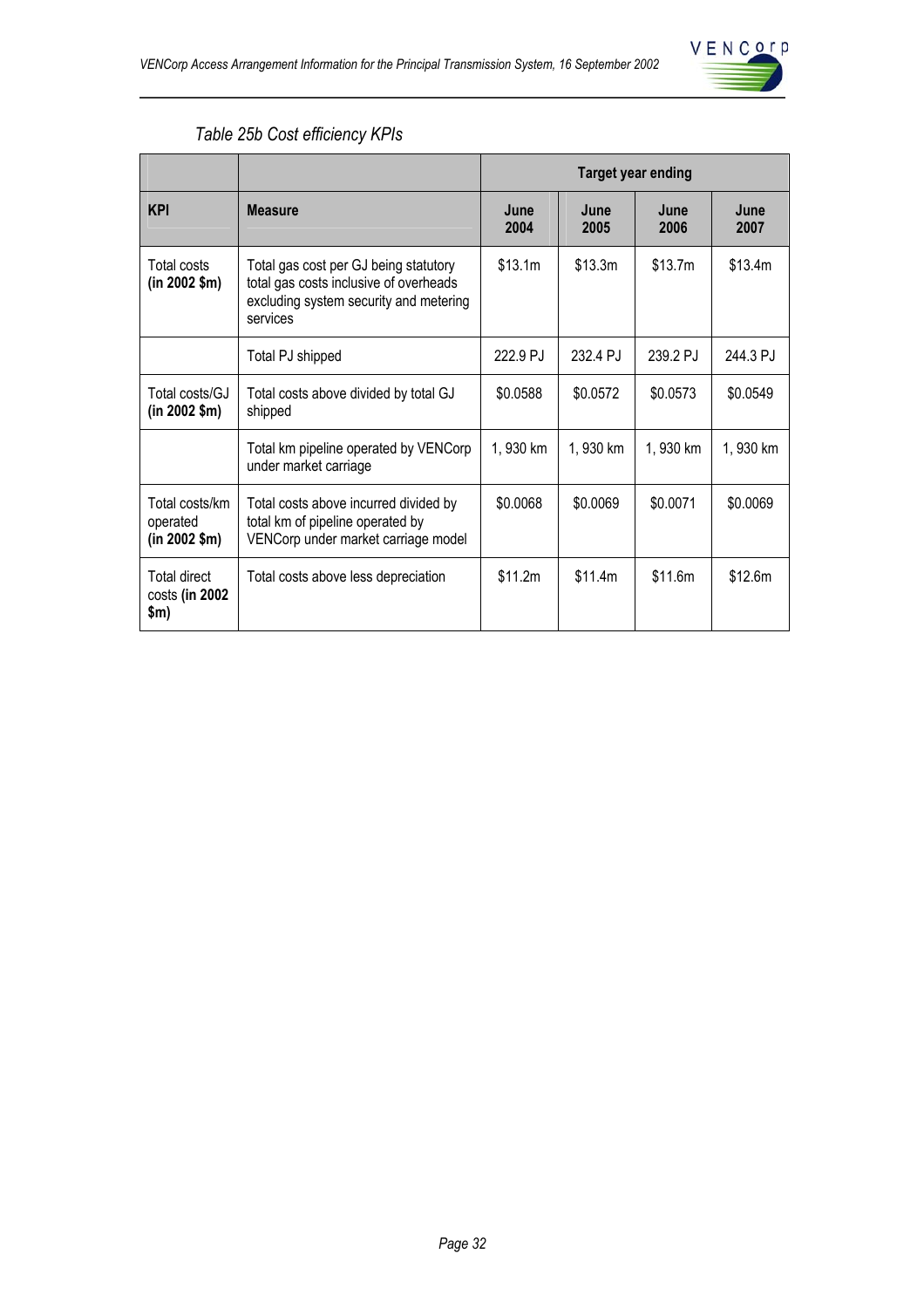

*(b) Tariffs for services – real price changes:* 

Measure of real price change (%) between consecutive years: ((Price Yr 2)/[(Price Yr 1)x(CPI Yr2/CPI Yr1)] – 1)x100

*Table 26a Real tariffs* 

| <b>Reference Tariff</b> | <b>Actual year</b><br>ended | <b>Actual year</b><br>ended | <b>Actual for year</b><br>starting <sup>15</sup> |  |
|-------------------------|-----------------------------|-----------------------------|--------------------------------------------------|--|
|                         | <b>June 2001</b>            | <b>June 2002</b>            | <b>1 July 2002</b>                               |  |
| Tariff D commodity      | \$0.03383                   | \$0.03383                   | \$0.03248                                        |  |
| Tariff V commodity      | \$0.08391                   | \$0.08391                   | \$0.08055                                        |  |
| Registration            | \$30.00                     | \$30.00                     | \$30.00                                          |  |

*Table 26b Real tariffs over Access Arrangement Period* 

|                                        | Target (in 2002 \$) for year ending |                 |                 |                 |                 |  |  |
|----------------------------------------|-------------------------------------|-----------------|-----------------|-----------------|-----------------|--|--|
| <b>Reference Tariff</b>                | 30 June<br>2003                     | 30 June<br>2004 | 30 June<br>2005 | 30 June<br>2006 | 30 June<br>2007 |  |  |
| Tariff D commodity (\$/GJ)             | \$0.03173                           | \$0.03100       | \$0.03029       | \$0.02959       | \$0.02891       |  |  |
| Tariff V commodity (\$/GJ)             | \$0.07870                           | \$0.07689       | \$0.07512       | \$0.07339       | \$0.07170       |  |  |
| Registration (\$)                      | \$29.31                             | \$28.64         | \$27.98         | \$27.33         | \$26.71         |  |  |
| Real estimated cumulative<br>reduction | 2.3%                                | 4.5%            | 6.7%            | 8.8%            | 10.9%           |  |  |

This information demonstrates that VENCorp has:

- (a) Delivered real price reductions over the last two years;
- (b) Is expecting to continue to deliver real price reductions each year over the Access Arrangement Period estimated at over 11% .

 $\overline{a}$ 

<sup>15</sup> As approved by the Commission for VENCorp's annual budget for financial year 2002-2003.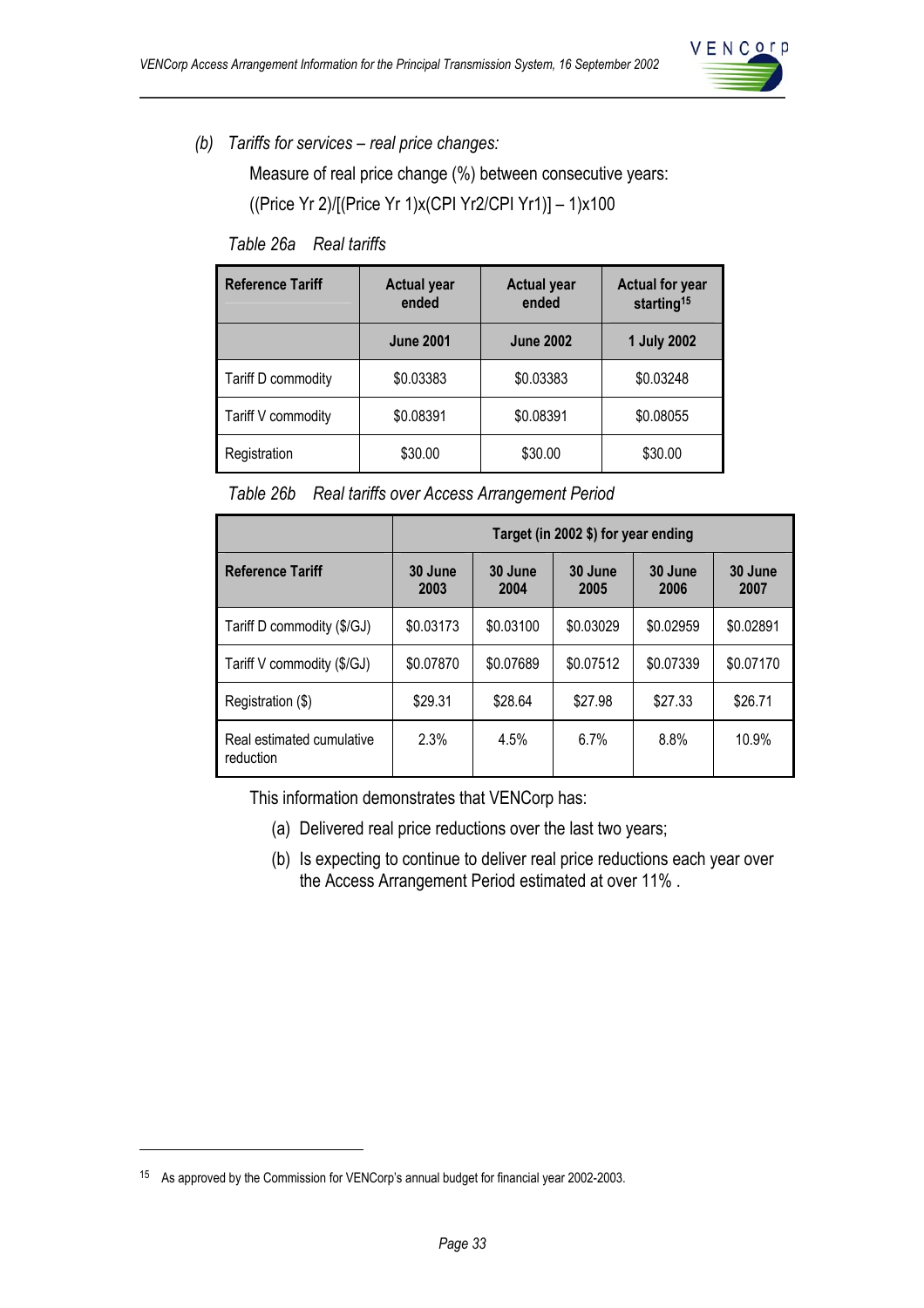

## **7.3 Operational KPIs**

Relevant existing VENCorp operational KPIs against which VENCorp regularly reports are:

## *(a) Personnel:*

*Table 27 Staff numbers* 

|                  |                                                             | <b>Actual year</b><br>ended | Target year ending |                   |
|------------------|-------------------------------------------------------------|-----------------------------|--------------------|-------------------|
| <b>KPI</b>       | <b>Measure</b>                                              | <b>June 2001</b>            | <b>June 2002</b>   | <b>AAI Period</b> |
| Staff<br>numbers | Full time equivalent<br>inclusive of corporate<br>allocated | 55                          | 53                 | 53                |

## *(b) Gas system:*

*Table 28 Operational KPIs for gas system* 

|                                           |                                                                                                          | <b>Actual year</b><br>ended | <b>Target year ending</b> |                   |
|-------------------------------------------|----------------------------------------------------------------------------------------------------------|-----------------------------|---------------------------|-------------------|
| <b>KPI</b>                                | <b>Measure</b>                                                                                           | <b>June 2001</b>            | <b>June 2002</b>          | <b>AAI Period</b> |
| Emergency<br>exercises                    | Completed and programmed<br>emergency exercises                                                          | 3                           | $2/\gamma r$              | 2/yr              |
| System<br>pressure                        | Number of system pressure<br>breaches outside the specified<br>limits                                    | 3                           | 10/yr                     | 10/yr             |
| <b>SCADA</b><br>availability              | Availability of the gas<br>transmission monitoring and<br>control facilities                             | 99.8%                       | 99%                       | 99%               |
| Daily<br>demand<br>forecasting            | Accuracy of the daily demand<br>forecasts day, within 10%                                                | 86.3%                       | 90%                       | 90%               |
| Annual gas<br>peak day<br>forecast        | Accuracy of temperature<br>corrected winter 1 in 2 peak<br>day as % of forecast 1 in 2<br>peak day       | 0.4%                        | $+/-3%$                   | $+1-3%$           |
| Annual<br>general gas<br>load<br>forecast | Accuracy of temperature<br>corrected annual general<br>demand (excludes power<br>generation and exports) | $-2.5%$                     | $+/-2%$                   | $+1-2%$           |
| Gas<br>Scheduling                         | % of gas schedules issued on<br>time                                                                     | 99%                         | 99%                       | 99%               |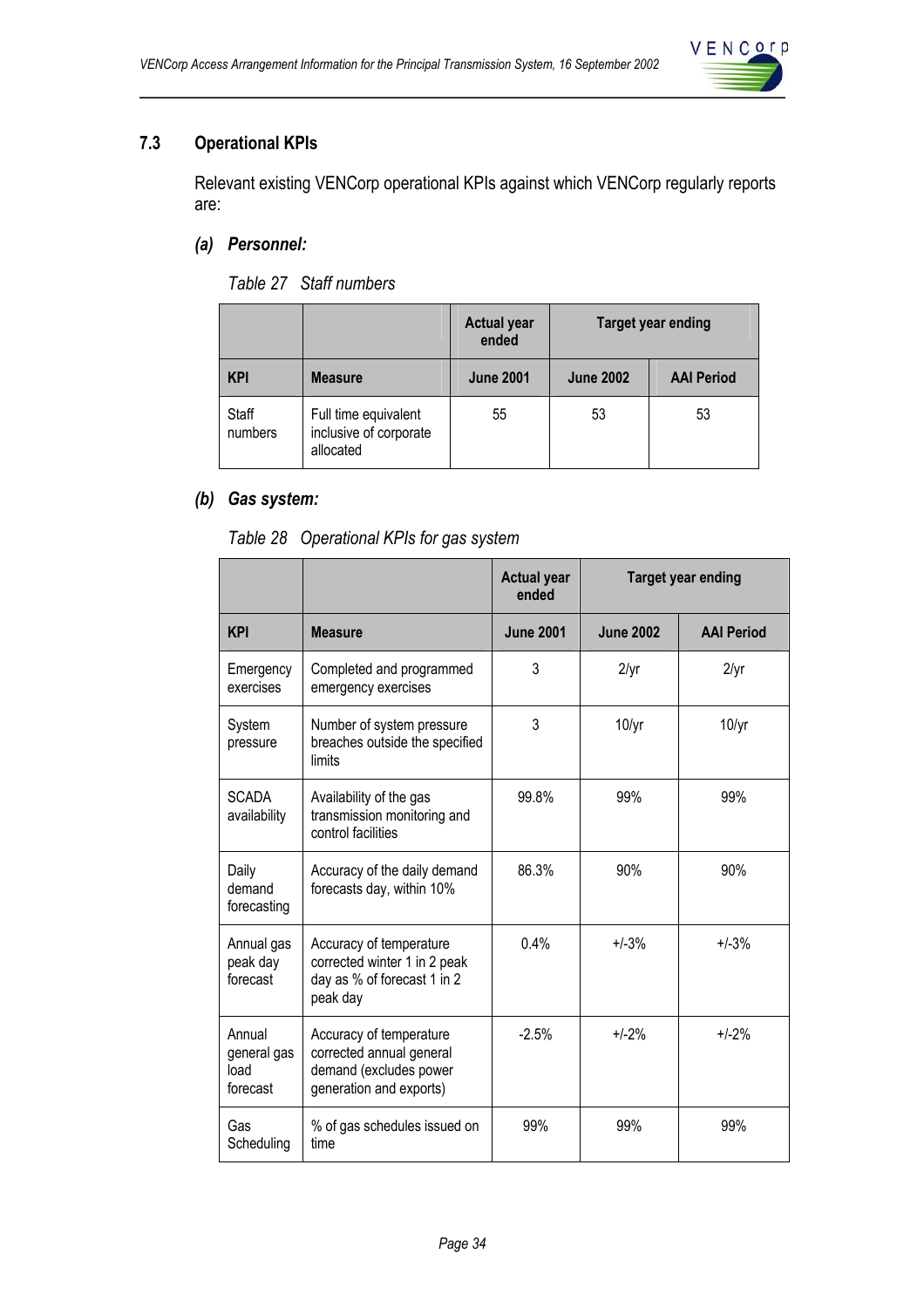

|             |                                                                                        | <b>Actual year</b><br>ended | <b>Target year ending</b> |                   |
|-------------|----------------------------------------------------------------------------------------|-----------------------------|---------------------------|-------------------|
| <b>KPI</b>  | <b>Measure</b>                                                                         | <b>June 2001</b>            | <b>June 2002</b>          | <b>AAI Period</b> |
| Gas quality | % of notifications of off<br>specification gas notified<br>within 15 mons of variation | 85.7%                       | 100%                      | 100%              |

## *(c) Market systems:*

*Table 29 Operational KPIs for market systems* 

|                          |                                     | <b>Actual year</b><br>ended | <b>Target year ending</b> |                   |
|--------------------------|-------------------------------------|-----------------------------|---------------------------|-------------------|
| <b>KPI</b>               | <b>Measure</b>                      | <b>June 2001</b>            | <b>June 2002</b>          | <b>AAI Period</b> |
| Settlement<br>statements | % of settlements issued on<br>time  | 100%                        | 100%                      | 100%              |
| Market IT<br>systems     | Availability of market IT<br>system | 99.4%                       | 99%                       | 99%               |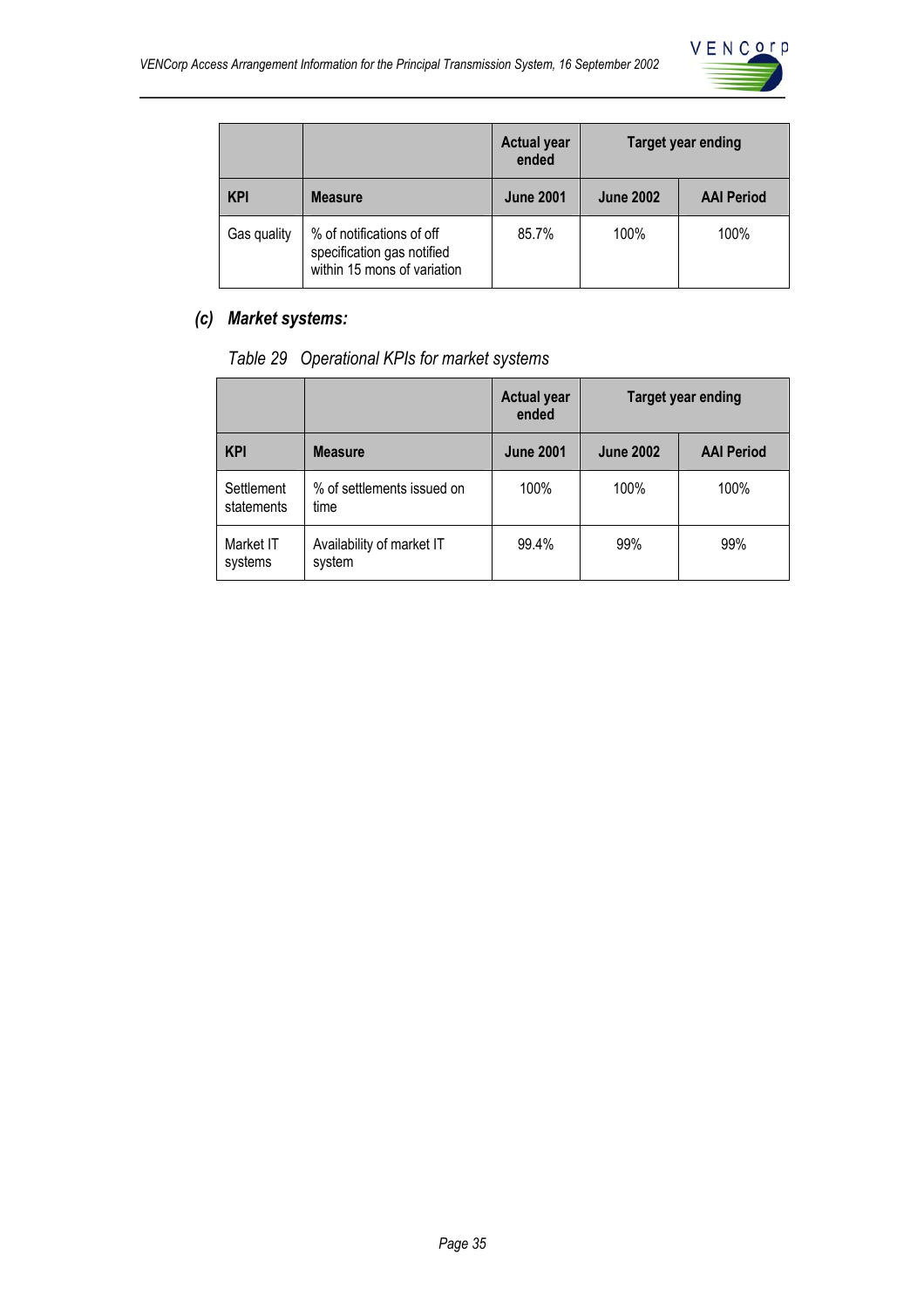

## **8 Compliance with Section 8.1 and 8.2 of the Access Code**

## **8.1 Section 8.1**

The following is VENCorp's assessment of how the proposed Reference Tariffs comply with the principles set out in section 8.1 of the Access Code:

a) Providing the Service Provider with the opportunity to earn a stream of revenue that recovers the efficient costs of delivering the Reference Service over the expected life of the assets used in delivering that Service

VENCorp recovers its expenditures on a cost recovery basis. VENCorp is a statutory authority funded by industry and therefore strives for cost effective and efficient delivery of services. This is reinforced by the following:

- VENCorp has committed significant effort over the last 3 years ensuring that it meets its statutory and stakeholder obligations as efficiently as possible and hence reduce its costs as much as possible. The VENCorp Board and all Market Participants closely monitor VENCorp's operations;
- **The VENCorp Board is independent and all directors are very aware of their** duties under the Gas Industry Act ;
- Industry is represented on VENCorp's Board –industry concerns can be easily raised via the Board members and more importantly industry represented Board members are best placed to closely scrutinise VENCorp operations and costs to ensure that the industry is not paying more than it should be;
- VENCorp publishes monthly financial reports which are provided to all Participants. These reports show in detail the month, year to date and full year forecast. The reports are provided to all Participants (including the CEOs of relevant organisations) and are designed to keep the industry fully up to date on VENCorp's financial matters;
- **EXECOPE Also publishes each month the month and year to date key** performance statistics compared to budget targets again provided to all Participants;
- **EXECORP** Is to submit its budget and corporate plan each year to the Victorian Government for approval; and
- Audit Victoria conducts the annual external audit, the scope of which is determined solely by the Auditor General – much wider powers than typically the case with external auditors.

VENCorp develops its forecast expenditure through a zero-based review. This involves detailed organisational and expenditure reviews and analysis of the tasks that VENCorp is required to undertake in order to meet its statutory and stakeholder requirements. The forecasts are subject to Board scrutiny and then subjected to wide industry consultation.

In relation to the expected life of its assets, the VENCorp Board continually assesses the useful life of its assets and recently extended the useful life of its market IT systems from 5 to 7 years.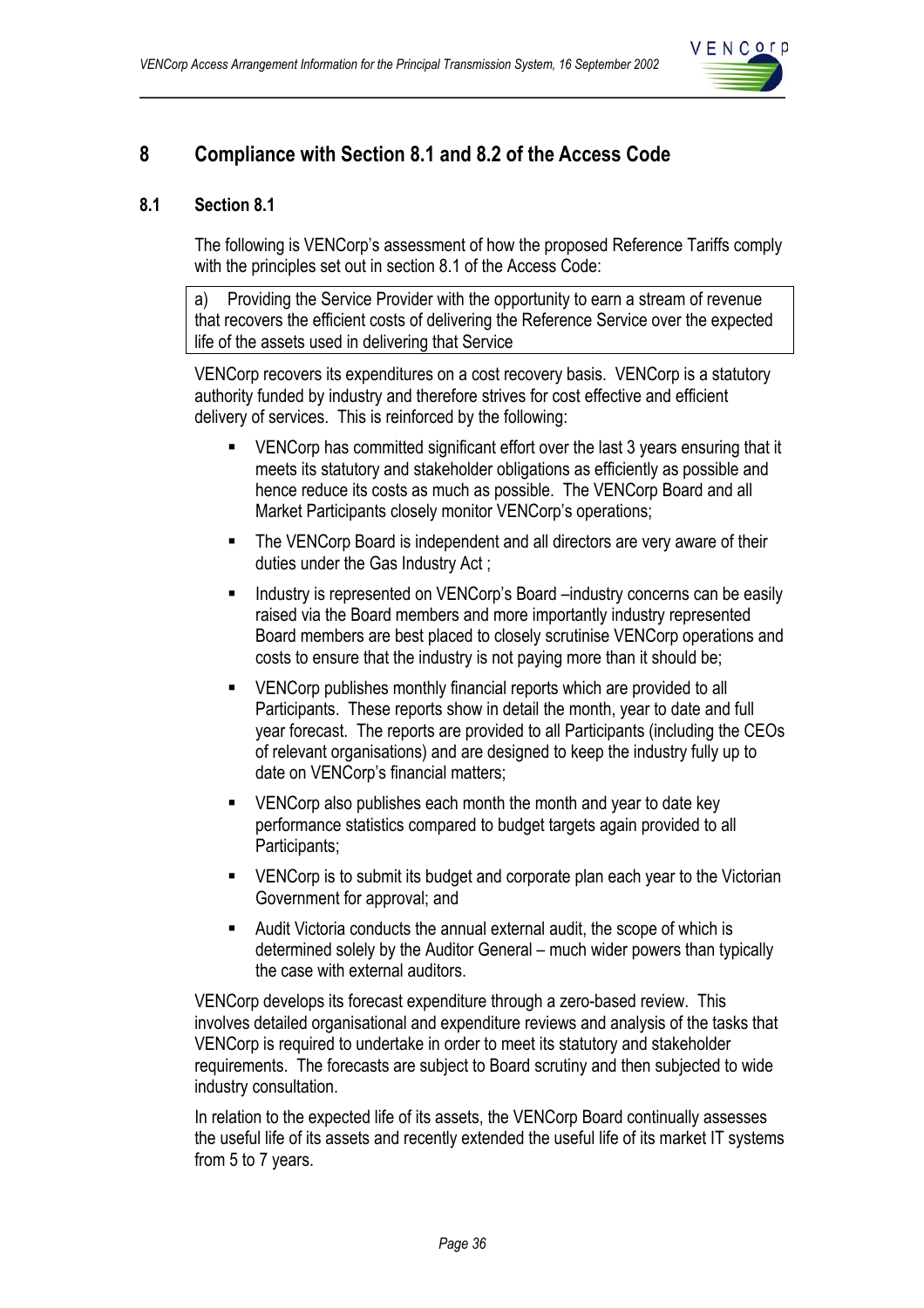

#### b) Replicating the outcome of a competitive market

The outcome of a competitive market for the provision of services is to minimise profit margins in efficiently providing the services and to provide cost reflective pricing. VENCorp aims to replicate the outcome of a competitive market by:

- Separation of VENCorp costs from GasNet costs provides very significant cost reflectivity in the transmission service tariffs by clearly delineating return on investment and marketing costs (GasNet) from those for operation of the assets and provision of competitive arrangements for operational balancing (VENCorp);
- Recovering its expenditures on a cost recovery basis (i.e. not for profit). VENCorp's costs are carefully scrutinised by the regulator, stakeholders and others in a very public and regular manner (i.e. through monthly management accounts made available to all Participants);
- Aiming to set the levels of Reference Tariffs that reflect the benefits associated with the Reference Services being provided. It should be noted that in setting the Reference Tariffs, VENCorp has deliberately chosen a pricing structure, which is not necessarily truly cost reflective; rather it has sought to design its Reference Tariffs such that to the maximum extent commercially possible the tariffs recover the costs associated with provision of the Reference Service.

For example, VENCorp costs are predominantly fixed in nature, but setting Reference Tariffs on this basis would create a high barrier to entry for smaller market players. Therefore, VENCorp has set the Reference Tariffs on a variable basis to minimise barriers to entry for smaller Participants. In addition, costs are allocated to VENCorp Reference Services at the maximum extent commercially possible. Costs (less than 17% of total VENCorp costs) not allocated to identifiable Reference Services are included in the common cost pool used to derive the commodity tariffs.

 Separation of responsibility for providing and maintaining the pipeline infrastructure (GasNet's Reference Services) from that of maintaining system security, system operation, and provision of a balancing service (VENCorp's Reference Services) of itself provides a very significant element of cost reflectivity in the overall charges faced by users for gas transportation services on the Principal Transmission System.

c) Ensuring the safe and reliable operation of the Pipeline

VENCorp has a statutory role under the MSO Rules and Gas Industry Act VENCorp to ensure the safe and reliable operation of the Gas Transmission System. As stated above, in developing its forecasts, VENCorp uses a zero-based approach to identify all efficient costs associated with the delivery of its statutory functions.

d) Not distorting investment decisions in Pipeline transportation systems or in upstream and downstream industries

The operational and balancing functions for which VENCorp's costs are incurred are an essential component of the overall gas transportation service for any open access pipeline. VENCorp's costs represent about 15% of the overall transportation cost and less than 2% of the overall total estimated cost of delivered gas cost to users of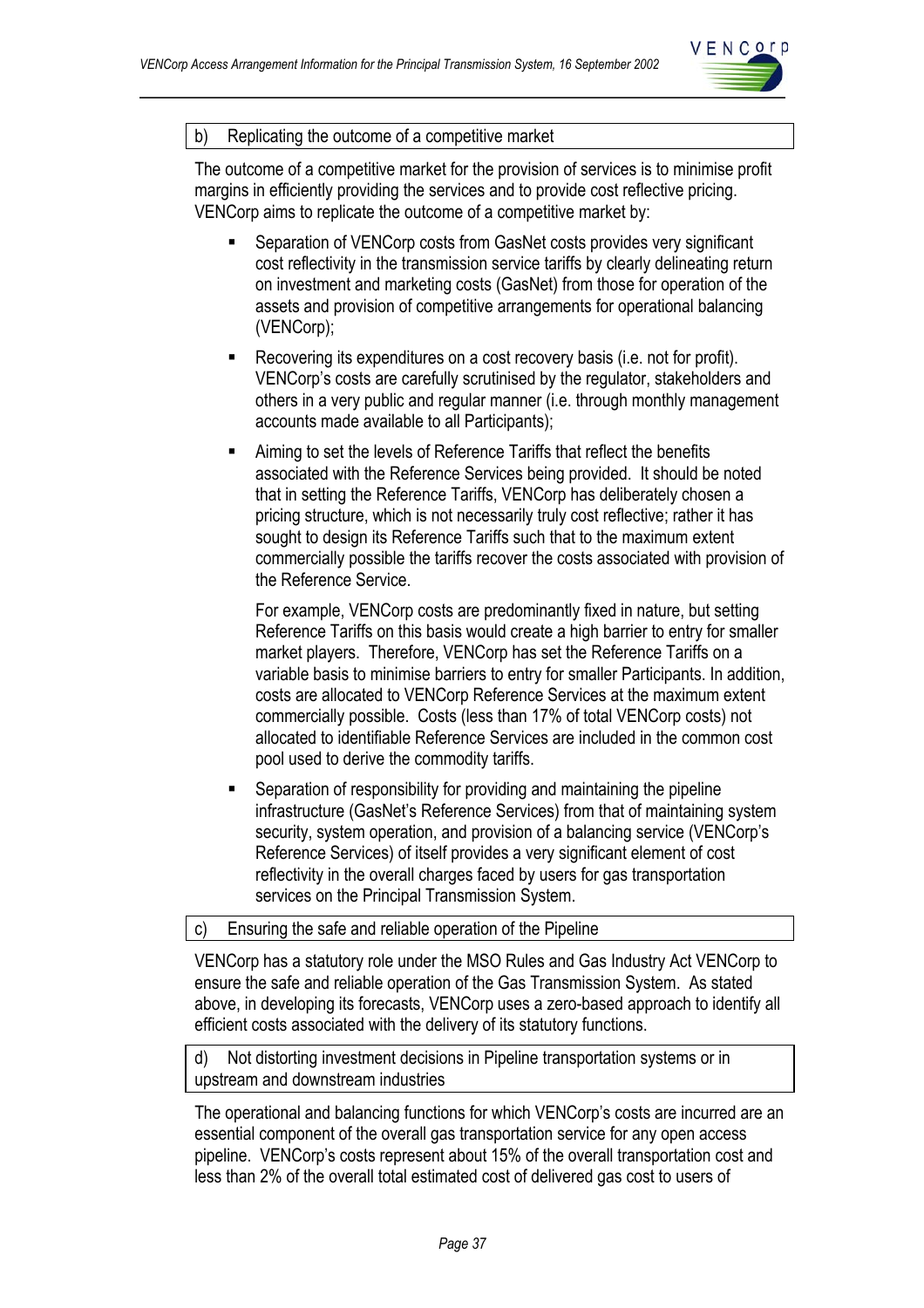

approximately \$1 billion. Therefore, VENCorp costs are unlikely to create distortions to investment decisions.

Nevertheless, to the extent that it is efficient and cost effective to do so, VENCorp aims to ensure that its tariffs (i.e. costs) associated with the Reference Services reflect the benefits expected by Users. In addition, VENCorp sets the tariffs so as to minimise any distortionary impacts of investment or participation in the market. For example:

- VENCorp sets the commodity charges (which recover about 85% of costs) by giving consideration to the impact on its charges on its end use customers. This results in Tariff D customers paying lower commodity charges than Tariff V customers. This tariff structure results in costs across all consumers being a consistent percentage (between 1% and 1.5%) of their total gas costs. This approach is also consistent with the Ramsay pricing principles in that higher levies are imposed on that part of the market which exhibits least "price elasticity" so as to not introduce distortionary market impacts;
- In response to industry requests, VENCorp is proposing to fix its Commodity and Registration Tariffs over the Access Arrangement Period to provide greater certainty to Users as to the level of costs associated with those services;
- The Registration Tariffs have been set so as to minimise barriers to entry.

#### e) Efficiency in the level and structure of the Reference Tariff

The tariffs have been set on the basis of the anticipated efficient level of costs to be incurred in providing VENCorp's statutory functions. VENCorp is proposing to fix its Commodity and Registration Tariffs over the Access Arrangement Period providing Users with a real reduction in the order of 11% (based on estimated CPI16 of 2.3% per annum). VENCorp has aimed to ensure that tariffs are as cost reflective as possible. However, as noted above, the tariff structure is by necessity a compromise of cost reflectivity, facilitation of new entry, increasing competition and ensuring simplicity. VENCorp believes that the combination of the Reference Tariffs achieves a reasonable balance and the resulting charges to users will not result in distortionary investment behaviour.

Further, the VENCorp functions generally do not have a relationship with distance of gas transported. Therefore, VENCorp allocates its costs predominantly on a per GJ basis, thus providing the most appropriate basis of cost reflectivity. This allocation methodology is entirely consistent with the market carriage model.

f) Providing an incentive to the Service Provider to reduce costs and to develop the market for Reference and other Services

VENCorp is proposing to keep its Commodity and Registration Tariffs below the rate of inflation over the Access Arrangement Period by reducing them at the beginning of the Access Arrangement Period and fixing them over the period. This will force VENCorp to ensure that its costs are efficiently managed. This will provide Users with a real reduction in the order of 11% (based on estimated CPI<sup>17</sup> of 2.3% per annum) over the Access Arrangement Period.

 $\overline{a}$ 

<sup>&</sup>lt;sup>16</sup> CPI forecasts sourced from National Institute of Economic and Industry Research

<sup>&</sup>lt;sup>17</sup> CPI forecasts sourced from National Institute of Economic and Industry Research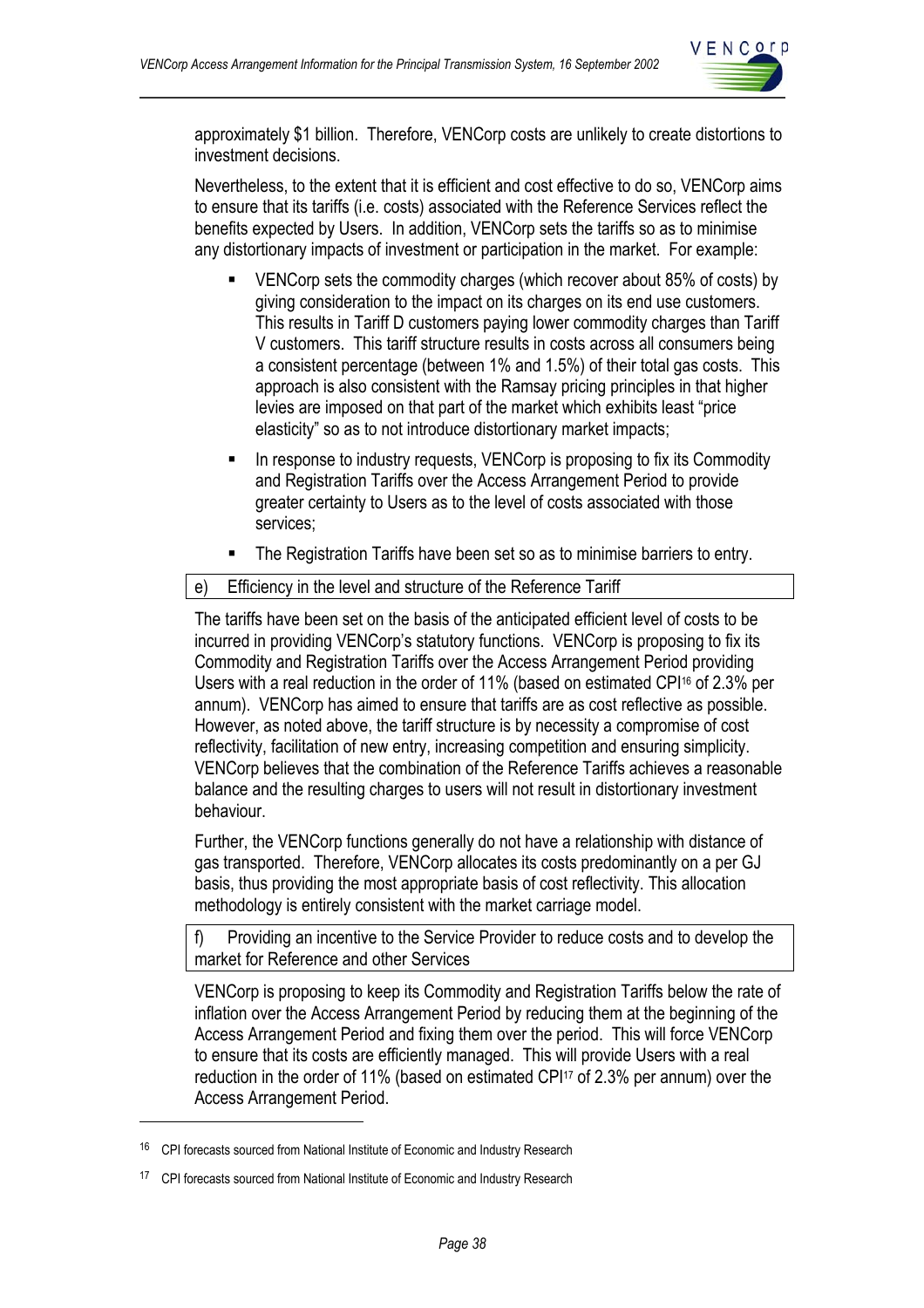

Since VENCorp tariffs are set on a cost recovery basis, it is difficult to develop incentive mechanisms based on returns. However, as mentioned above, VENCorp strongly supports incentives for cost efficiency which currently include:

- **Transparency in review and approval of VENCorp forecasts;**
- **Provision of monthly and yearly actual results to Market Participants;**
- **EXECORE** VENCorp's governance structure, particularly the mixture of independent and industry represented Board of Directors.

## **8.2 Section 8.2**

The following is VENCorp's assessment as to how the proposed Reference Tariffs comply with the principles set out in section 8.2 of the Access Code:

a) The revenue to be generated from the sales (or forecast sales) of all Services over the Access Arrangement Period (The Total Revenue) should be established consistently with the principles and according to one of the methodologies contained in this section 8

Refer above for specific details of compliance with the Access Code principles.

It should be noted that VENCorp undertook public consultation in November/December 2001 on various matters associated with this Access Arrangement. In relation to provision of services and tariff design VENCorp asked industry whether:

- Within VENCorp's statutory constraints, any additional services were requested by Users such that they should be included in VENCorp's Reference Services. Generally respondents supported continuation of VENCorp Reference Services (questions raised regarding the basis of provision of system security and inclusion of full retail contestability services have since been clarified); and
- **There are other methodologies for allocation of VENCorp costs that meet the** Access Code requirements, and whether there is a better basis for allocating VENCorp costs given its Reference Services. Industry response was supportive of the current allocation methodology, but some suggested the need to revisit the split of revenue to be recovered by the Tariff D versus Tariff V Commodity Tariffs.

VENCorp's total revenue is calculated using the cost of service methodology. In applying the methodology VENCorp does not recover a return on the capital value of assets employed as allowed under the Access Code resulting in lower tariffs than they would otherwise be.

b) To the extent that the Covered Pipeline is used to provide a number of Services, that portion of Total Revenue that a Reference Tariff is designed to recover (which may be based upon the forecasts) is calculated consistently with the principles contained in this section 8

In setting Reference Tariffs VENCorp has aimed to comply with the Access Code. The proposed VENCorp tariff structure is by necessity a compromise of cost reflectivity, facilitation of new entry, increasing competition and ensuring simplicity. VENCorp believes that the combination of the Reference Tariffs achieves an equitable balance for Users.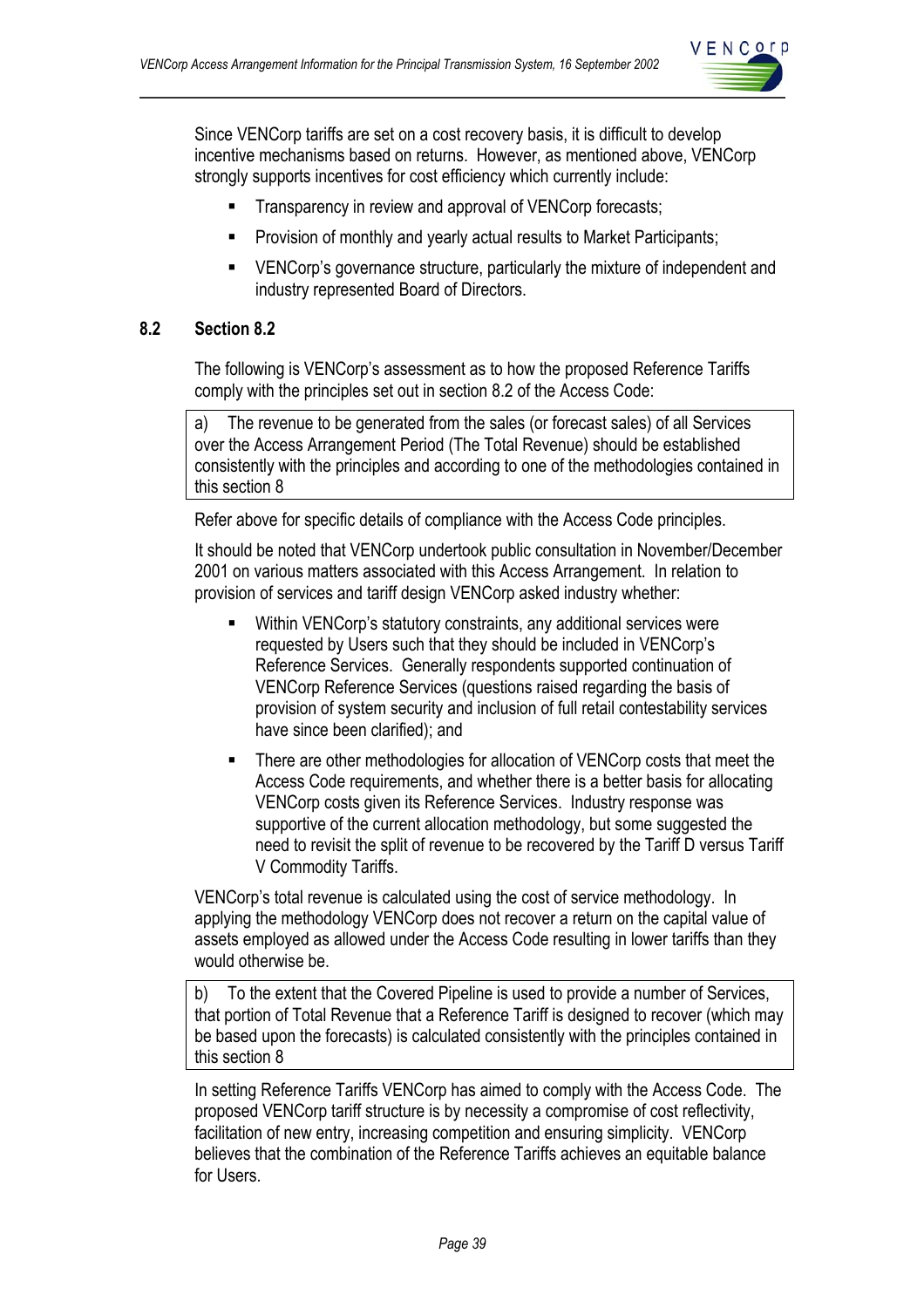

c) A Reference Tariff (which may be based upon forecasts) is designed so that the portion of Total Revenue that a Reference Tariff is designed to be recovered from a Reference Service (referred to in paragraph (b)) is recovered from the Users of that Reference Service consistently with the principles contained in this section 8

VENCorp designed its Reference Tariffs such that to the maximum extent commercially and technically possible the tariffs recover the costs associated with provision of the Reference Service. Limitations on charging cost reflective tariffs include:

- VENCorp believes that cost reflective Registration Tariffs would result in barriers to entry for small players. Hence Registration Tariffs have been set at levels that will not create barriers for entry and are consistent with charges for other similar services (i.e. NEMMCO registration fees);
- Distribution Metering tariffs reflect the external costs associated with providing the reference service. However, VENCorp requires a range of metering data from transmission system meters for operational and monitoring purposes, as well as for market settlement. Therefore, VENCorp has its own in-house meter data agent function to manage collection, processing and storage of meter data from the transmission supply point meters (custody transfer meters or CTMs). It would be highly problematic to attempt any truly costreflective allocation of VENCorp's overall transmission system meter data handling costs to individual participant meters and therefore VENCorp charges are based on an estimation of the costs associated with the provision of the service;
- As discussed previously, given the materiality of the VENCorp component of the overall transportation costs, attempts to introduce more cost reflective tariffs would only introduce additional complexity in the tariff structure and additional administration costs without material benefits to Users.

d) Incentive Mechanisms are incorporated into the Reference Tariff Policy wherever the Relevant Regulator considers appropriate and such Incentive Mechanisms are consistent with the principles contained in this section 8

VENCorp recovers its expenditures on a cost recovery basis and does not therefore seek to retain any excess revenue above its actual costs. As mentioned above, VENCorp's governance structure and reporting and approval processes ensure that it operates efficiently in accordance with its statutory functions. VENCorp's budgeting process involves an open and transparent consultation process providing Users the opportunity for comment and input on planned expenditures and opportunities for efficiencies. VENCorp also reports its expenditures and performance against budget to Users on a regular basis and fosters a continuous improvement culture - continually assessing whether it is operating as efficiently as it could be and striving for an effective and efficient organization.

e) Any forecasts required in setting the Reference Tariff represent best estimates arrived at on a reasonable basis

VENCorp develops its forecast expenditure through a zero-based review. This involves detailed organisational and expenditure reviews and analysis of the tasks that VENCorp is required to undertake in order to meet its statutory and stakeholder requirements. The forecasts are subject to Board scrutiny prior to wide industry consultation.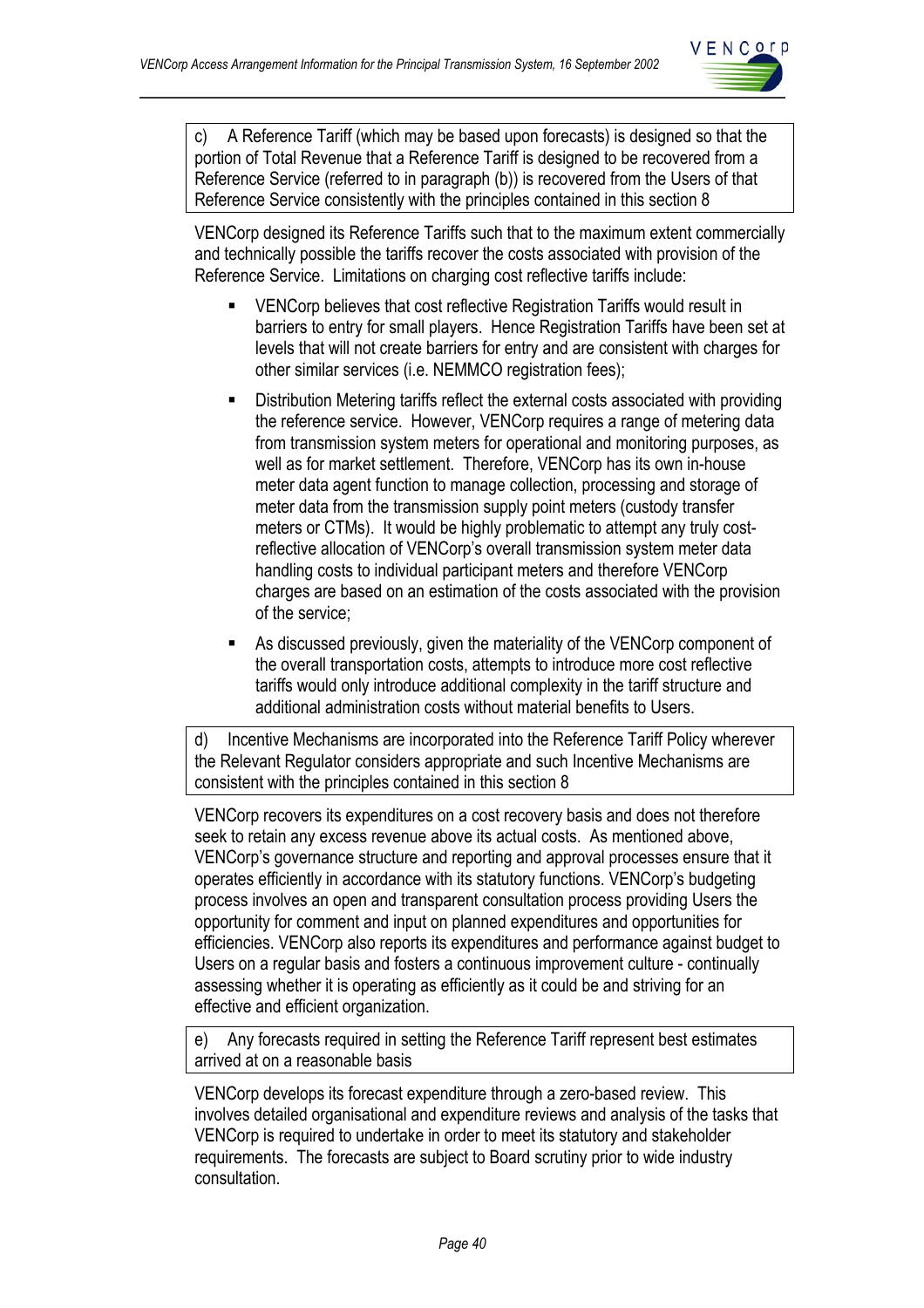

In converting costs to tariff rates, forecasts of the volumes that are used to form the rate base (i.e. \$/participant, \$/meter, \$/GJ) are similarly assessed in an open and transparent manner. The gas demand forecasts are based on those figures arising out of the Annual Planning Report process, which includes econometric modelling/forecasting and scenario analysis by independent experts as a base. VENCorp prepares this report annually and publishes it. Shortly after the publication VENCorp holds a public forum to explain and discuss the forecasts.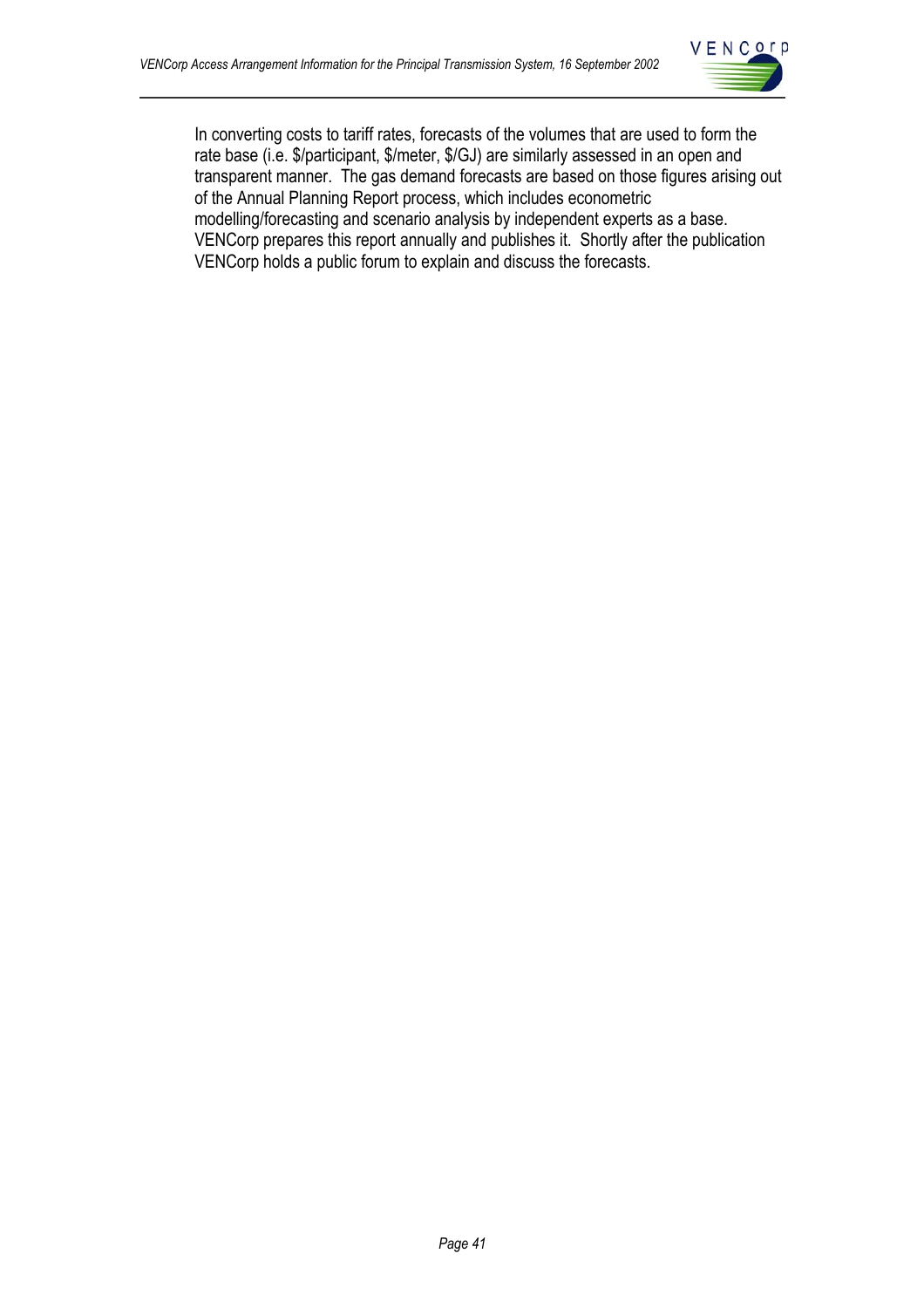

## **Appendix 1 Financial Statements**

VENCorp's budget set out below has been developed based on VENCorp's statutory obligations and functions under the Gas Industry Act and MSOR. The forecast build up of costs does not take into account an extension of VENCorp's current statutory obligations and functions.

The key assumptions underpinning the financial forecasts are:

- (a) Commodity Tariff there is no price change (including no allowance for CPI) to the Commodity Tariff "V" and "D" rates from the initial rates proposed for financial year 2002/03;
- (b) The commodity tariff demand forecasts are as per the Annual Planning Review. The revenue has been calculated at the current "D and "V" tariff rates using the "median" demand forecasts assuming average demand forecasts;
- (c) LNG System Security The Tariff Order capped the LNG System Security charge at \$1.4m until 31/12/02 when the cap expires. VENCorp currently has a contract in place with GasNet until May 2004 and needs to renegotiate a contract for provision of LNG services beyond May 2004. An increase to \$2.06m per annum (in 2002\$) has been anticipated in line with VENCorp's current interpretation of the existing contractual agreement between VENCorp and GasNet;
- (d) The risk management, records management and compliance function is included in Corporate costs;
- (e) Salary costs assume Government approval of the recently negotiated EBA outcomes and this has been extended at similar levels at later years. Direct labour expenses includes risk management, document management and compliance which has been transferred to the corporate segment and reflects the company wide responsibilities of these functions. The labour on-cost increase reflects the end of the current superannuation holiday, and an expected increase in Work Cover premiums;
- (f) Only one significant item of capital expenditure is forecast the upgrade of the SCADA system during 2003/04 at a cost of \$0.7m (approximately \$0.3m is forecast to be spent in December 2002);
- (g) The life of market systems is unchanged was recently reviewed and the Board extended it from 5 to 7 years;
- (h) The number of Market Participants is forecast to increase by 1 each year from 13 to 18 over the Access Arrangement Period;
- (i) Metering Revenues are based on the contract with Data and Measurement Solutions Pty Ltd. The Tariff D metering revenue offset these costs;
- (j) Insurances and occupancy expenses shown separately (previously part of Corporate costs);
- (k) Consultancies show a peak in 2002/03 and in 2006/07 reflecting legal and regulatory work associated with Access Arrangements and the 2007 statutory review.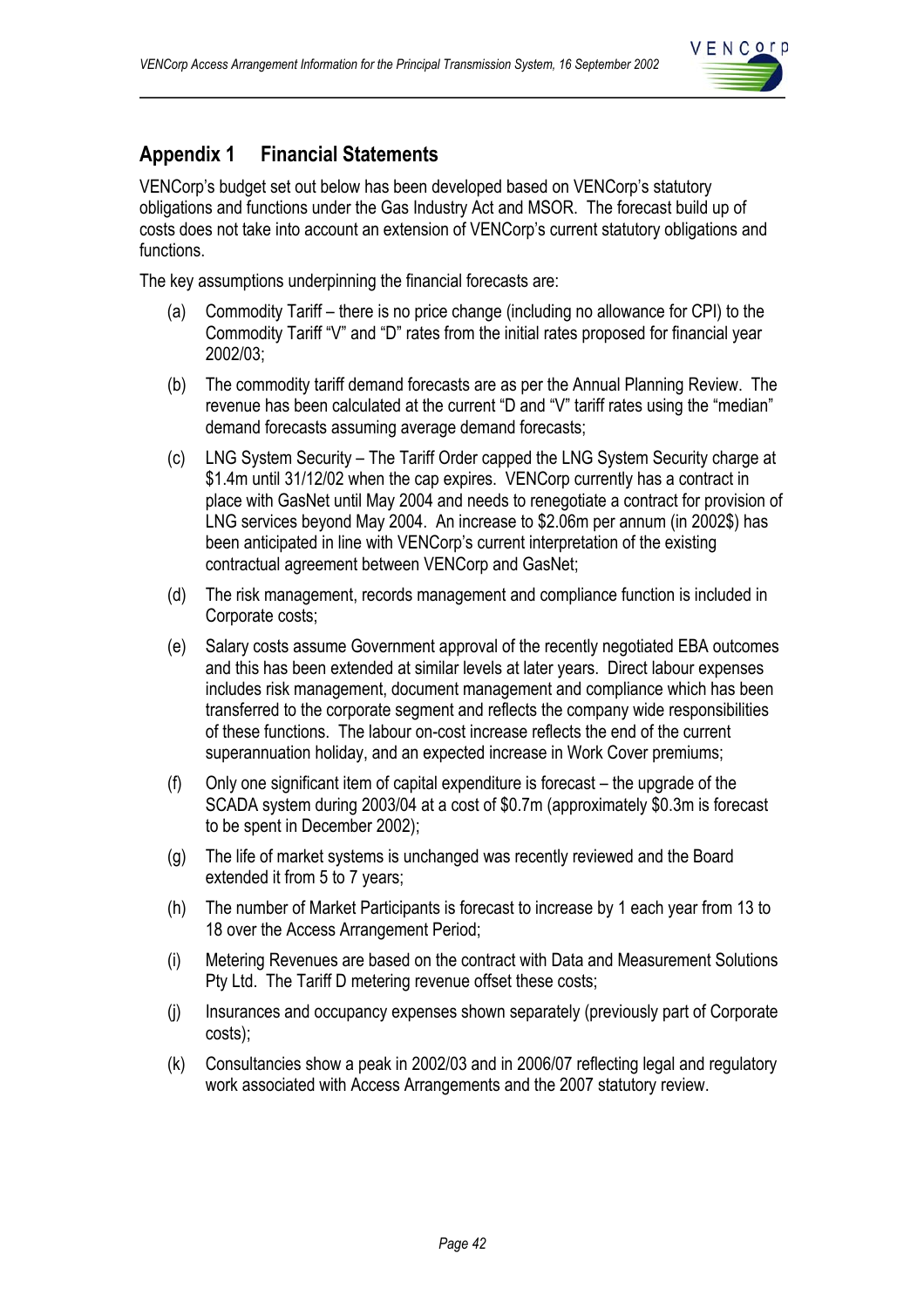

# **STATEMENT OF FINANCIAL PERFORMANCE (in 2002 \$)**

|                                        | Plan<br>Jan-Jun'03 | <b>Estimate</b><br>2003/04 | <b>Estimate</b><br>2004/05 | <b>Estimate</b><br>2005/06 | <b>Estimate</b><br>2006/07 | <b>Estimate</b><br>Jul-Dec'07 |
|----------------------------------------|--------------------|----------------------------|----------------------------|----------------------------|----------------------------|-------------------------------|
|                                        | 5,253              |                            |                            |                            |                            |                               |
| <b>Commodity Tariff Revenues</b>       | 718                | 11,979                     | 12,094                     | 12,128                     | 12,089                     | 6,795                         |
| <b>System Security</b>                 | 639                | 2,062                      | 2,061                      | 2,062                      | 2,062                      | 1,137                         |
| <b>Metering Revenues</b>               |                    | 1,315<br>147               | 1,305                      | 1,298<br>160               | 1,290<br>166               | 651<br>88                     |
| <b>Registration Revenues</b>           | 69                 | 29                         | 153<br>29                  | 29                         | 29                         | 15                            |
| <b>Competitive Services Revenues</b>   | 15                 |                            |                            |                            |                            |                               |
| <b>Consultancy and Other Revenues</b>  | 42                 | 85                         | 86                         | 86                         | 86                         | 43                            |
| <b>REVENUE</b>                         | 6,736              | 15,617                     | 15,728                     | 15,763                     | 15,722                     | 8,729                         |
| <b>Direct Labour Expenses</b>          | 1,832              | 3,847                      | 3,976                      | 4,110                      | 4,247                      | 2,221                         |
| Labour On-Costs & Provisions           | 523                | 1,135                      | 1,174                      | 1,214                      | 1,255                      | 656                           |
| <b>Training &amp; Seminars</b>         | 77                 | 144                        | 140                        | 132                        | 129                        | 63                            |
| <b>LABOUR</b>                          | 2,432              | 5,126                      | 5,290                      | 5,456                      | 5,631                      | 2,940                         |
| Contracted services                    | 1,681              | 3,307                      | 3,290                      | 3,275                      | 3,261                      | 1,629                         |
| Insurance                              | 101                | 219                        | 219                        | 217                        | 217                        | 107                           |
| Computing                              | 666                | 1,326                      | 1,332                      | 1,324                      | 1,335                      | 663                           |
| Telecommunications                     | 85                 | 169                        | 169                        | 169                        | 168                        | 85                            |
| Consultancies                          | 623                | 623                        | 635                        | 629                        | 1,422                      | 319                           |
| Contractors                            | 75                 | 100                        | 90                         | 100                        | 90                         | 45                            |
| Vehicles & Travel                      | 102                | 205                        | 205                        | 205                        | 205                        | 103                           |
| Occupancy                              | 158                | 326                        | 328                        | 330                        | 332                        | 170                           |
| Administration                         | 12                 | 23                         | 23                         | 23                         | 28                         | 11                            |
| <b>EXPENSES</b>                        | 5,935              | 11,424                     | 11,581                     | 11,728                     | 12,689                     | 6,072                         |
| Depreciation & amortisation            | 975                | 1,874                      | 1,927                      | 2,115                      | 828                        | 373                           |
| Service Allocations                    | 1,305              | 2,672                      | 2,676                      | 2,717                      | 2,693                      | 1,402                         |
| <b>TOTAL EXPENDITURE</b>               | 8,215              | 15,970                     | 16,184                     | 16,560                     | 16,210                     | 7,847                         |
| <b>OPERATING SURPLUS</b>               | (1, 479)           | (353)                      | (456)                      | (797)                      | (488)                      | 882                           |
| Interest Income                        | 65                 | 165                        | 215                        | 255                        | 235                        | 100                           |
| <b>Financing Costs</b>                 | (3)                | (8)                        | (11)                       | (13)                       | (12)                       | (5)                           |
| SURPLUS / (DEFICIT)                    | (1, 417)           | (196)                      | (252)                      | (555)                      | (265)                      | 977                           |
| Previous year's surplus / (deficit)    | 2,093              | 676                        | 480                        | 228                        | (327)                      | (592)                         |
| SURPLUS / (DEFICIT) carried<br>forward | 676                | 480                        | 228                        | (327)                      | (592)                      | 385                           |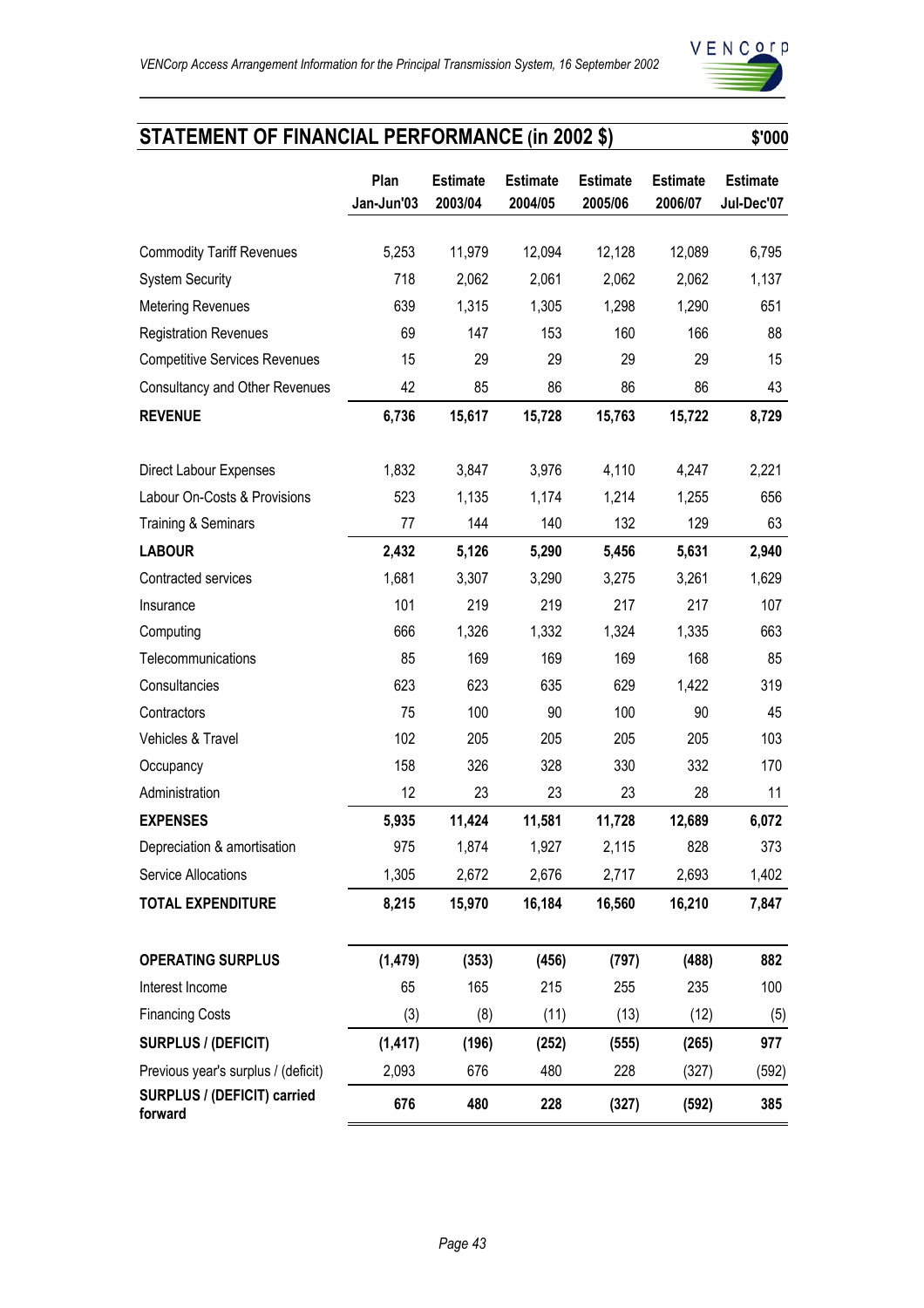

# **STATEMENT OF FINANCIAL POSITION (in 2002 \$)** \$'000

|                                 | Plan<br>Jan-Jun'03 | <b>Estimate</b><br>2003/04 | <b>Estimate</b><br>2004/05 | <b>Estimate</b><br>2005/06 | <b>Estimate</b><br>2006/07 | <b>Estimate</b><br>Jul-Dec'07 |
|---------------------------------|--------------------|----------------------------|----------------------------|----------------------------|----------------------------|-------------------------------|
| Cash & Short Term Deposits      | 7,321              | 8,394                      | 8,887                      | 9,494                      | 9,763                      | 10,987                        |
| Receivables-Trade               | 2,148              | 2,150                      | 2,149                      | 2,149                      | 2,147                      | 2,148                         |
| Prepayments                     | 135                | 135                        | 135                        | 135                        | 135                        | 135                           |
| Inventory                       | 675                | 675                        | 675                        | 675                        | 674                        | 674                           |
|                                 | 10,279             | 11,354                     | 11,846                     | 12,453                     | 12,719                     | 13,944                        |
|                                 |                    |                            |                            |                            |                            |                               |
| Market Systems                  | 7,309              | 7,309                      | 7,309                      | 7,309                      | 7,309                      | 7,309                         |
| <b>Accumulated Amortisation</b> | (3,323)            | (4,652)                    | (5,981)                    | (7,309)                    | (7,309)                    | (7, 309)                      |
| Plant and Equipment             | 5,489              | 5,862                      | 6,751                      | 7,413                      | 7,489                      | 7,564                         |
| <b>Accumulated Depreciation</b> | (4,705)<br>4,770   | (4, 877)<br>3,642          | (5,039)<br>3,040           | (5,386)<br>2,027           | (5,843)<br>1,646           | (6,086)<br>1,478              |
|                                 |                    |                            |                            |                            |                            |                               |
| <b>TOTAL ASSETS</b>             | 15,049             | 14,996                     | 14,886                     | 14,480                     | 14,365                     | 15,422                        |
|                                 |                    |                            |                            |                            |                            |                               |
| Payables- Trade and Other       | 1,584              | 1,621                      | 1,657                      | 1,695                      | 1,733                      | 1,753                         |
| <b>Employment Entitlements</b>  | 1,575              | 1,624                      | 1,675                      | 1,727                      | 1,780                      | 1,809                         |
| <b>Participant Monies</b>       | 1,511              | 1,537                      | 1,561                      | 1,587                      | 1,613                      | 1,626                         |
|                                 | 4,670              | 4,782                      | 4,893                      | 5,009                      | 5,126                      | 5,188                         |
| LT Employment Entitlements      | 998                | 1,029                      | 1,060                      | 1,093                      | 1,126                      | 1,144                         |
|                                 | 998                | 1,029                      | 1,060                      | 1,093                      | 1,126                      | 1,144                         |
| <b>TOTAL LIABILITIES</b>        | 5,668              | 5,811                      | 5,953                      | 6,102                      | 6,252                      | 6,332                         |
|                                 |                    |                            |                            |                            |                            |                               |
| <b>NET ASSETS</b>               | 9,381              | 9,185                      | 8,933                      | 8,378                      | 8,113                      | 9,090                         |
| <b>Contributed Capital</b>      | 8,704              | 8,704                      | 8,704                      | 8,704                      | 8,704                      | 8,704                         |
| Reserves                        | 1,499              | 677                        | 481                        | 229                        | (326)                      | (591)                         |
| <b>Retained Earnings</b>        | (822)              | (196)                      | (252)                      | (555)                      | (265)                      | 977                           |
| <b>EQUITY</b>                   | 9,381              | 9,185                      | 8,933                      | 8,378                      | 8,113                      | 9,090                         |
|                                 |                    |                            |                            |                            |                            |                               |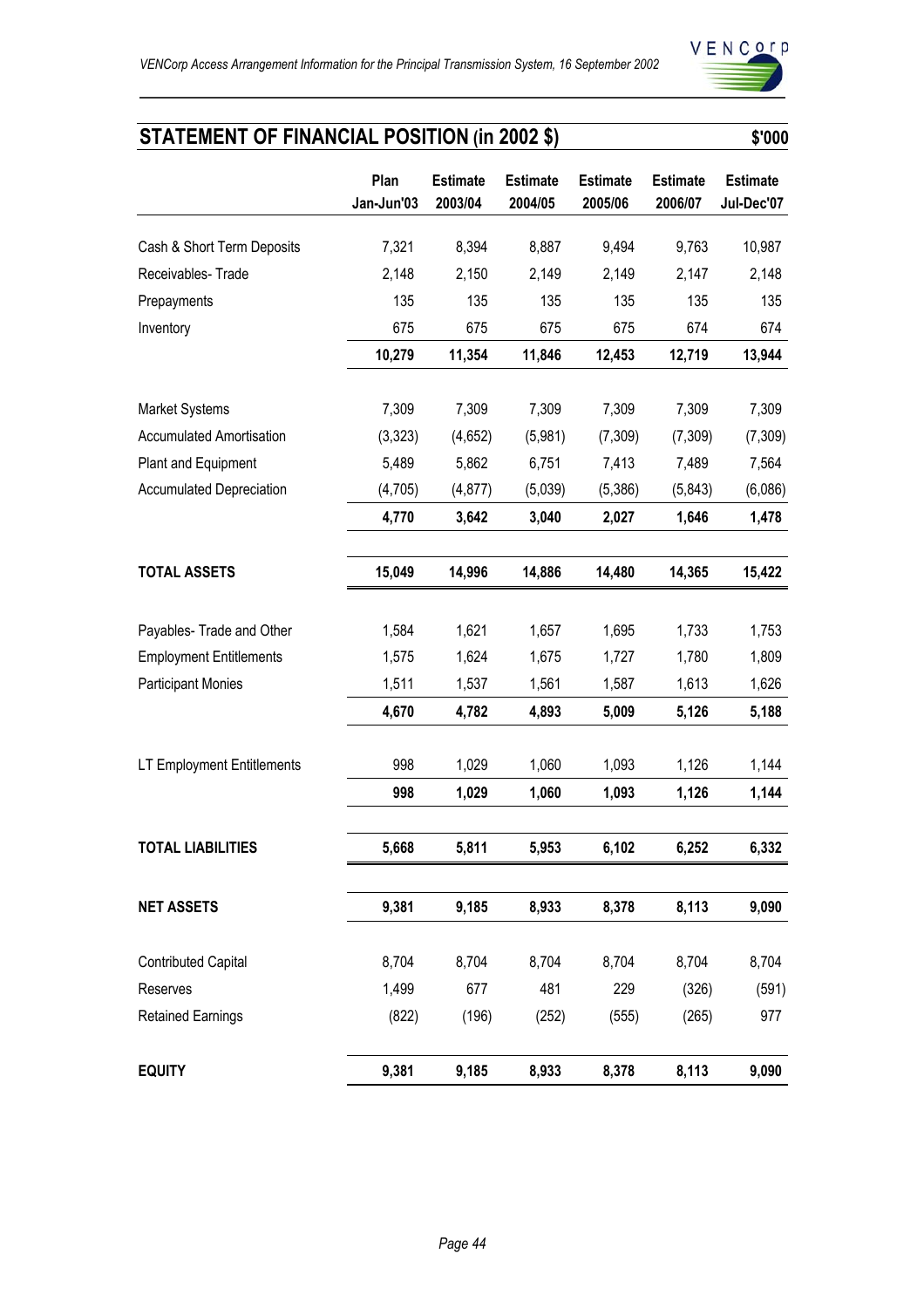

# **STATEMENT OF CASH FLOWS (in 2002 \$)** \$'000

|                                                       | Plan<br>Jan-Jun'03 | <b>Estimate</b><br>2003/04 | <b>Estimate</b><br>2004/05 | <b>Estimate</b><br>2005/06 | <b>Estimate</b><br>2006/07 | <b>Estimate</b><br>Jul-Dec'07 |
|-------------------------------------------------------|--------------------|----------------------------|----------------------------|----------------------------|----------------------------|-------------------------------|
| <b>Opening Cash Balance</b>                           | 7,948              | 7,321                      | 8,394                      | 8,887                      | 9,494                      | 9,763                         |
| <b>Cash Flows from Operating</b><br><b>Activities</b> |                    |                            |                            |                            |                            |                               |
| <b>Receipts from Customers</b>                        | 6,740              | 15,615                     | 15,729                     | 15,763                     | 15,724                     | 8,728                         |
| Payments to Suppliers & Employees                     | (7, 332)           | (14, 282)                  | (14, 488)                  | (14, 690)                  | (15, 536)                  | (7,500)                       |
| <b>Interest Received</b>                              | 65                 | 165                        | 215                        | 255                        | 235                        | 100                           |
| <b>Interest Paid</b>                                  | (3)                | (8)                        | (11)                       | (13)                       | (12)                       | (5)                           |
|                                                       | (530)              | 1,490                      | 1,445                      | 1,315                      | 411                        | 1,323                         |
| <b>Cash Flows from Investing</b><br><b>Activities</b> |                    |                            |                            |                            |                            |                               |
| Capital Expenditure                                   | (168)              | (520)                      | (1, 101)                   | (816)                      | (298)                      | (156)                         |
| <b>Proceeds from Asset Sales</b>                      | 71                 | 103                        | 149                        | 108                        | 156                        | 57                            |
|                                                       | (97)               | (417)                      | (952)                      | (708)                      | (142)                      | (99)                          |
| <b>Cash Surplus / (Shortfall)</b>                     | (627)              | 1,073                      | 493                        | 607                        | 269                        | 1,224                         |
| <b>CLOSING CASH BALANCE</b>                           | 7,321              | 8,394                      | 8,887                      | 9,494                      | 9,763                      | 10,987                        |
| <b>Operating Surplus</b>                              | (1, 417)           | (196)                      | (252)                      | (555)                      | (265)                      | 977                           |
| Depreciation                                          | 975                | 1,874                      | 1,927                      | 2,115                      | 828                        | 373                           |
| <b>Increased Current Assets</b>                       | 4                  | (2)                        | 1                          |                            | 3                          | (1)                           |
| Decreased Liabilities                                 | (126)              | (266)                      | (313)                      | (330)                      | (241)                      | (73)                          |
| <b>Decreased Employee Entitlements</b>                | 34                 | 80                         | 82                         | 85                         | 86                         | 47                            |
| <b>Net Cash Flows from</b>                            |                    |                            |                            |                            |                            |                               |
| <b>Operating Activities</b>                           | (530)              | 1,490                      | 1,445                      | 1,315                      | 411                        | 1,323                         |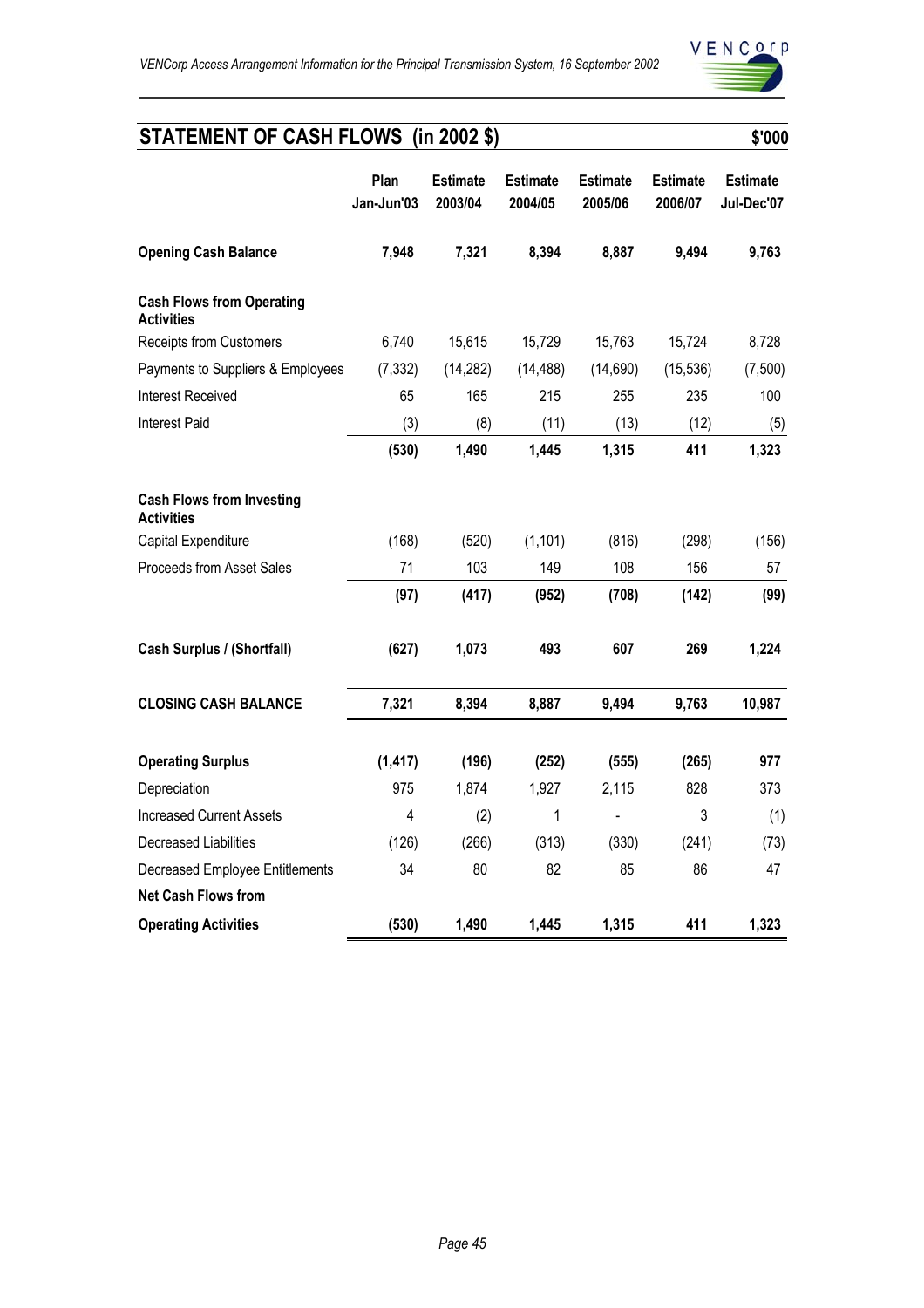

## **Appendix 2 Compliance with Schedule A of Access Code**

Compliance of information required under the Access Code for inclusion in this Access Arrangement Information is as follows:

| <b>Schedule A requirements</b>                                              | <b>AAI section reference</b>                                              |
|-----------------------------------------------------------------------------|---------------------------------------------------------------------------|
| Category 1: Information regarding Access and Pricing Principles             | 2                                                                         |
| Target determination methodology                                            | 2.6 to 2.10                                                               |
| Cost allocation approach                                                    | 2.6 to 2.10                                                               |
| Incentive structures                                                        | 2.11                                                                      |
| Category 2: Information Regarding Capital Costs                             | 3                                                                         |
| Asset values                                                                | 3.1                                                                       |
| Asset valuation methodologies                                               | 3.1                                                                       |
| Assumptions on economic life of asset for depreciation                      | 3.2                                                                       |
| Depreciation and accumulated depreciation                                   | 3.3                                                                       |
| Committed capital works and capital investment                              | 3.4                                                                       |
| Description of nature and justification for planned capital investment      | 3.4                                                                       |
| Rates or return                                                             | Not relevant as VENCorp<br>recovers its costs on a cost<br>recovery basis |
| Capital structure                                                           | Not relevant as VENCorp<br>recovers its costs on a cost<br>recovery basis |
| Equity returns assumed                                                      | Not relevant as VENCorp<br>recovers its costs on a cost<br>recovery basis |
| Debt costs                                                                  | 3.5                                                                       |
| Category 3: Information Regarding Operations and Maintenance                | 4                                                                         |
| Fixed versus variable costs                                                 | 4.1                                                                       |
| Cost allocation                                                             | 2.6 to 2.10                                                               |
| Wages & salaries                                                            | 4.2                                                                       |
| Cost of services                                                            | 4.3                                                                       |
| Gas used in operations                                                      | 4.4                                                                       |
| Materials and supply                                                        | 4.5                                                                       |
| Property taxes                                                              | 4.6                                                                       |
| Category 4: Information Regarding Overheads and Marketing Costs             | 5                                                                         |
| Total service provider costs at corporate level                             | 5.1                                                                       |
| Allocation of costs between regulated and unregulated                       | 5.2                                                                       |
| Allocation of costs between zones, services or categories of assets         | 2.3, 5.3                                                                  |
| Category 5: Information Regarding System Capacity and Volume<br>Assumptions | 6                                                                         |